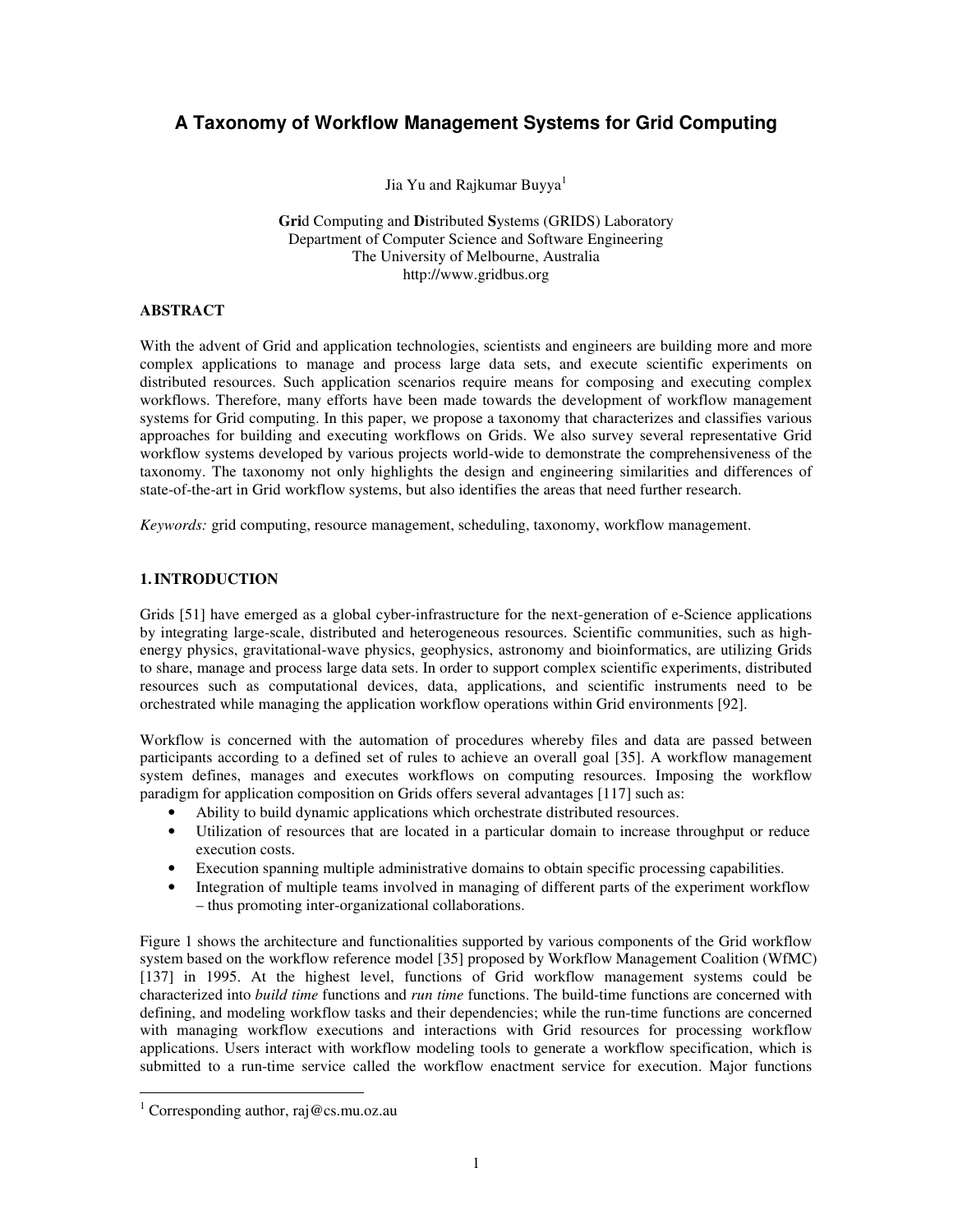provided by the workflow enactment service are scheduling, fault management and data movement. The workflow enactment service may be built on the top of low level Grid middleware (e.g. Globus toolkit [59], UNICORE [128] and Alchemi [86]), through which the workflow management system invokes services provided by Grid resources. At both the build-time and run-time stages, the information about resources and applications may need to be retrieved using Grid information services.



*Figure 1*. Grid Workflow Management System.

In the recent past, several Grid workflow systems have been proposed and developed for defining, managing and executing scientific workflows. In order to enhance our understanding of the field, we propose a taxonomy that primarily (a) captures architectural styles and (b) identifies design and engineering similarities and differences between them. There are a number of proposed taxonomies for distributed and heterogeneous computing such as [20][29][73][108]. However, none of these focuses on distributed workflow managements. The taxonomy provides an in-depth understanding of building and executing workflows on Grids. It compares different approaches and also helps users to decide on minimum subset of features required for their systems.

The rest of the paper is organized as follows: Section 2 presents the taxonomy that classifies approaches based on major functions and architectural styles of Grid workflow systems. In Section 3, we provide a detailed survey of several selected Grid workflow systems and the mapping of the proposed taxonomy to the systems. We conclude in Section 4 with a discussion and identification of areas that need further work.

#### **2. TAXONOMY**

The taxonomy characterizes and classifies approaches of workflow management in the context of Grid computing. As shown in Figure 2, it consists of five elements of a Grid workflow management system: (a)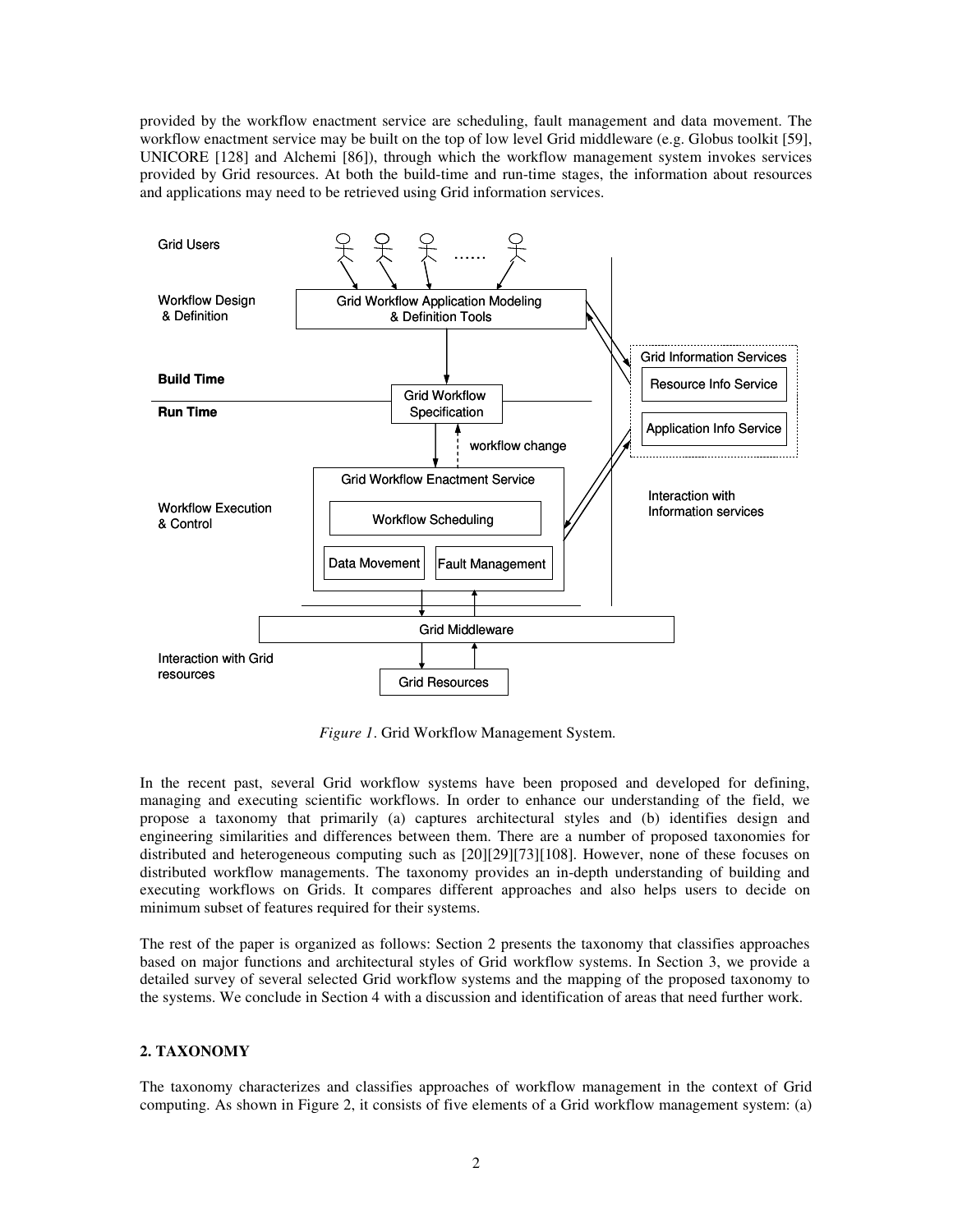workflow design, (b) information retrieval, (c) workflow scheduling, (d) fault tolerance and (e) data movement. In this section, we look at each element and its taxonomy in detail.



*Figure 2*. Elements of a Grid Workflow Management System.

#### **2.1 Workflow Design**

As shown in Figure 3, workflow design includes four key factors, namely (a) workflow structure, (b) workflow model/specification, (c) workflow composition system, and (d) workflow QoS (Quality of Service) constraints.



*Figure 3.* Workflow Design Taxonomy.

*2.1.1 Workflow Structure* 



*Figure 4*. Workflow Structure Taxonomy.

A workflow is composed by connecting multiple tasks according to their dependencies. The workflow structure, also referred as workflow pattern [2][3][6], indicates the temporal relationship between these tasks. Figure 4 shows the workflow structure taxonomy. In general, a workflow can be represented as a *Directed Acyclic Graph (DAG)* [110] or a *non-DAG*.

In DAG-based workflow, workflow structure can be classified as *sequence*, *parallelism*, and *choice*. Sequence is defined as an ordered series of tasks, with one task starting after a previous task has completed. Parallelism represents tasks which are performed concurrently, rather than serially. In choice control pattern, a task is selected to execute at run-time when its associated conditions are true.

In addition to all patterns contained in a DAG-based workflow, a non-DAG workflow also includes the *iteration* structure in which sections of workflow tasks in an iteration block are allowed to be repeated. Iteration is also known as *loop* or *cycle*. The iteration structure is quite frequently used in scientific applications, where one or more tasks need to be executed repeatedly [91]. For example, in a promoter identification workflow [85] as shown in Figure 5, step 5 to step 8 are executed iteratively to create and refine a promoter model.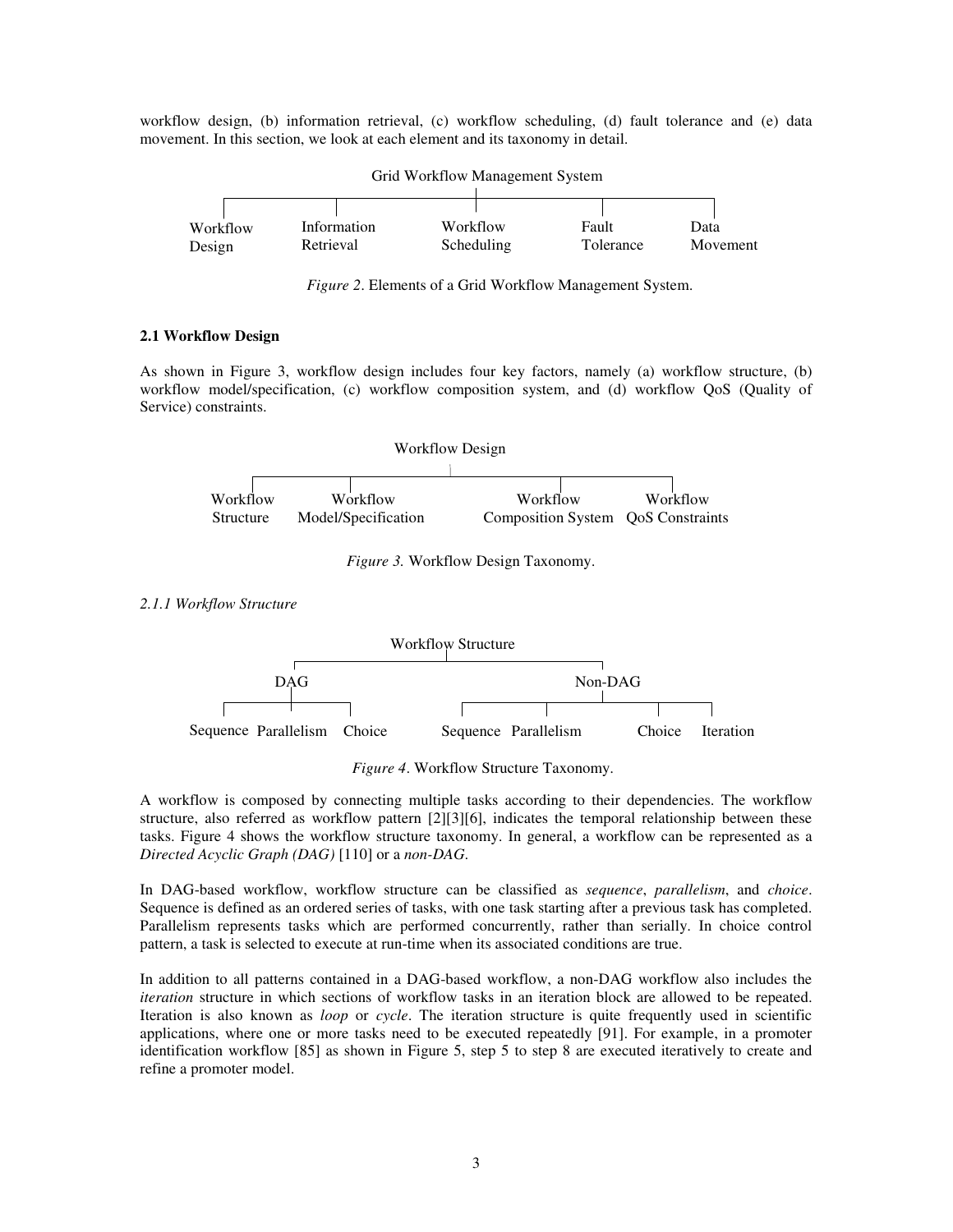These four types of workflow structure, namely sequence, parallelism, choice and iteration, can be used to construct many complex workflows. Moreover, sub-workflows can also use these types of workflow structure as building blocks to form a large-scale workflow.



new candidate target genes

*Figure 5*. Promoter Identification Workflow [85].

#### *2.1.2 Workflow Model/Specification*

Workflow Model (also called workflow specification) defines a workflow including its task definition and structure definition. As shown in Figure 6, there are two types of workflow models, namely *abstract* and *concrete*. They are also referred to as abstract workflows and concrete workflows [40][42]. In some literature (e.g. [84]), concrete models are referred to as executable workflows.

In an abstract model, a workflow is described in an abstract form in which the workflow is specified without referring to specific Grid resources for task execution. An abstract model provides a flexible way for users to define workflows without being concerned about low-level implementation details. Tasks in an abstract model are portable and can be mapped onto any suitable Grid services at run-time by using suitable discovery and mapping mechanisms. Using abstract models also eases the sharing of workflow descriptions between Grid users [42]; in particular it benefits the participants of Virtual Organizations (VOs) [52].



*Figure 6*. Workflow Model Taxonomy.

In contrast, a concrete model binds workflow tasks to specific resources. In some cases, a concrete model may include tasks acting as data movement to transfer data in and out of the computation and data publication to publish newly derived data into VO [42]. In other situations, tasks in a concrete model may also include necessary application movement to transfer computational code to a data site for large scale data analysis.

Given the dynamic nature of the Grid environment, it is more suitable for users to define workflow applications in abstract models. A full or partial concrete model can be generated just before or during workflow execution according to the current status of resources. Additionally, in some systems [144], every task in a workflow is concretized only at the time of task execution. However, concrete models may be used by some end users who want to control the execution sequence [75].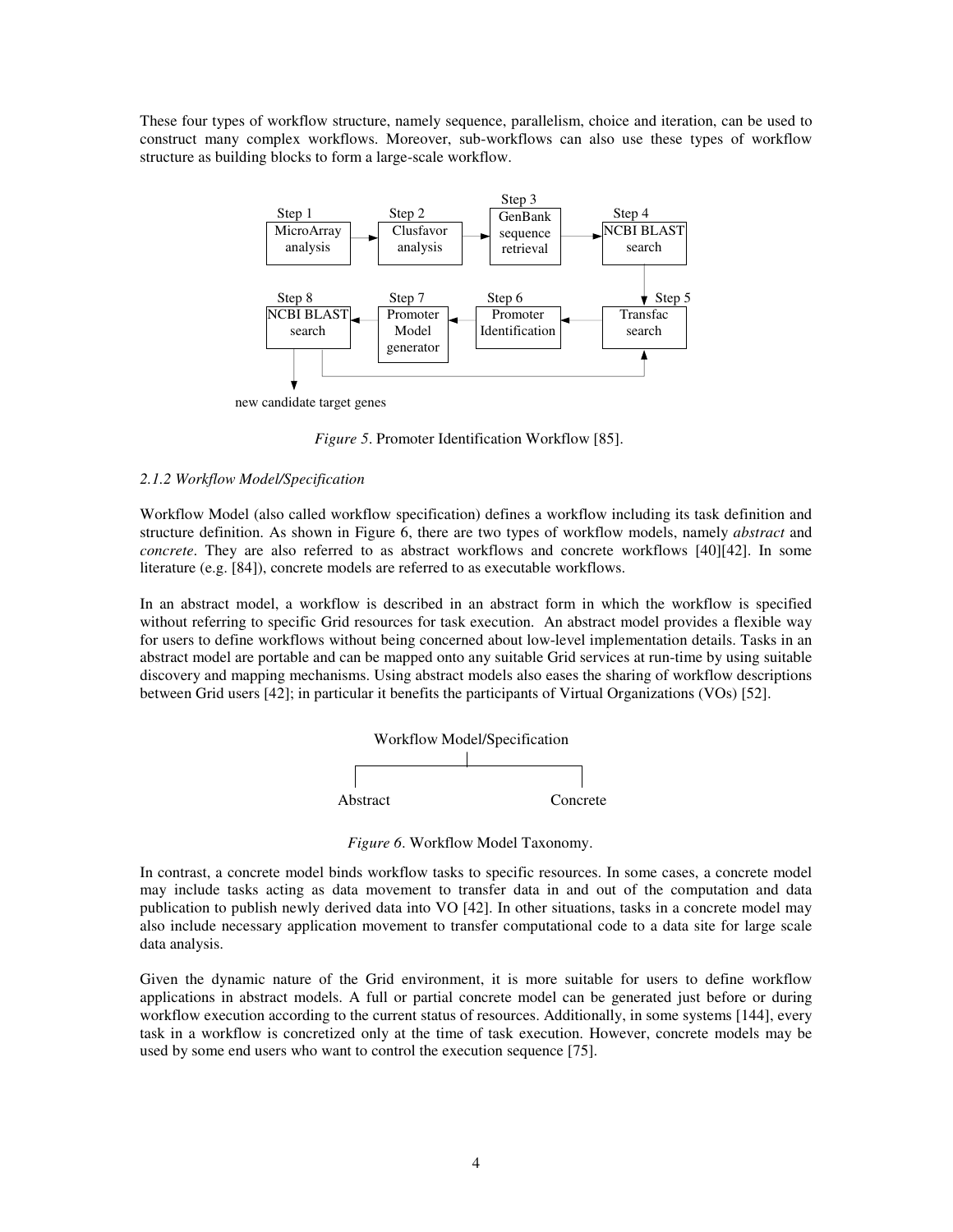#### *2.1.3 Workflow Composition System*

Workflow composition systems are designed for enabling users to assemble components into workflows. They need to provide a high level view for the construction of Grid workflow applications and hide the complexity of underlying Grid systems. Figure 7 shows the taxonomy for the workflow composition systems. *User-directed* composition systems allow users to edit workflows directly, whereas *automatic*  composition systems generate workflows for users automatically. In general, users can use workflow languages for *language-based modeling* and the tools for *graph-based modeling* to compose workflows.

Within language-based modeling, users may express workflow using a *markup* language such as Extensible Markup Language (XML) [132] (e.g. GridAnt [75], WSFL [79], XLANG [125], BPEL4WS [14], W3C XML-Pipeline language [135], and Gridbus Workflow [144]) or other formats (e.g. Condor DAGman [120]). Language-based modeling may be convenient for skilled users, but they require users to memorize a lot of language-specific syntax. In addition, it is impossible for users to express a complex and large workflow by scripting workflow components manually. However, workflow languages are more appropriate for sharing and manipulation, whereas the graphical representations are intuitive but they require to be converted into other forms for manipulation. So in most Grid systems, workflow languages are designed to bridge the gap between the graphical clients and the Grid workflow execution engine [62]. XML-based languages are used widely for workflow specification as it facilitates information description in a nested structure. Moreover, many tools are provided to validate XML syntax and verify XML documents against XML schema [134] or DTD (Document Type Definition) [132]. Furthermore, many XML parsing tools (e.g. JDOM [69] and dom4j [44] ) are widely available.



*Figure 7*. Workflow Composition System Taxonomy.

Graph-based modeling allows graphical definition of an arbitrary workflow through a few basic graph elements. It allows users to work with a graphical representation of the workflow. Users can compose and review a workflow by just clicking and dropping the components of interest. It avoids low-level details and hence enables users to focus on higher levels of abstraction at application level [64]. The major modeling approaches are *Petri Nets* [104], *UML* (Unified Modeling Language) [99] and *user-defined component*. Graph-based modeling is preferred by users as opposed to language-based modeling.

Petri Nets are a special class of directed graphs that can model sequential, parallel, loops and conditional execution of tasks [62][65]. They have been used in many workflow management systems such as Grid-Flow [62], FlowManager [78], and XRL/Flower [131]. UML activity diagrams [102] have also been extended and applied as a workflow specification language [17][45][105]. Compared with UML activity diagrams, Petri Nets have formal semantics and have been used widely for constructing several workflows [1][46]. A vast number of algorithms and tools for Petri Nets analysis have been developed along the years [89]. However, Eshuis et al. [46] argue that Petri Nets may be unable to model workflow activities accurately without extending its semantics and this drawback has been addressed in UML activity diagrams. Rather than following the standard syntax and semantics of Petri Nets and UML, many workflow editors for Grid workflow tools create their own graphical representation of workflow components. For example, Triana [123] allows users to predefine software components and reuse them to design DAG-based workflows. Kepler [12] provides graphical environment and a framework that supports the design and reuse of grid workflows. These tools are more convenient for users to manipulate their workflow applications, as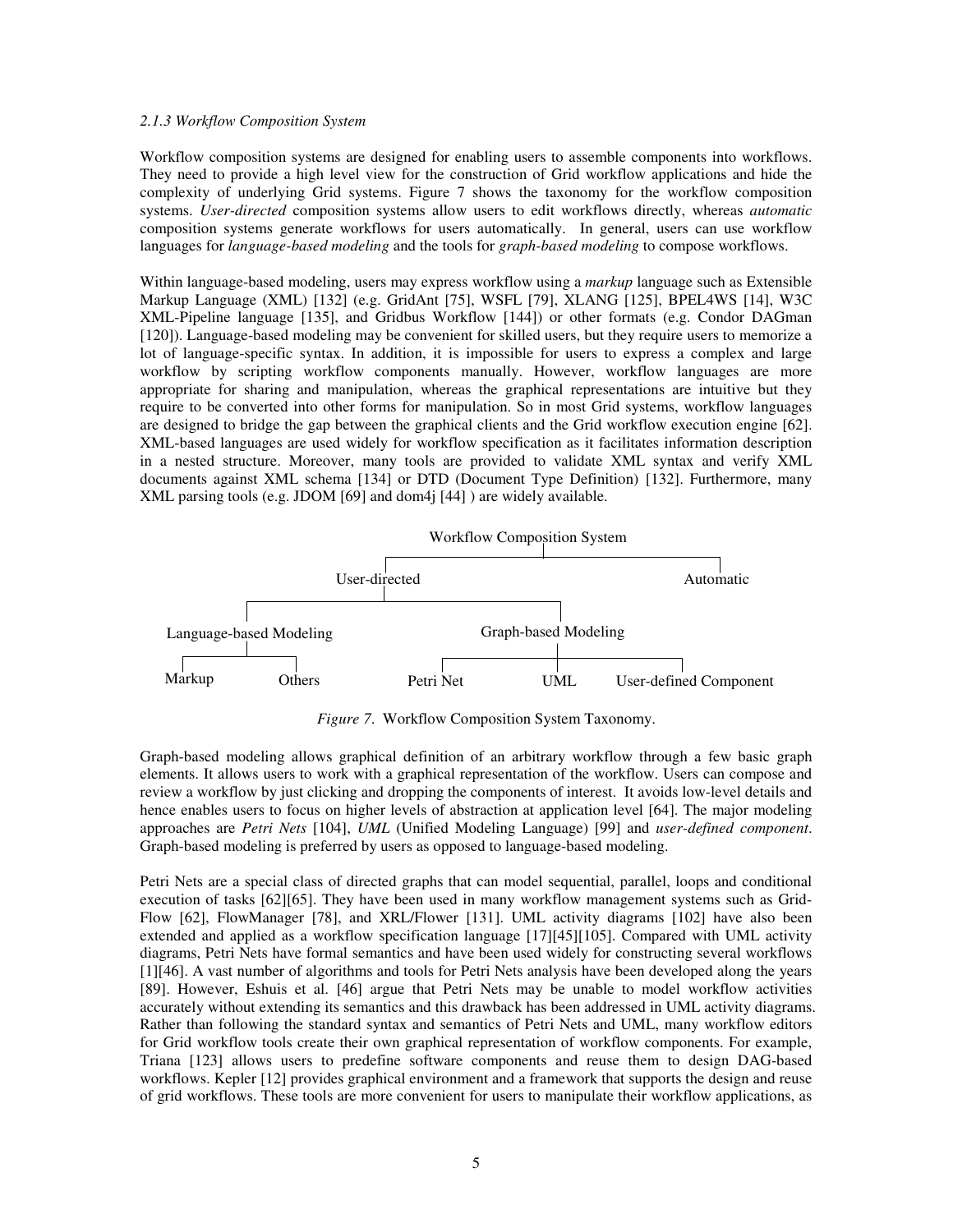they provide a more user-friendly programming environment. They have also been integrated into underlying local applications, Grid middleware and monitoring systems. For example, P-GRADE [71][83] interoperates with a wide range of parallel applications in addition to Condor and Globus based Grid middleware. It also allows users to access and modify program code of a workflow task through a graphical editor. However, lack of standards hinders the collaboration between these projects. Many works are thus replicated such as different user interfaces developed by different projects for the same functionality. Moreover, workflow structures supported by most of them are limited to only sequence and parallelism.

Graph-based modeling is very intuitive and can be handled easily even by a non-expert user. However, the layout of workflow components on a display screen can become very huge and difficult to manage [101]. One of the solutions to overcome this limitation is to use hierarchical graph definition [65]. Another solution is to have a system which composes workflows automatically. Pegasus [42] is one such automatic composition system for Grid computing; it has to be adapted to particular applications, because the composition is based on application-dependent metadata. It receives a metadata description of desired data products and initial input values from users. The tasks are then composed automatically to form a workflow by querying a virtual data catalog [53] that contains information for data derivation of application components. Compared with user-directed systems, automatic composition systems are ideal for large scale workflows which are very time consuming to compose manually. However, the automatic composition of application components is challenging because it is difficult to capture the functionality of components and data types used by the components [27] [101].

#### *2.1.4 Workflow QoS Constraints*

In a Grid environment, there are a large number of similar or equivalent resources provided by different parties. Grid users can select suitable resources and use them for their workflow applications. These resources may provide the same functionality, but optimize different QoS measures. In addition, different users or applications may have different expectations and requirements. Therefore, it is not sufficient for a workflow management system to only consider functional characteristics of the workflow. QoS requirements such as time limit (deadline) and expenditure limit (budget) for workflow execution also need to be managed by workflow management systems. Users must be able to specify their QoS expectations of the workflow at the design level. Then, the actions conducted by workflow systems using run-time must be chosen according to the initial QoS requirements.



*Figure 8*. Workflow QoS Constraints Taxonomy.

Figure 8 shows the taxonomy of Grid workflow QoS constraints based on a QoS model for Web services based workflow provided by Cardoso et al. [28] and QoS of Web services [88][103]. It includes five dimensions: *time*, *cost*, *fidelity*, *reliability* and *security*. Time is a basic measure of performance. For workflow systems, it refers to the total time required for completing the execution of a workflow. Cost represents the cost associated with the execution of workflows including the cost for managing workflow systems and usage charge of Grid resources for processing workflow tasks. Fidelity refers to the measurement related to the quality of the output of workflow execution. Reliability is related to the number of failures for execution of workflows. Security refers to confidentiality of the execution of workflow tasks and trustworthiness of resources.

As indicated in Figure 9, there are two different ways to assign QoS constraints in a workflow model. One way is to allow users to assign QoS constraints at *task-level*. The overall QoS can be assessed by computing all individual tasks. For example, a user assigns desired execution time for every task in a workflow. The deadline for the entire workflow execution can be calculated by a workflow reduction algorithm (e.g. SWR(w) algorithm [26]). Another way is to assign QoS constraints at *workflow-level*, allowing users to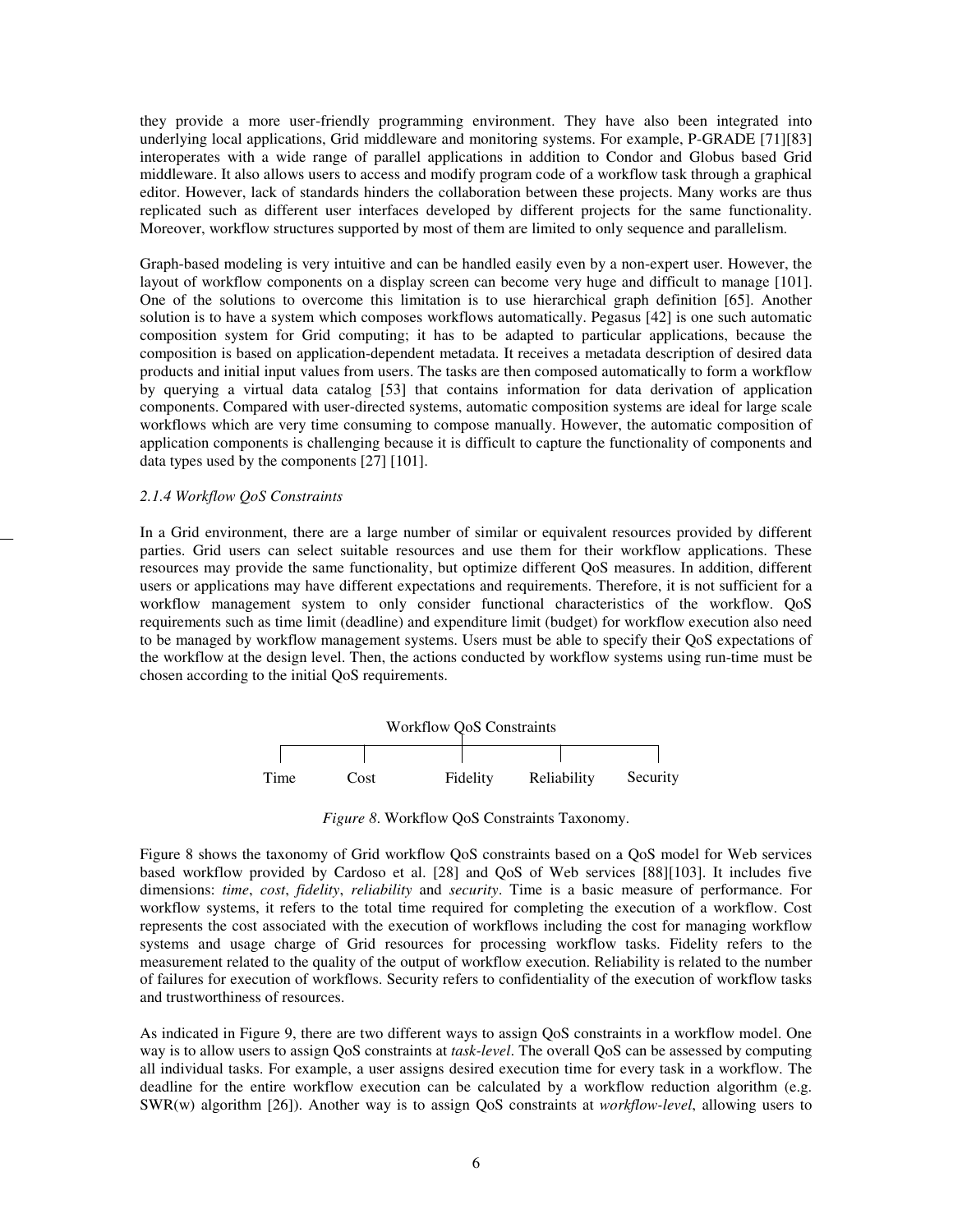define the overall workflow QoS requirements. However, QoS constraints for each task may be required by schedulers for resource allocation at run-time. For the time dimension, users are likely to specify a deadline for the entire workflow execution rather than for every single task. In order to fulfill the deadline for the entire workflow, the scheduler needs to decide how fast each task has to be processed using a deadline assignment approach (e.g. Ultimate Deadline, Effective Deadline, Equal Slack, and Equal Flexibility strategies in [72]).



*Figure 9*. QoS Constraints Assignment Taxonomy.

## **2.2 Information Retrieval**

A Grid workflow management system does not execute the tasks itself, but it merely coordinates the execution of the tasks by the Grid resources. To map tasks onto suitable resources, information about the resources has to be retrieved from appropriate sources [141]. As indicated in Figure 10, there are three dimensions of information retrieval: *static information*, *historical information* and *dynamic information*.

Static information refers to information that does not vary with time. It may include *infrastructure-related* (e.g. the number of processors), *configuration-related* (e.g. operating system, libraries), *QoS-related* (e.g. flat usage charge), *access-related* (e.g. service operations), and *user-related* information (e.g. authentication ID). Generally, static information is utilized by Grid workflow management systems to preselect resources during the initiation of the workflow execution.



*Figure 10*. Information Retrieval Taxonomy.

As Grid resources are not dedicated to the owners of the workflow management systems, the Grid workflow management system also needs to identify dynamic information such as resource accessibility, system workload, and network performance during execution time. Unlike static information, dynamic information reflects the status of the Grid resources, such as load average of a cluster, available disk space, CPU usage, and active processes. It also includes task execution information and market related information such as dynamic resource price.

Historical information is obtained from previous events that have occurred such as performance history and execution history of Grid resources and application components. Generally, workflow management systems can analyze historical information to predict the future behaviors of resources and application components on a given set of resources. Historical information can also be used to improve the reliability of future workflow execution. For example, the user can correct the logic of a failed workflow according to the log of the workflow system.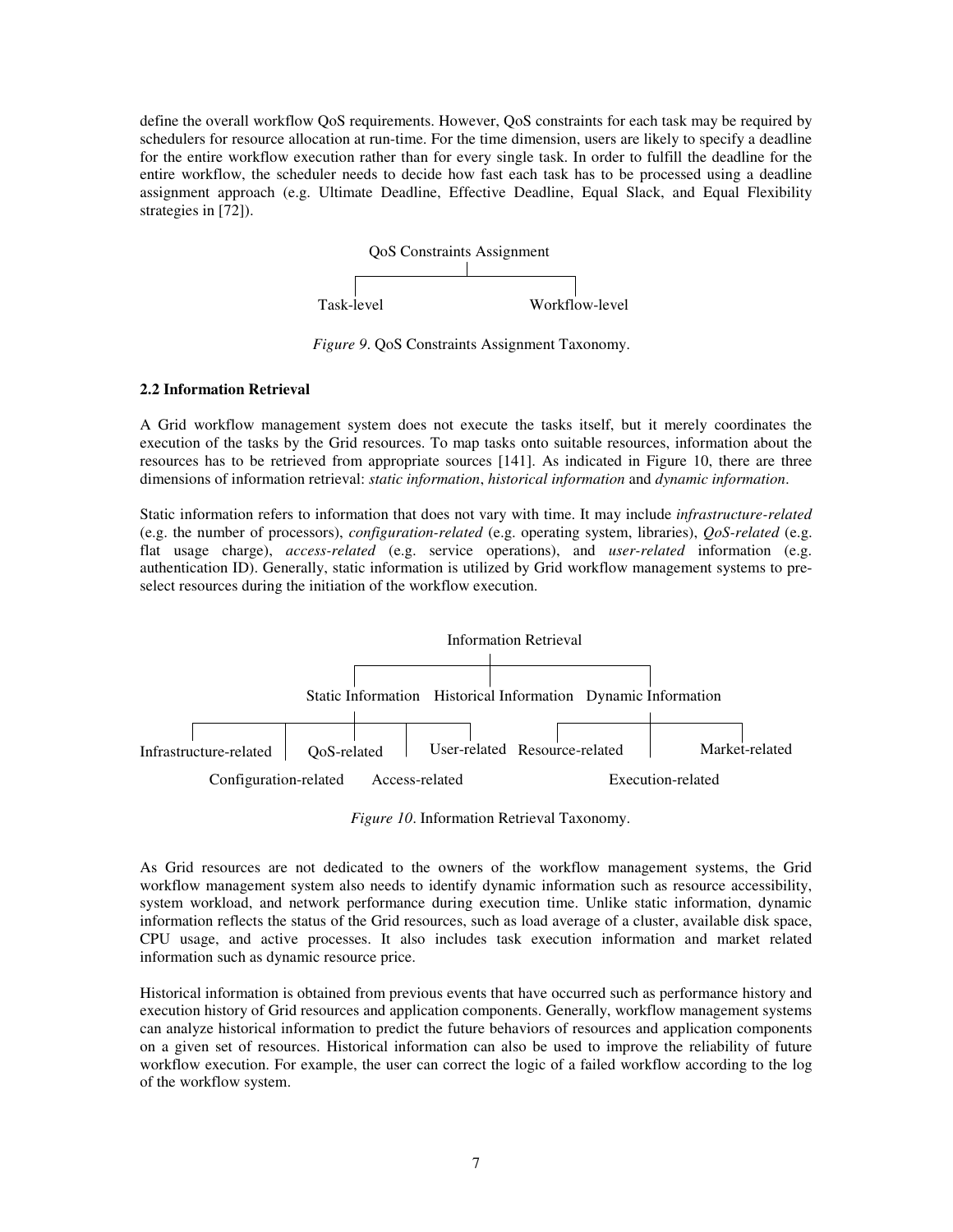Several information services are available for accessing static and dynamic information about Grid resources. For example, Monitoring and Discovery System (MDS) [109] provides static hardware information such as CPU type, memory size and software information such as operating system information, and some dynamic information such as CPU load snapshot. Network Weather Service (NWS) [136] provides additional dynamic information about availability of CPU, memory, and bandwidth. An object oriented model for publication and retrieval of electronic resources is given in [33].

#### **2.3 Workflow Scheduling**

Casavant et al. [29] categorized task scheduling in distributed computing systems into 'local' task scheduling and 'global' task scheduling. Local scheduling involves handling the assignment of tasks to time-slices of a single resource whereas global scheduling involves deciding where to execute a task. According to this definition, workflow scheduling is a kind of global task scheduling as it focuses on mapping and managing the execution of inter-dependent tasks on shared resources that are not directly under its control.

The workflow scheduler needs to coordinate with diverse local management systems as Grid resources are heterogeneous in terms of local configuration and policies. Taking into account users' QoS constraints is also important in the scheduling process so as to satisfy user requirements. In this section, we discuss workflow scheduling taxonomy from the view of (a) scheduling architecture, (b) decision making, (c) planning scheme, (d) scheduling strategy, and (e) performance estimation as shown in Figure 11.



*Figure 11*. Workflow Scheduling Taxonomy.

# *2.3.1 Scheduling Architecture*

The architecture of the scheduling infrastructure is very important for scalability, autonomy, quality and performance of the system [63]. Three major categories of workflow scheduling architecture as shown in Figure 12 are centralized, hierarchical and decentralized scheduling schemes.



*Figure 12*. Scheduling Architecture Taxonomy.

In a *centralized* workflow enactment environment, one central workflow scheduler makes scheduling decisions for all tasks in the workflow. The scheduler has the information about the entire workflow and collects information of all available processing resources. It is believed that the centralized scheme can produce efficient schedules because it has all necessary information [63]. However, it is not scalable with respect to the number of tasks, the classes and number of Grid resources. It is thus only suitable for a small scale workflow or a large scale workflow in which every task has the same objective (e.g. same class of resources).

Unlike centralized scheduling, both *hierarchical* and *decentralized* scheduling allow tasks to be scheduled by multiple schedulers. Therefore, one scheduler only maintains the information related to a sub-workflow. Thus, compared to *centralized* scheduling, they are more scalable since they limit the number of tasks managed by one scheduler. However, the best decision made for a partial workflow may lead to suboptimal performance for the overall workflow execution. Moreover, conflict problems are more severe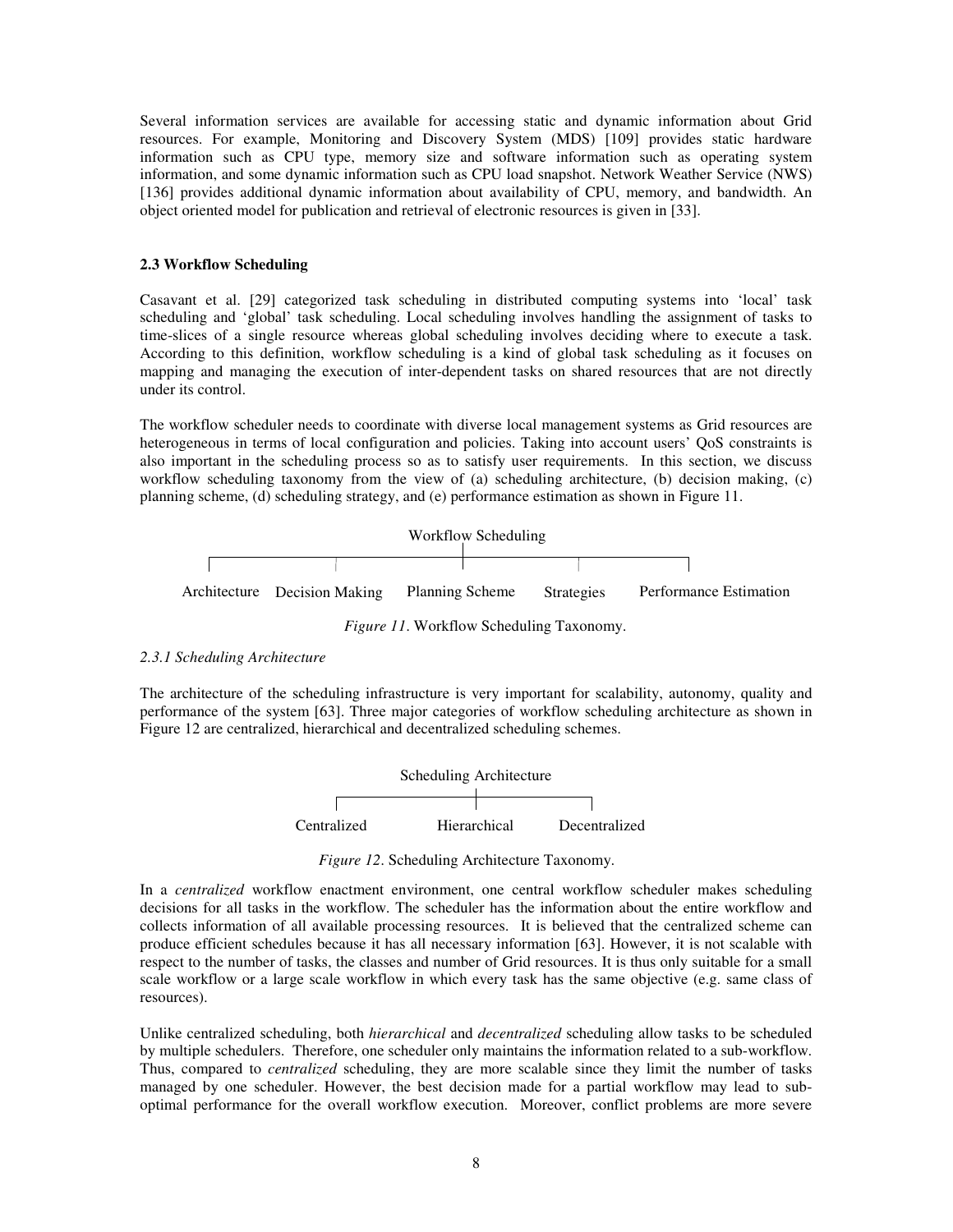[90]. One example of conflict is that tasks from different sub-workflows scheduled by different schedulers may compete for the same resource.

For *hierarchical* scheduling, there is a central manager and multiple lower-level sub-workflow schedulers. This central manager is responsible for controlling the workflow execution and assigning the subworkflows to the low-level schedulers. For example, in GridFlow project [25], there is one workflow manager and multiple lower-level schedulers. The workflow manager schedules sub-workflows onto corresponding lower-level schedulers. Each lower-level scheduler is responsible for scheduling tasks in a sub-workflow onto resources owned by one organization. The major advantage of using the hierarchical architecture is that the different scheduling policies can be deployed in the central manager and lower-level schedulers [63]. However, the failure of the central manager will result in entire system failure.

 In contrast, there are multiple schedulers without a central controller in decentralized scheduling. Every scheduler can communicate with each other and schedule a sub-workflow to another scheduler with lower load. Compared to hierarchical scheduling, decentralized scheduling is more scalable but faces more challenges to generate optimal solutions for overall workflow performance and minimize conflict problems.

#### *2.3.2 Decision Making*

There is no single best solution for mapping workflows onto resources for all workflow applications, since the applications can have very different characteristics. It depends to some degree on the application models to be scheduled. In general, decisions about mapping tasks in a workflow onto resources can be based on the information of the current task or of the entire workflow and can be of two types, namely *local* decision and *global* decision [40] as shown in Figure 13. Scheduling decisions made with reference to just the task or sub-workflow at hand are called local decisions whereas scheduling decisions made with reference to the whole workflow are called global decisions.



*Figure 13*. Decision Making Taxonomy.

Local decision based scheduling only takes one task or sub-workflow into account, so it may produce the best schedule for the current task or sub-workflow but could also reduce the entire workflow performance. An example given by Deelman et al. [40] assumes that there is a data-intensive application where the overall run-time is driven by data transfer costs. Consider a situation where the output of a task is very large. If the selection of a resource for a task is based only on a local decision without consideration of data transfer between other resources, when selection of a resource for child tasks need to be made, the initial selection may be found to be a poor choice if latency between the nodes is very high. This would lead to higher data transfer costs for this child task and hence the entire workflow.

Scheduling workflow tasks using global decision improves the performance of entire workflow. There are some algorithms for scheduling task graphs in parallel systems that could be applied to Grid workflow scheduling. Li et al. [80] developed the Forward-Looking Analysis Method (FLAM). It analyses dependencies of the entire graph to resolve the conflicts of parallel tasks which compete for the same resource. It is believed that global decision based scheduling can provide a better overall result. However, it may take much more time in scheduling decision making. Thus, the overhead produced by global scheduling could reduce the overall benefit and may even exceed the benefits it will produce [40]. Therefore, the choice of decision making for workflow scheduling should not be made without considering balance between the overall execution time and scheduling time. However, for some applications such as a data analysis application where the outputs of tasks in the workflow are always smaller than the inputs, using local decision based scheduling is sufficient.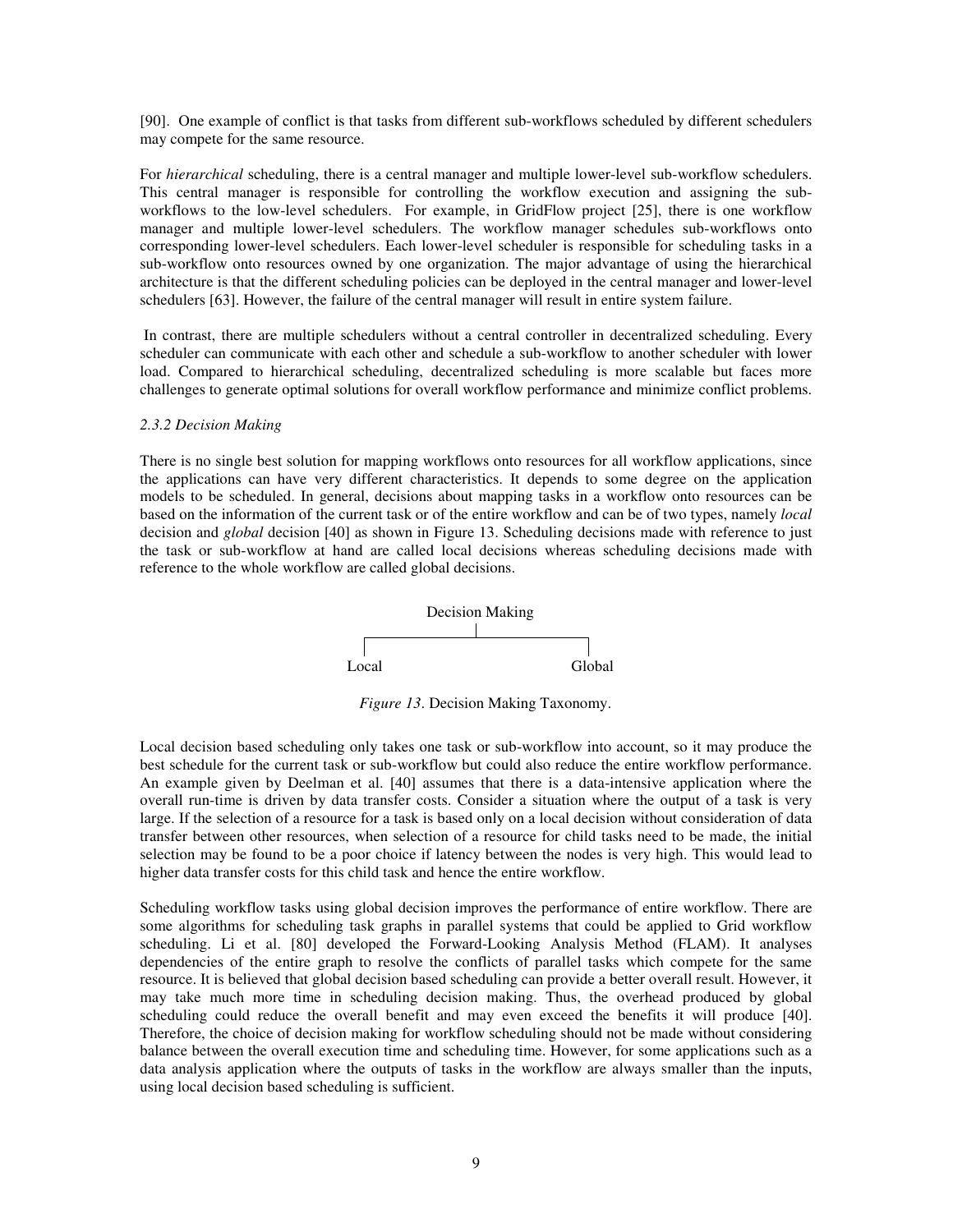#### *2.3.3 Planning Scheme*

A planning scheme is a method for translating abstract workflows to concrete workflows. As shown in Figure 14, schemes for the schedule planning of workflow applications can be categorized into either *static* scheme or *dynamic* scheme. In a static scheme, concrete models have to be generated before the execution according to current information about the execution environment and the dynamically changing state of the resources is not taken into account. In contrast, a dynamic scheme uses both dynamic information and static information about resources to make scheduling decisions at run-time.



*Figure 14*. Planning Scheme Taxonomy.

Static schemes, also known as *full-ahead* planning, include *user-directed* and *simulation-based* scheduling. In user-directed scheduling, users emulate the scheduling process and make resource mapping decisions according to their knowledge, preference and/or performance criteria. For example, users prefer to map tasks to resources on which they have not experienced failures. In simulation-based scheduling, the 'best' schedule is achieved by simulating task execution on a given set of resources before a workflow starts execution. The simulation can be processed based on static information or the result of performance estimation. For example, in GridFlow [25], the 'best' resource selected for scheduling a task is based on the predictive task execution time that resource provides.

Dynamic schemes include *prediction-based* and *just in-time* scheduling. Prediction-based dynamic scheduling uses dynamic information in conjunction with some results based on prediction. It is similar to simulation-based static scheduling, in which the scheduler is required to predict the performance of task execution on resources and generate a near optimal schedule for the task before it starts execution. However, it changes the initial schedule dynamically during the execution. For example, GrADS [32] generates preliminary mapping by using prediction results, but it migrates a task execution to another resource when its initial contract is broken or a better resource is found for execution. Sakellariou et al. [110] developed a low-cost rescheduling policy for the mapping of workflows on Grids. It considers rescheduling workflow tasks at a few carefully selected points during execution in a dynamically changing Grid environment, since the initial schedule built using inaccurate predictions can affect performance significantly.

Rather than making a schedule ahead, just in-time scheduling [42] only makes scheduling decision at the time of task execution. Planning ahead in Grid environments may produce a poor schedule, since it is a dynamic environment where utilization and availability of resources varies over time and a better resource can join at any time. Moreover, it is not easy to accurately predict the execution time of all application components on Grid resources. However, as the technology of advance reservation [119] for various resources improves, it is believed that the role of static and prediction-based planning will increase [40].

# *2.3.4 Scheduling Strategy*

In general, scheduling workflow applications in a distributed system is an NP-complete problem [50]. Therefore, many heuristics have been developed to obtain near-optimal solutions to match users' QoS constraints. As shown in Figure 15 we categorize strategies of major scheduling approaches into *performance-driven*, *market-driven* and *trust-driven*.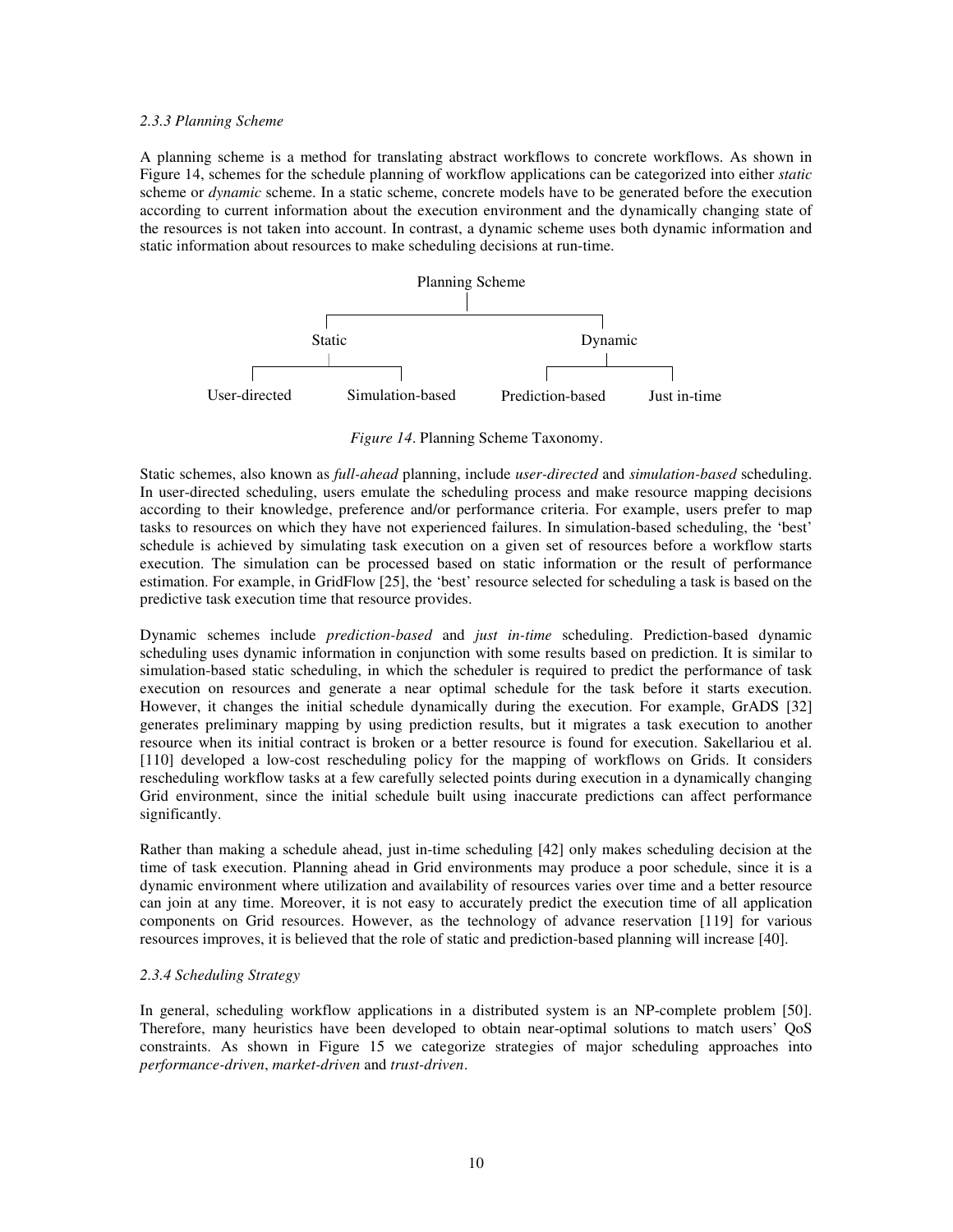Performance-driven strategies try to find a mapping of workflow tasks onto resources that achieves optimal execution performance such as minimize overall execution time. Most of Grid workflow scheduling systems falls in this category. GrADS [32] optimizes DAG-based workflows using Min-Min, Max-Min and Suffrage heuristics, hoping to obtain minimum completion times. Prodan et al. [106] use classical genetic algorithms with cycle elimination techniques to minimize non-DAG based workflow execution on Grids.



*Figure 15*. Scheduling Strategy Taxonomy.

Market-driven strategies employ market models to manage resource allocation for processing workflow tasks. They apply computational economy principle and establish an open electronic marketplace between workflow management systems and participating resource providers. Workflow schedulers act as consumers buying services from the resource providers and pay some notion of electronic currency for executing tasks in the workflow. The tasks in the workflow are dynamically scheduled at run-time depending on resource cost, quality and availability, to achieve the desired level of quality for deadline and budget. Unlike the performance-driven strategy, market-driven schedulers may choose a resource with later deadline if its usage price is cheaper. Market-driven strategies have been applied to several Grid systems such as Nimrod-G [21] and Gridbus data resource broker [130]. One example of the market-driven workflow scheduling proposed by Geppert et al. [58] utilizes market mechanisms during the task assignment. In the system, bids are collected from eligible resource providers for each task. The optimal bid is selected by computing the amount of time and cost saved or overdrawn up to the point. If the execution time has been minimized at the expense of an overdrawn cost, a bid with lower price will be chosen as the optimal bid. Consequently, scheduler assigns the task to the resource whose provider offers the optimal bid. A recent work on cost-based scheduling of workflow tasks on Grids is reported in [19].

Recently, trust-driven scheduling approaches (e.g. CCOF project in [147] and GridSec project in [114][115]) in distributed systems are emerging. Trust-driven schedulers select resources based on their trust levels. For example, within GridSec, the scheduler accesses the trust level of Grid sites. It maps tasks onto resources whose trust level is higher than users' demand. Trust model of resources is based on attributes such as security policy, accumulated reputation, self-defense capability, attack history, and site vulnerability. By using trust-driven approaches, workflow management systems can reduce the chance of selecting malicious hosts, and non-reputable resources [147]. Therefore, overall accuracy and reliability of workflow execution will be increased.

# *2.3.5 Performance Estimation*

In order to produce a good schedule, estimating the performance of tasks on resources is crucial, especially for constructing a preliminary workflow schedule. By using performance estimation techniques, it is possible for workflow schedulers to predict how tasks in a workflow or sub-workflow will behave on distributed heterogeneous resources and thus make decisions on how and where to run them. As indicated in Figure 16, there are several performance estimation approaches: *simulation*, *analytical modeling*, *historical data*, *on-line learning*, and *hybrid*.



*Figure 16*. Performance Estimation Taxonomy.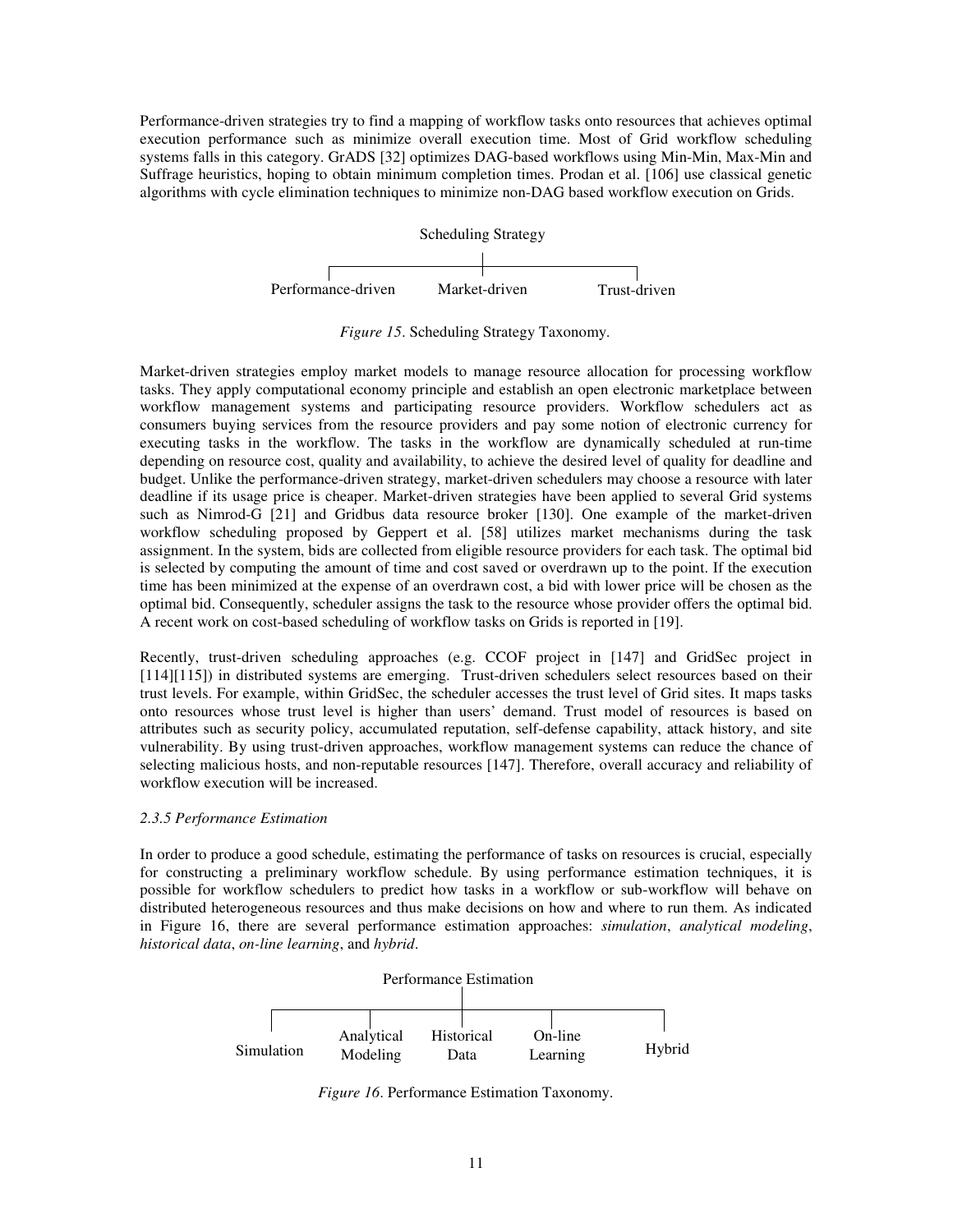Simulation approaches [43][148] provide resource simulation environments to emulate the execution of tasks in the workflow prior to its actual execution. In analytical modeling [32][37][98], a scheduler predicts the performance of tasks in workflow on a given set of resources based on an analytic metric. For example, in GrADS [32], two types of performance models are developed, namely memory hierarchy performance model and computational model. By using these models, one can predict memory requirements and the execution time of an application component for a resource according to the associated problem size. The historical data approach  $[68][91][113]$  relies on historical data to predict the task's execution performance. The historical data related to a particular user's application performance or experience can also be used in predicting the share of available of resources for that user while making scheduling decisions based on QoS constraints. The on-line learning approach predicts task execution performance from on-line experience without prior knowledge of the environment's dynamics. For example, Buyya et al. [22] and Galstyan et al. [57] map a job onto a 'best' Grid resource by learning the completion time of most recent jobs submitted to resources. As historical and on-line learning approaches use experimental data, they can be broadly termed as *empirical modeling* approaches for performance estimation.

In certain conditions, these approaches could be used together in a hybrid approach for generating performance evaluation of workflow tasks. For instance, Bacigalupo et al. [16] use both layered queuing modeling and historical performance data to predict the performance of dynamic e-Commerce systems on heterogeneous servers. In addition, GrADS constructs computational models semi-automatically by emulating the execution of workflow components on small data sets. That is, it uses a combination of historical and analytical approaches for performance estimation.

## **2.4 Fault Tolerance**

In a Grid environment, workflow execution failure can occur for various reasons: the variation in the execution environment configuration, non-availability of required services or software components, overloaded resource conditions, system running out of memory, and faults in computational and network fabric components. Grid workflow management systems should be able to identify and handle failures and support reliable execution in the presence of concurrency and failures.



*Figure 17*. Fault Tolerance Taxonomy.

As shown in Figure 17, Hwang et al. [66] divided workflow failure handling techniques into two different levels, namely *task-level* and *workflow-level*. *Task-level* techniques mask the effects of the execution failure of tasks in the workflow, while *workflow-level* techniques manipulate the workflow structure such as execution flow to deal with erroneous conditions.

Task-level techniques have been widely studied in parallel and distributed systems. They can be cataloged into *retry*, *alternate resource*, *checkpoint/restart* and *replication*. The retry technique [121] is the simplest failure recovery technique, as it simply tries to execute the same task on the same resource after failure. The alternate resource technique [121] submits failed task to another resource. The checkpoint/restart technique [36] moves failed tasks transparently to other resources, so that the task can continue its execution from the point of failure. The replication technique [7][66] runs the same task simultaneously on different Grid resources to ensure task execution provided that at least one of the replicas does not fail.

Workflow-level techniques include *alternate task*, *redundancy*, *user-defined exception handling* and *rescue workflow*. The first three approaches proposed in [66] assume there is more than one implementation for a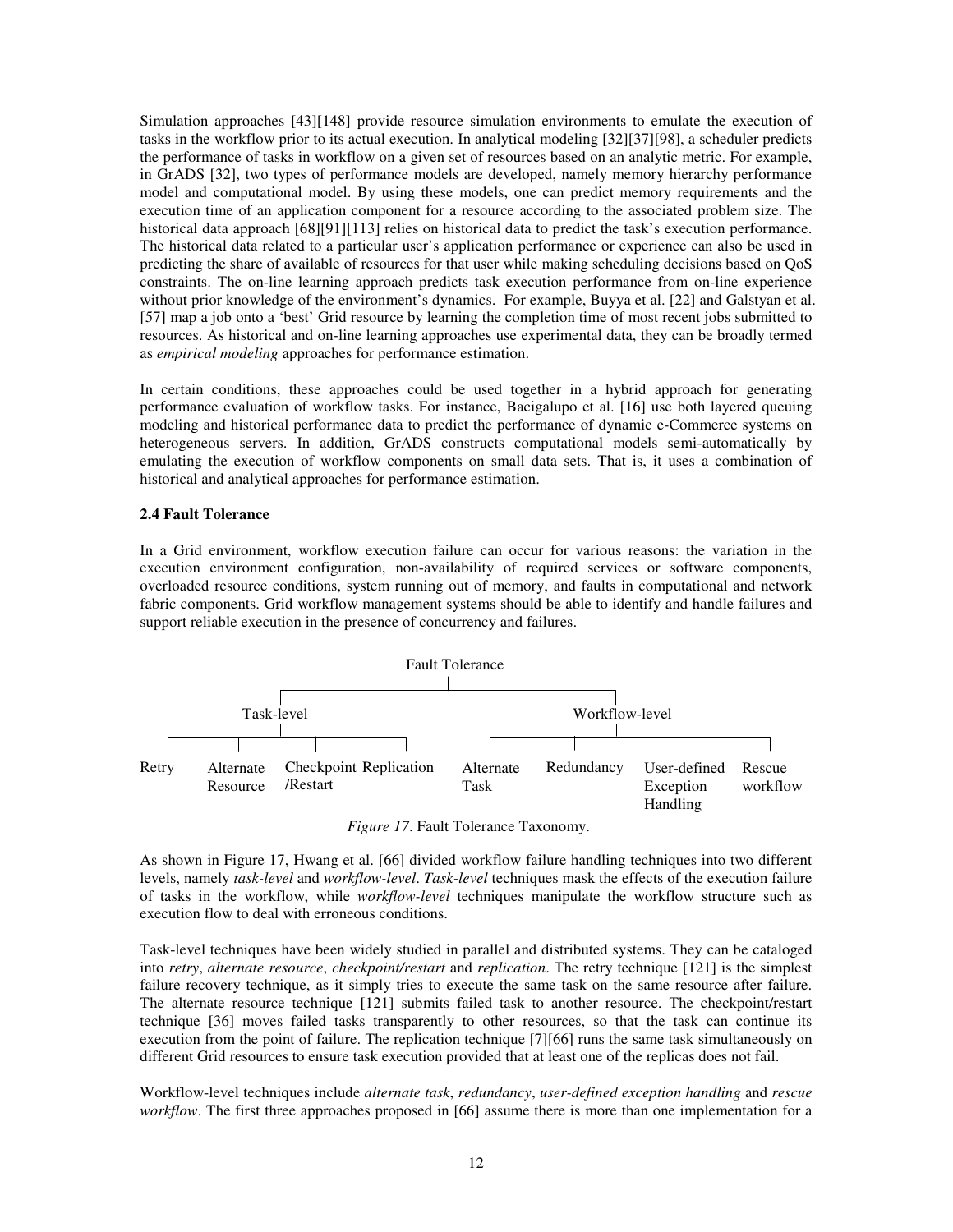certain computation with different execution characteristics. The alternate task technique executes another implementation of a certain task if the previous one failed, while the redundancy technique executes multiple alternative tasks simultaneously. The user-defined exception handling allows the users to specify a special treatment for a certain failure of a task in workflow. The rescue workflow technique developed in Condor DAGMan system [36] ignores the failed tasks and continues to execute the remainder of the workflow until no more forward progress can be made. Then, a rescue workflow description called rescue DAG, which indicates failed nodes with statistical information, is generated for later submission.

#### **2.5 Intermediate Data Movement**



*Figure 18*. Intermediate Data Movement.

For Grid workflow applications, the input files of tasks need to be staged to a remote site before processing the task. Similarly, output files may be required by their children tasks which are processed on other resources. Therefore, the intermediate data has to be staged out to the corresponding Grid sites. Some systems require users to manage intermediate data transfer in the workflow specification, rather than providing *automatic* mechanisms to transfer intermediate data. As indicated in Figure 18, we categorize approaches of *automatic* intermediate data movement into *centralized*, *mediated* and *peer-to-peer*.

Basically a centralized approach transfers intermediate data between resources via a central point. For example, a central workflow execution engine can collect the execution results after task completion and transfer them to the processing entities of corresponding successors. Centralized approaches are easy to implement and suit workflow applications in which large-scale data flow is not required.

In a mediated approach, rather than using a central point, the locations of the intermediate data are managed by a distributed data management system. For example, in Pegasus system, the intermediate data generated at every step is registered in a replication catalog service [30], so that input files of every task can be obtained by querying the replication catalog service. Mediated approaches are more scalable and suitable for applications which need to keep intermediate data for later use.

A peer-to-peer approach transfers data between processing resources. Since data is transmitted from the source resource to the destination resource directly without involving any third-party service, peer-to-peer approaches save the transmission time and reduce the bottleneck problem caused by the centralized and mediated approaches. Thus, they are suitable for large-scale intermediate data transfer. However, there are more difficulties in deployment because they require every Grid node to be capable of providing both data management and movement service. In contrast, centralized and meditated approaches are more suitable to be used in applications such as bio-applications, in which users need to monitor and browse intermediate results. In addition, they also need to record them for future verification purposes.

# **3.GRID WORKFLOW MANAGEMENT SYSTEM SURVEY**

In this section, we present a detailed survey of existing Grid workflow systems in addition to mapping the proposed taxonomy. Table 1 shows the summary of selected Grid workflow management projects. A comparison of various Grid workflow systems and their categorization based on the taxonomy is shown in Table 2, Table 3, and Table 4.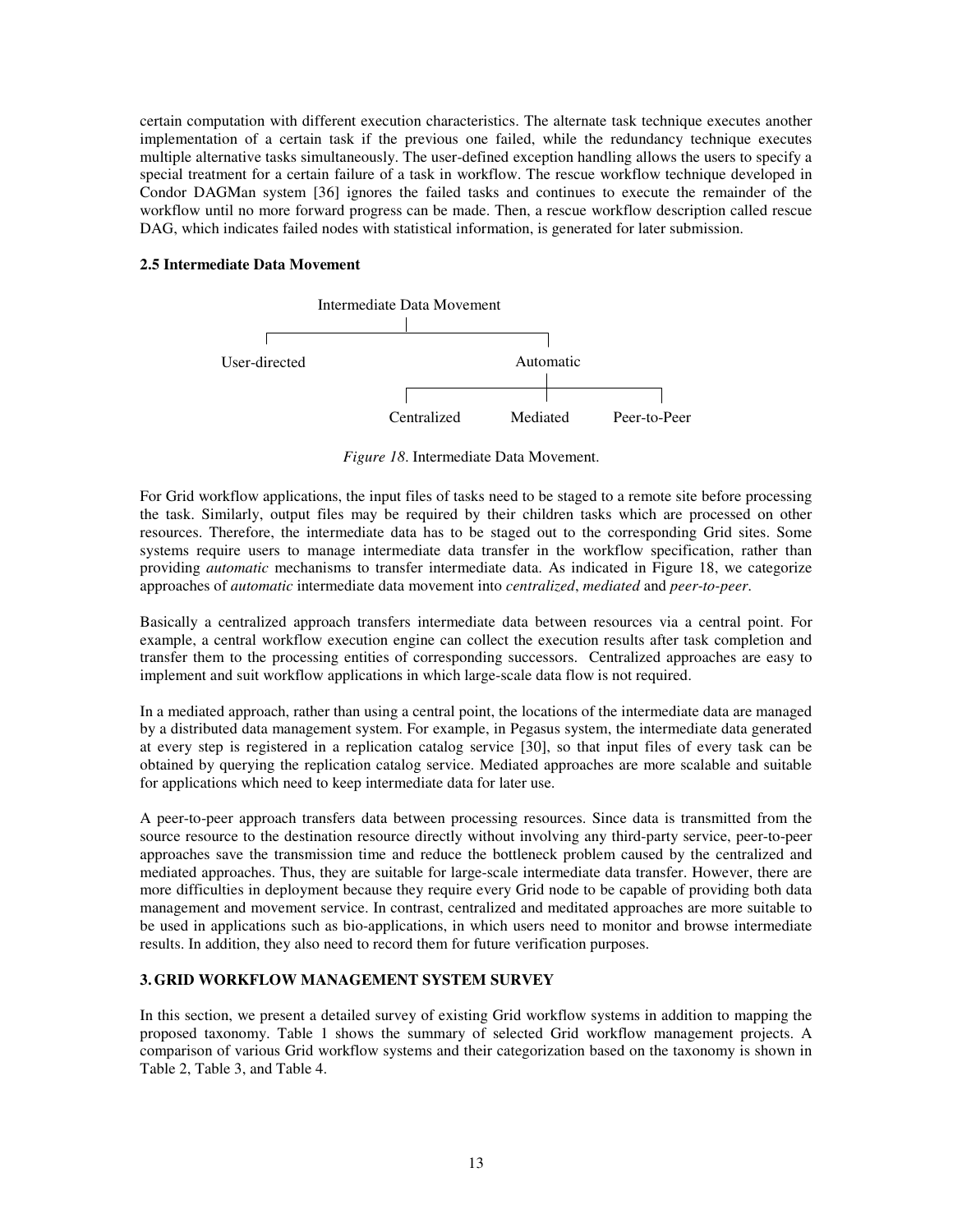| <b>Name</b>            | Organization                                                                                                             | Prerequisite                                                                                                             | Grid<br><b>Integration</b>                                                   | <b>Applications</b>                                                                             | <b>Availability</b>                                      |
|------------------------|--------------------------------------------------------------------------------------------------------------------------|--------------------------------------------------------------------------------------------------------------------------|------------------------------------------------------------------------------|-------------------------------------------------------------------------------------------------|----------------------------------------------------------|
| DAGMan<br>$[120]$      | University of<br>Wisconsin-<br>Madison, USA.<br>http://www.cs.wisc<br>.edu/condor/dagma<br>n/                            | Condor                                                                                                                   | Condor which<br>can run on top<br>of Globus<br>Toolkit<br>version 2<br>(GT2) | Compute-<br>intensive                                                                           | GPL(General<br>Public License)                           |
| Pegasus<br>$[41]$      | University of<br>Southern<br>California, USA.<br>http://pegasus.isi.e<br>du                                              | Condor<br>DAGMan,<br>Globus RLS.                                                                                         | Condor and<br>Globus.                                                        | Targeted for<br>data-intensive,<br>but supports<br>other types.                                 | <b>GTPL</b> (Globus<br><b>Toolkit Public</b><br>License) |
| Triana<br>[123]        | Cardiff University,<br>UK.<br>http://www.trianac<br>ode.org/                                                             | Grid<br>Application<br>Toolkit<br>(GAT)                                                                                  | GAT (JXTA,<br>Web<br>services,<br>Globus)                                    | Compute-<br>intensive                                                                           | the Apache<br>Software<br>License                        |
| <b>ICENI</b><br>$[93]$ | London e-Science<br>Centre, UK.<br>http://www.lesc.ic.<br>ac.uk/iceni/                                                   | Globus<br>Toolkit                                                                                                        | Jini, JXTA,<br>Globus                                                        | Compute-<br>intensive                                                                           | <b>ICENI</b> Open<br>Source Code<br>Licence              |
| Taverna<br>$[100]$     | Collaboration<br>between several<br><b>European Institutes</b><br>and industries.<br>http://taverna.sourc<br>eforge.net/ | Java $1.4+$                                                                                                              | Web<br>services,<br>Soaplab,<br>local<br>processor,<br>BioMoby,<br>etc.      | Service Grids                                                                                   | <b>GNU</b> Lesser<br>General Public<br>License (LGPL)    |
| GridAnt<br>$[75]$      | <b>Argonne National</b><br>Laboratory, USA.<br>http://www.cogkit.<br>org/                                                | Apache Ant,<br>Globus<br>Toolkit                                                                                         | GT2, GT3,<br>GT <sub>4</sub>                                                 | Client controllable GTPL<br>workflow<br>applications                                            |                                                          |
| GrADS<br>$[18]$        | Collaboration<br>between several<br>American<br>Universities.<br>http://www.hiperso<br>ft.rice.edu/grads/                | Globus<br>Tookit,<br>Autopilot,<br><b>NWS</b>                                                                            | Globus,<br>Parallel<br>Systems (e.g.<br>MPI)                                 | Compute-<br>intensive and<br>communication-<br>intensive<br>applications with<br>MPI components | Not yet available<br>in public                           |
| GridFlow<br>$[25]$     | University of<br>Warwick, UK<br>http://www.dcs.war<br>wick.ac.uk/researc<br>h/hpsg/workflow/w<br>orkflow.html            | Agent-based<br>Resource<br>Management<br>System,<br>Performance<br>Analysis and<br>Characterize<br>Environment<br>(PACE) | Parallel<br>Systems (e.g.<br>MPI and<br>PVM)                                 | MPI and PVM<br>based<br>components                                                              | Not yet available<br>in public                           |

|  | Table 1. Summary of Grid Workflow Management Projects. |  |
|--|--------------------------------------------------------|--|
|  |                                                        |  |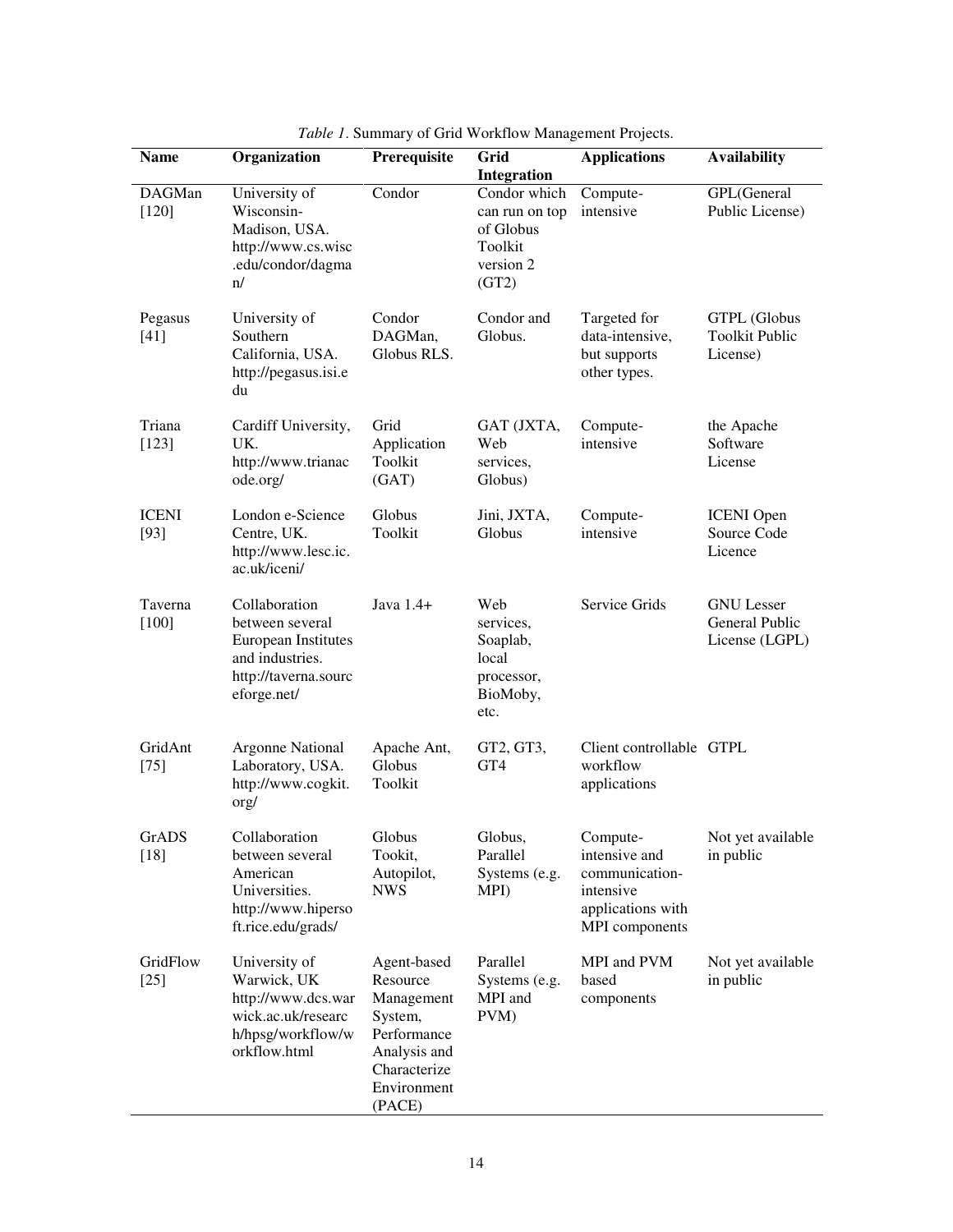| <b>Name</b>                  | Organization                                                                                                 | Prerequisite          | Grid<br><b>Integration</b>                                                 | <b>Applications</b>                               | <b>Availability</b>           |
|------------------------------|--------------------------------------------------------------------------------------------------------------|-----------------------|----------------------------------------------------------------------------|---------------------------------------------------|-------------------------------|
|                              |                                                                                                              | Toolkit, Titan        |                                                                            |                                                   |                               |
| Unicore<br>$[11]$            | Collaboration<br>between German<br>research<br>institutions and<br>industries<br>http://www.unicore<br>.org/ | Unicore<br>middleware | Unicore                                                                    | Computational-<br>intensive and<br>MPI components | Community<br>Source License   |
| Gridbus<br>workflow<br>[144] | The University of<br>Melbourne,<br>Australia.<br>http://www.gridbus<br>.org                                  | Globus<br>Toolkit     | GT2                                                                        | Computational-<br>and Data-<br>intensive          | <b>GPL</b>                    |
| Askalon<br>$[49]$            | University of<br>Innsbruck<br>http://dps.uibk.ac.at<br>/askalon                                              | Globus<br>Toolkit     | GT2, GT4,<br>WSRF, Web<br>services                                         | Performance-<br>oriented<br>applications          | <b>GTPL</b>                   |
| Karajan<br>$[76]$            | <b>Argonne National</b><br>Laboratory<br>http://www.cogkit.<br>org                                           | Java 1.4              | GT2, GT3,<br>GT4, Condor,<br>runtime exec,<br>ssh,<br>WebDAV               | Those required to<br>access Grid<br>middleware    | <b>GPTL</b>                   |
| Kepler<br>$[12]$             | A cross-project<br>collaboration.<br>http://kepler-<br>project.org/                                          | Java                  | Globus,<br>Storage<br>Resource<br>Broker(SRB),<br>EcoGrid,<br>Web services | Scientific<br>workflow<br>applications            | <b>UC</b> Berkeley<br>License |

# *Table 2*. Workflow Design Taxonomy Mapping.

| <b>Project</b><br><b>Name</b> | <b>Structure</b> | Model    | Composition<br><b>Systems</b>                      | <b>QoS</b> Constraints                                     |
|-------------------------------|------------------|----------|----------------------------------------------------|------------------------------------------------------------|
| <b>DAGMan</b>                 | <b>DAG</b>       | Abstract | User-directed<br>• Language-based                  | User specified rank<br>expression for<br>desired resources |
| Pegasus                       | DAG              | Abstract | User-directed<br>• Language-based<br>Automatic     | N/A                                                        |
| Triana                        | $Non-DAG$        | Abstract | User-directed<br>• Graph-based                     | N/A                                                        |
| <b>ICENI</b>                  | $Non-DAG$        | Abstract | User-directed<br>• Language-based<br>• Graph-based | Metrics specified by<br>users                              |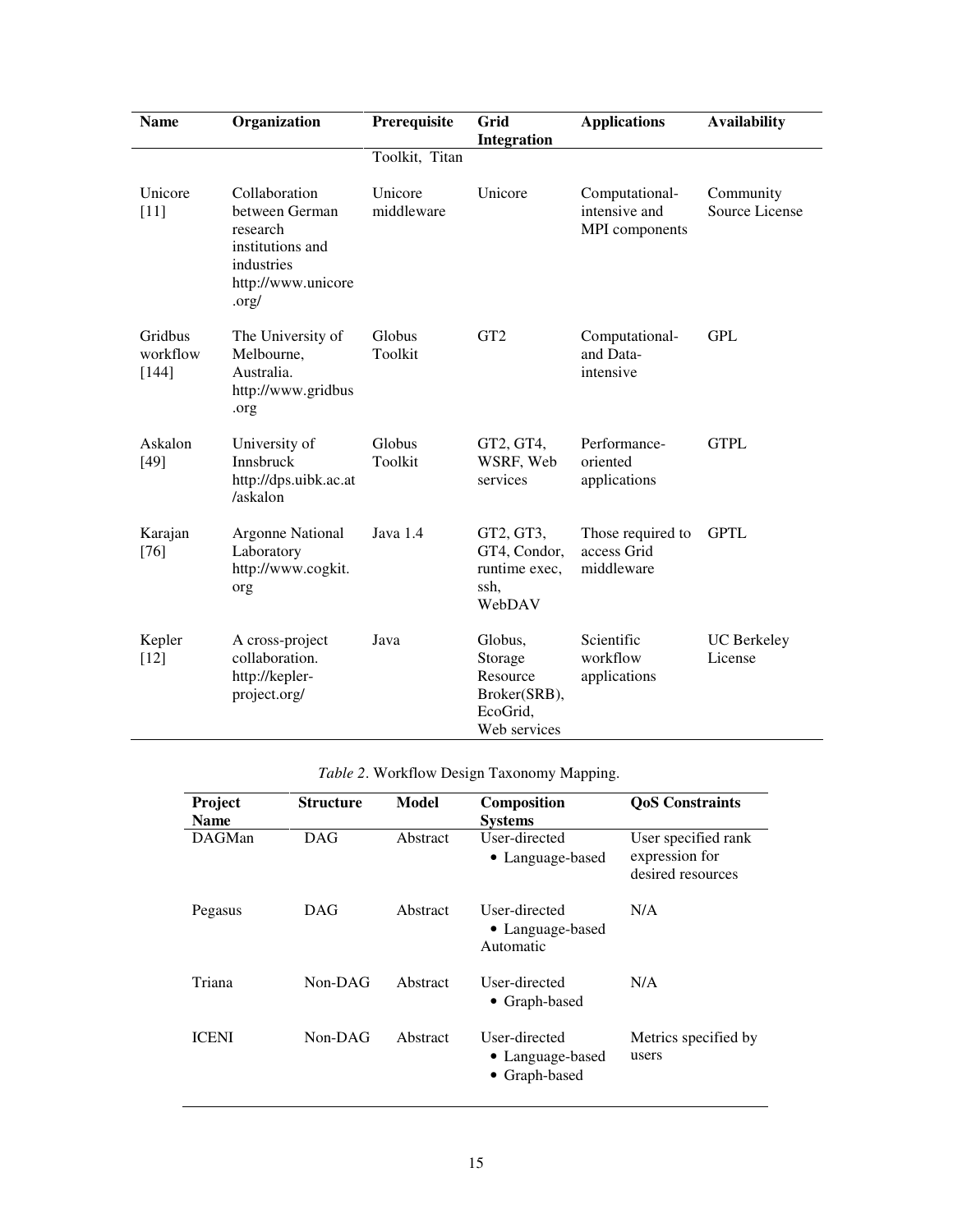| Project<br><b>Name</b> | <b>Structure</b> | <b>Model</b>          | Composition<br><b>Systems</b>                      | <b>QoS Constraints</b>                                                |
|------------------------|------------------|-----------------------|----------------------------------------------------|-----------------------------------------------------------------------|
| Taverna                | <b>DAG</b>       | Abstract/<br>Concrete | User-directed<br>• Language-based<br>• Graph-based | N/A                                                                   |
| GridAnt                | $Non-DAG$        | Concrete              | User-directed<br>• Language-based                  | N/A                                                                   |
| <b>GrADS</b>           | <b>DAG</b>       | Abstract              | User-directed<br>• Language-based                  | Estimated<br>application<br>execution time                            |
| GridFlow               | <b>DAG</b>       | Abstract              | User-directed<br>• Graph-based<br>• Language-based | Application<br>execution time                                         |
| Unicore                | $Non-DAG$        | Concrete              | User-directed<br>• Graph-based                     | N/A                                                                   |
| Gridbus<br>workflow    | <b>DAG</b>       | Abstract/<br>Concrete | User-directed<br>• Language-based                  | Deadline, Cost<br>minimisation                                        |
| Askalon                | $Non-DAG$        | Abstract              | User-directed<br>• Graph-based<br>• Language-based | Constrains and<br>properties specified<br>by users or pre-<br>defined |
| Karajan                | Non-DAG          | Abstract              | User-directed<br>• Language-based<br>• Graph-based | N/A                                                                   |
| Kepler                 | $Non-DAG$        | Abstract/<br>Concrete | User-directed<br>• Graph-based                     | N/A                                                                   |

*Table 3*. Workflow Scheduling Taxonomy Mapping.

| <b>Project</b><br><b>Name</b> | Architecture        | <b>Decision</b><br><b>Making</b> | <b>Planning</b><br><b>Scheme</b> | <b>Strategies</b>                  | <b>Performance</b><br><b>Estimation</b> |
|-------------------------------|---------------------|----------------------------------|----------------------------------|------------------------------------|-----------------------------------------|
| DAGMan                        | Centralized         | Local                            | Just in-time                     | Performance-<br>driven             | N/A                                     |
| Pegasus                       | Centralized         | Local/<br>Global                 | User-directed/<br>Just in-time   | Performance-<br>driven             | Historical Data.<br>Analytical modeling |
| Triana                        | Decentralized Local |                                  | Just in-time                     | Performance-<br>driven             | N/A                                     |
| <b>ICENI</b>                  | Centralized         | Global                           | Prediction-<br>based             | Performance<br>& Market-<br>driven | <b>Historical Data</b>                  |
| Taverna                       | Centralized         | Local                            | Just in-time                     | Performance-<br>driven             | N/A                                     |
| GridAnt                       | Centralized         | User-                            | User-directed                    | User-defined $*$                   | N/A                                     |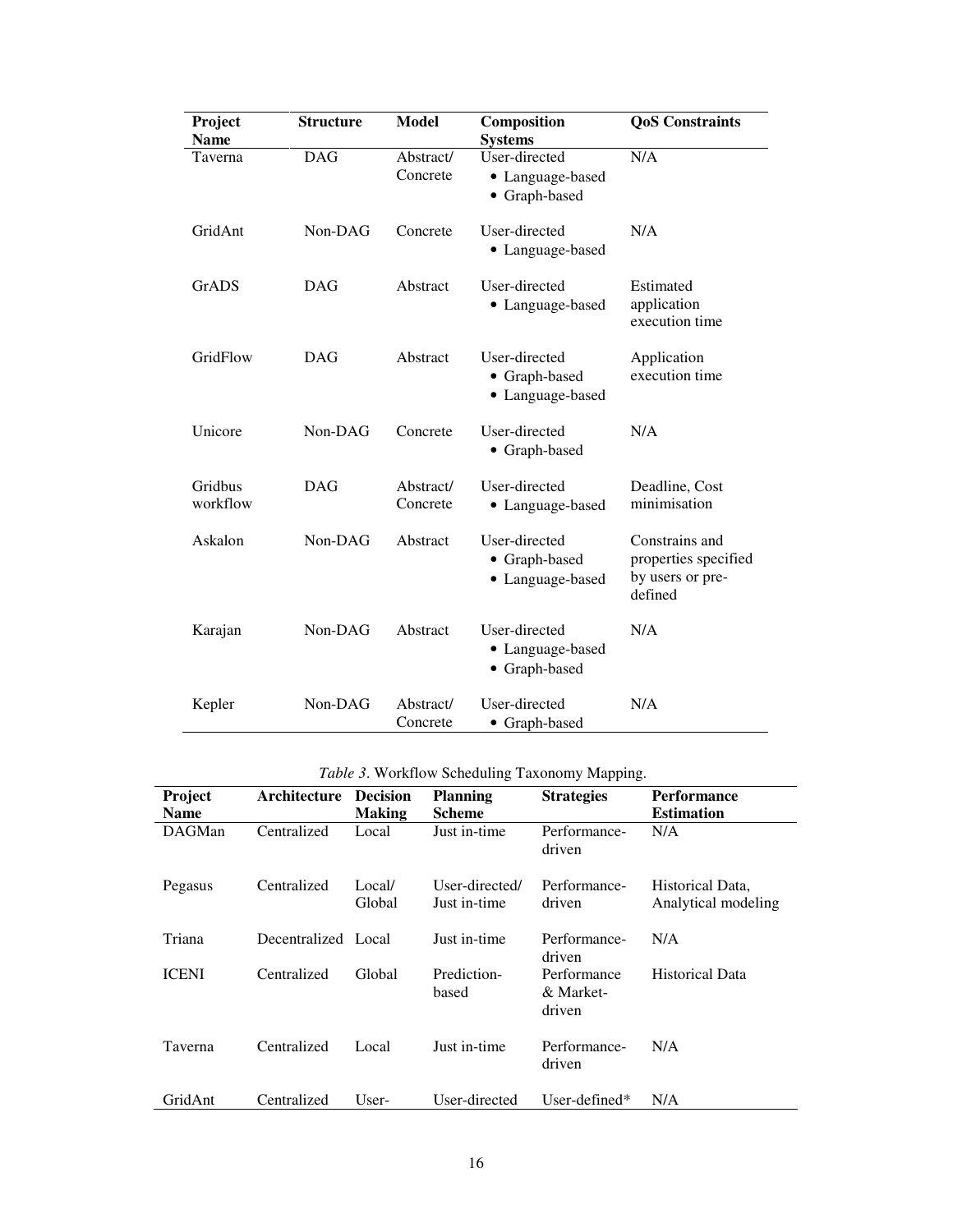| Project<br><b>Name</b> | Architecture         | <b>Decision</b><br><b>Making</b><br>defined* | <b>Planning</b><br><b>Scheme</b>      | <b>Strategies</b>                  | <b>Performance</b><br><b>Estimation</b>                |
|------------------------|----------------------|----------------------------------------------|---------------------------------------|------------------------------------|--------------------------------------------------------|
| <b>GrADS</b>           | Centralized          | Local/<br>Global                             | Prediction-<br>based                  | Performance-<br>driven             | Historical data<br>(empirical),<br>Analytical modeling |
| GridFlow               | Hierarchical         | Local                                        | Simulation-<br>based                  | Performance-<br>driven             | Analytical modeling                                    |
| Unicore                | Centralized          | User-<br>defined*                            | User-directed                         | User-defined $*$                   | N/A                                                    |
| Gridbus<br>Workflow    | Hierarchical         | Local                                        | User-directed<br>Just in-time         | Market-driven                      | Historical data<br>(empirical)                         |
| Askalon                | Decentralized Global |                                              | Just in-time/<br>Prediction-<br>based | Performance<br>& Market-<br>driven | Analytical modeling,<br>Historical data                |
| Karajan                | Centralized          | User-<br>$defined*$                          | User-defined $*$                      | User-defined $*$                   | N/A                                                    |
| Kepler                 | Centralized          | User-<br>defined*                            | User-defined $*$                      | User-defined $*$                   | N/A                                                    |

**\*user-defined -** the architecture of the system has been explicitly designed for user extension.

|       | Table 4. Information Retrieval, Fault-tolerance and Data Movement Taxonomy Mapping. |                        |      |  |
|-------|-------------------------------------------------------------------------------------|------------------------|------|--|
| oject | <b>Information Retrieval</b>                                                        | <b>Fault-tolerance</b> | Data |  |

| Project<br><b>Name</b> | <b>Information Retrieval</b>                                                                                                                                   | <b>Fault-tolerance</b>                                                          | Data<br><b>Movement</b> |
|------------------------|----------------------------------------------------------------------------------------------------------------------------------------------------------------|---------------------------------------------------------------------------------|-------------------------|
| <b>DAGMan</b>          | Resource information is retrieved by<br>Condor Matchmaker that manages<br>resource and task info advertisement<br>and notification.                            | <b>Task Level</b><br>Migration<br>Retrying<br>Workflow Level<br>Rescue workflow | User-<br>directed       |
| Pegasus                | Resource information retrieved<br>through Globus MDS and RLS.<br>Application component information<br>is retrieved from the GriPhyN<br>Transformation Catalog. | Based on DAGMan                                                                 | Mediated                |
| Triana                 | Based on GAT protocol                                                                                                                                          | Based on GAT manger                                                             | Peer-to-Peer            |
| <b>ICENI</b>           | Application component information<br>is retrieved by the component<br>metadata service and performance<br>repository service.                                  | Based on middleware                                                             | Mediated                |
| Taverna                | Service information is retrieved<br>through DAML-S web service<br>ontology, domain ontology<br>information service, and UDDI.                                  | <b>Task Level</b><br>Retry<br>Alternate Resource                                | Centralized             |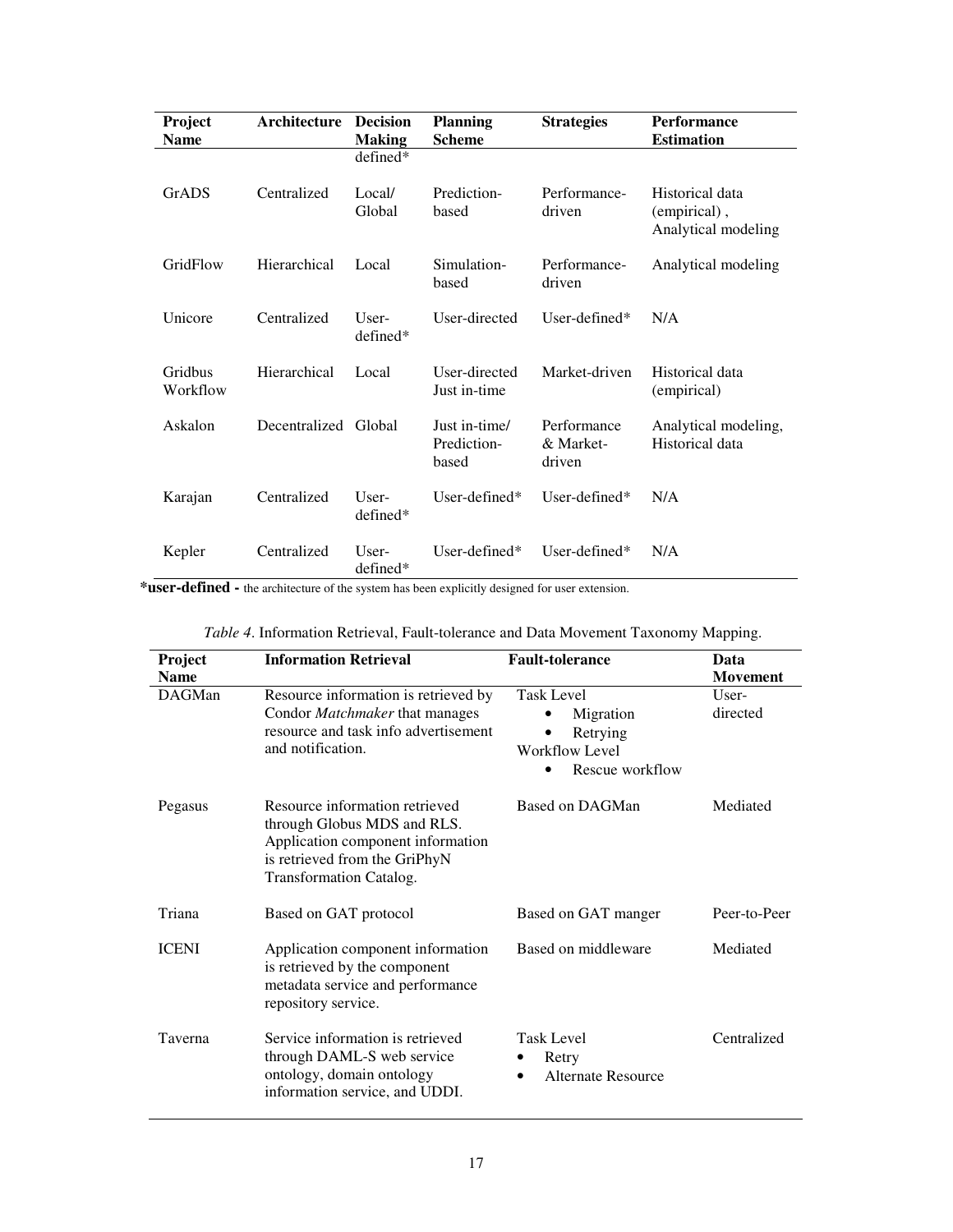| Project<br><b>Name</b> | <b>Information Retrieval</b>                                                                                                                                                                                      | <b>Fault-tolerance</b>                                                                                                            | Data<br>Movement                        |
|------------------------|-------------------------------------------------------------------------------------------------------------------------------------------------------------------------------------------------------------------|-----------------------------------------------------------------------------------------------------------------------------------|-----------------------------------------|
| GridAnt                | Resource information is retrieved<br>through Globus MDS.                                                                                                                                                          | User-defined*                                                                                                                     | User-<br>directed                       |
| GrADS                  | Resource information is retrieved<br>through Globus MDS and GrADS<br>information service (GIS). Dynamic<br>information is retrieved by NWS.<br>Autopilot is used for provide<br>performance contract information. | Task Level in rescheduling<br>work in GrADS, but not in<br>workflows.                                                             | Peer-to-Peer                            |
| GridFlow               | Resource information is retrieved<br>through Titan                                                                                                                                                                | <b>Task Level</b><br>Alternate resource                                                                                           | Peer-to-Peer                            |
| Unicore                | Unicore information service                                                                                                                                                                                       | <b>Based on Unicore</b><br>middleware                                                                                             | Mediated                                |
| Gridbus<br>workflow    | Resource information is retrieved<br>through the Grid Market Directory                                                                                                                                            | <b>Task Level</b><br>Alternate resource<br>$\bullet$                                                                              | Centralized                             |
| Askalon                | Static information<br>$\bullet$<br>Infrastructure-related<br>$\bullet$<br>Configuration-related<br>QoS-related<br>Dynamic information<br>Resource-related<br>Execution-related                                    | <b>Task Level</b><br>Retry<br>$\bullet$<br>Alternate resource<br>Workflow level<br>Rescue workflow                                | Centralized<br>User-<br>directed        |
| Karajan                | User-defined*                                                                                                                                                                                                     | <b>Task Level</b><br>Retry<br>Alternate resource<br>Workflow Level<br>User-defined exception<br>$\bullet$<br>handling             | User-<br>directed                       |
| Kepler                 | User-defined $*$                                                                                                                                                                                                  | <b>Task Level</b><br>Alternative resource<br>Workflow Level<br>User-defined exception<br>handling<br>Workflow rescue<br>$\bullet$ | Centralized<br>Mediated<br>Peer-to-Peer |

**\*user-defined -** the architecture of the system has been explicitly designed for user extension.

## **3.1 Condor DAGMan**

Condor [81][120][124] is a specialized resource management system (RMS) developed at the University of Wisconsin-Madison for compute-intensive jobs. Condor provides a High Throughput Computing (HTC) environment based on large collections of distributed computing resources ranging from desktop workstations to super computers. Condor-G, a component within Condor, utilizes Globus GRAM serving as a uniform interface to heterogeneous batch systems, thus enabling large scale computational Grids. *Matchmaking* within Condor, matches jobs and available resources according to their job and resource classified advertisement. When more than one resource satisfies the job requirement, the resource with higher value of rank expression, which expresses the desirability of a match, is preferred.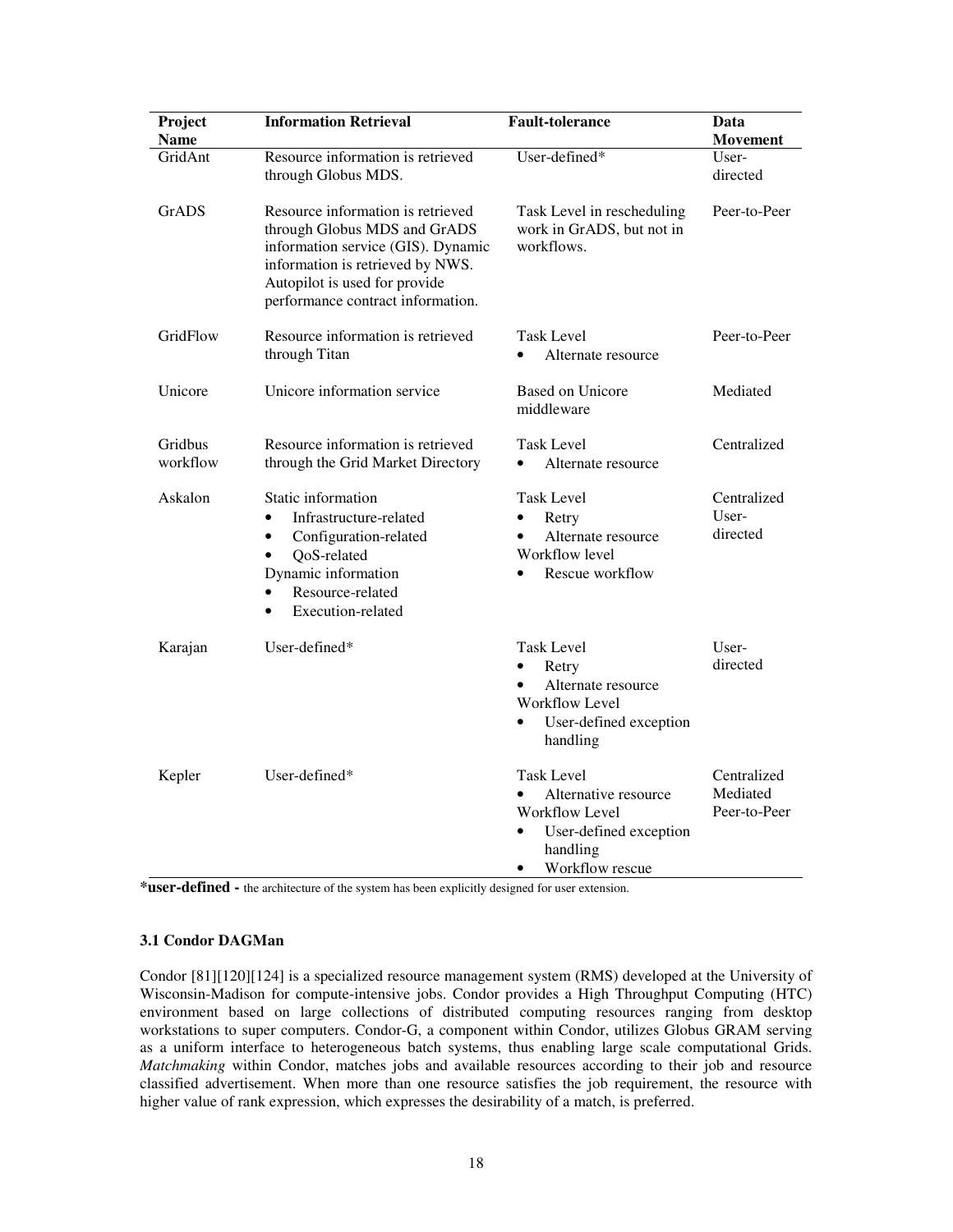The Directed Acyclic Graph Manager (DAGMan) [36][120] is a meta-scheduler for Condor jobs. While Condor aims to discover available machines for the execution of jobs, DAGMan handles the dependencies between the jobs. DAGMan uses DAG as the data structure to represent job dependencies. Each job is a node in the graph and the edges identify their dependencies. Each node can have any number of "parent" or "children" nodes. Children cannot run until their parents have completed. Cycles, where two jobs are both descended from one another, are prohibited, because it would lead to deadlock. DAGMan does not support automatic intermediate data movement, so users have to specify data movement transfer through preprocessing and post-processing commands associated with processing job.

The individual job execution is managed by Condor scheduler. So if a job fails due to the nature of the distributed system, such as loss of network connection, it will be recovered by Condor while DAGMan is unaware of such failures. However, DAGMan is responsible for reporting errors for the set of submitted jobs, and generates a rescue DAG. In the case of a job failure, the remainder of the DAG continues until no more progress can be made. A failed node can be retried a configurable number of times. The rescue DAG indicates the uncompleted portions of the DAG with detail of failures. Users can correct the errors of failed jobs and resubmit the rescue DAG.

## **3.2 Pegasus in GriPhyN**

GriPhyN [61] aims to support large-scale data management in physics experiments such as high-energy physics, astronomy, and gravitational wave physics. Pegasus [40][41][42] (Planning for Execution in Grids) is a workflow manger in GriPhyN developed by the University of Southern California.

Pegasus performs a mapping from an abstract workflow to the set of available Grid resources, and generates an executable workflow. An abstract workflow can be constructed by querying Chimera [53], a virtual data system, or provided by users in DAX (DAG XML description). An abstract workflow describes the computation in terms of logical files and logical application components and indicates their dependencies in the form of Directed Acyclic Graph (DAG). Before mapping, Pegasus reduces the abstract workflow by reusing a materialized dataset which is produced by other users within a VO. Reduction optimization assumes that it is more costly to produce a dataset than access the processing results. The reduction algorithm removes any antecedents of the redundant jobs that do not have any unmaterialized descendents in order to reduce the complexity of the executable workflow.

Pegasus consults various Grid information services to find the resources, software, and data that are used in the workflow. A Replica Location Service (RLS) [30] and Transformation Catalog (TC) [39] are used to locate the replicas of the required data, and to find the location of the logical application components respectively. Pegasus also queries Globus Monitoring and Discovery Service (MDS) [34] to find available resources and their characteristics.

There are two methods used in Pegasus for resource selection, one is through random allocation, the other is through a performance prediction approach. In the latter approach, Pegasus interacts with Prophesy [68][140], which serves as an infrastructure for performance analysis and modeling of parallel and distributed applications. Prophesy is used to predict the best site to execute an application component by using performance historical data. Prophesy gathers and stores the performance data of every application. The performance information can provide insight into the performance relationship between the application and hardware and between the application, compilers, and run-time systems. An analytical model is produced based on the performance data and is used by the prediction engine to predict the performance of the application on different platforms. It is required that Pegasus send the request associated with information such as the component name, the semantic parameter names and their values, and the list of available resources. The ranking of the given resources is returned by Prophesy after the query is received.

For ease of use, Pegasus is able to generate a workflow from a metadata description of the desired data product with the aid of artificial intelligence planning techniques. Although, the workflow execution of Pegasus is based on static planning and its executable workflow is transformed into Condor jobs for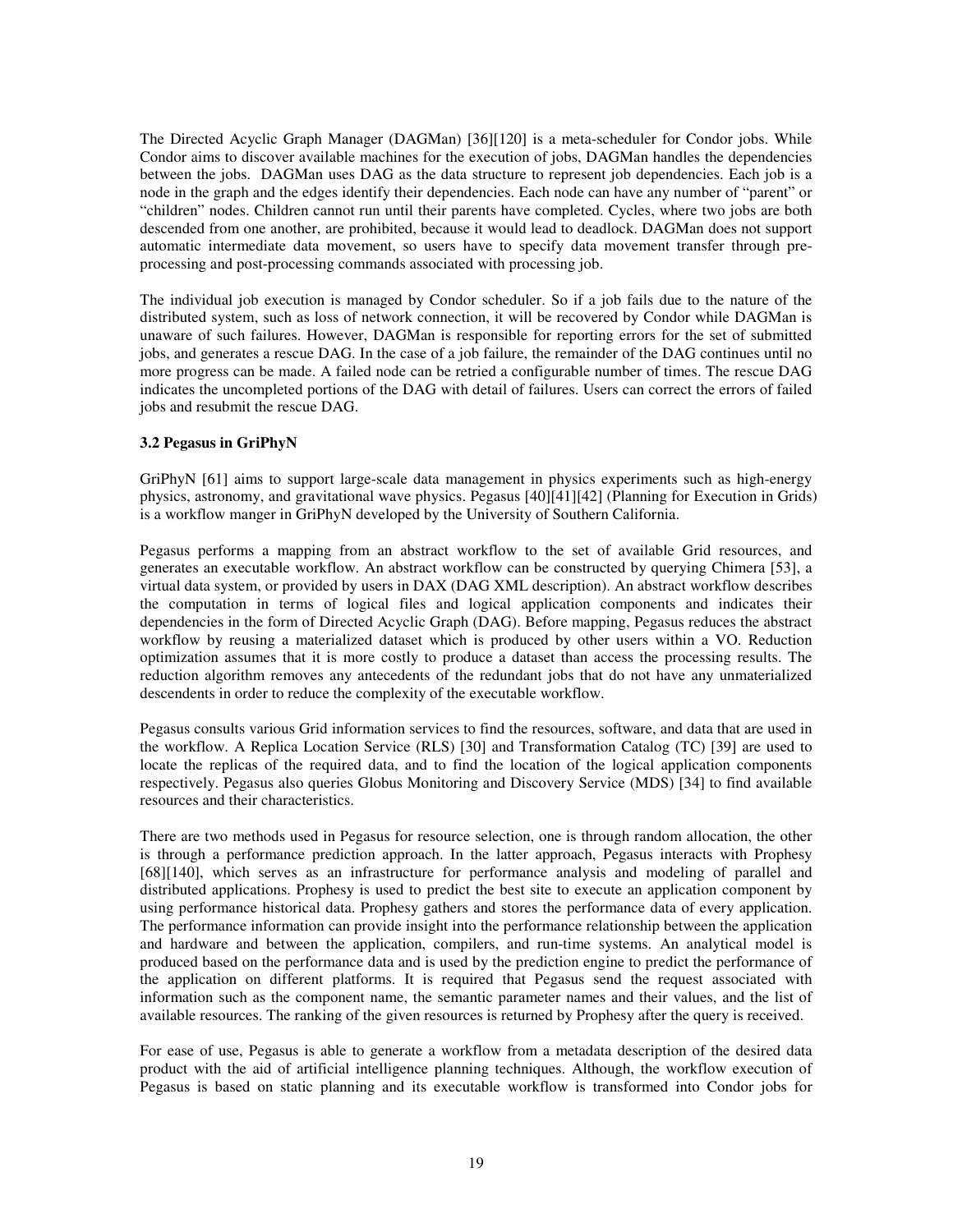execution management by Condor DAGMan, it has been recently extended to support just in-time scheduling [42] and pluggable task scheduling strategies.

## **3.3 Triana**

Triana [122][123] is a visual workflow-oriented data analysis environment developed at Cardiff University. In 2002, Triana was extended to implement a consumer Grid [122] by using a peer-to-peer approach. Recently, Triana has been redesigned and integrated with Grids via GridLab GAT (Grid Application Toolkit) interface [10]. GAT defines a high level API for core Grid service access through JXTA [70], Web services [133], and OGSA [54][126].

Triana provides a visual programming interface with functionality represented by units. Applications are written by dragging the required units onto the workplace and connecting them to construct a workflow. Apart from many implemented tool units, Triana also provides a custom user interface to allow users to build their own units. Several control units (e.g. loop) and logic units (e.g. if) are also provided for users to control the logic of workflow execution. Since control and logic units are implemented as a standard Triana unit, it is easy to introduce new flow patterns. Interconnected units can also be grouped into a group unit, which has the same properties as normal unit.

Triana clients such as Triana GUI can log into a Triana Controlling Service (TCS), remotely build and run a workflow and then visualize the result on their device (e.g. PC, PDA, etc). Each TCS interacts with the Triana engine and every engine provides a service and is capable of executing complete or partial taskgraphs locally, or by distributing the code to other servers based on the specified distribution policy for the supplied task-graph. The distribution policy is based on the concept of group units and two distribution policies have been implemented, namely parallel and peer-to-peer. Both policies distribute every unit in the group to separated hosts, however while the peer-to-peer mechanism relies on intermediate data being passed between hosts, there is no such host-based communication with the parallel policy. Since a distributed task-graph is not fixed to a specific set of resources, it can be dynamically allocated to available services in the most effective way.

# **3.4 Workflow Management in ICENI**

The ICENI (Imperial College e-Science Network Infrastructure) [93][94] developed at London e-Science Centre provides component-based Grid middleware. Within ICENI, users construct an abstract workflow, which is a collection of components, and then submit this to ICENI environment for execution.

Each ICENI component is described in terms of meaning, control flow and implementation. The workflow components are primarily composed based on a spatial view, in which all units are represented concurrently, with details of how they relate and interact with each other. Then a temporal view is derived from the spatial view by the system. In the temporal view, workflow information is attached to each component that consists of a graph in which the directed arcs contain the partnership according to the temporal dependence. Within ICENI, the workflow model is similar to that of the YAWL (Yet Another Workflow Language) [4], although simplified in certain respects. The workflow language includes all basic workflow structure such as sequence, parallelism, choice and iteration.

The scheduling service [93][142][143] within ICENI is responsible for concretizing the abstract workflow. The scheduling task includes matching component meaning with component implementation and mapping these qualified components onto a suitable subset of the available resources. Several scheduling algorithms used to determine resource mapping have been implemented. They include random, best of *n* random, simulated annealing and game theory. Most schedulers implemented within ICENI aim to provide approximate optimal solutions to map the abstract workflow to a combination of component implementations and resources in terms of execution time and cost. The schedulers take into account all components in applications rather than standalone components. The scheduling framework also allows third-party scheduling algorithms to be plugged in.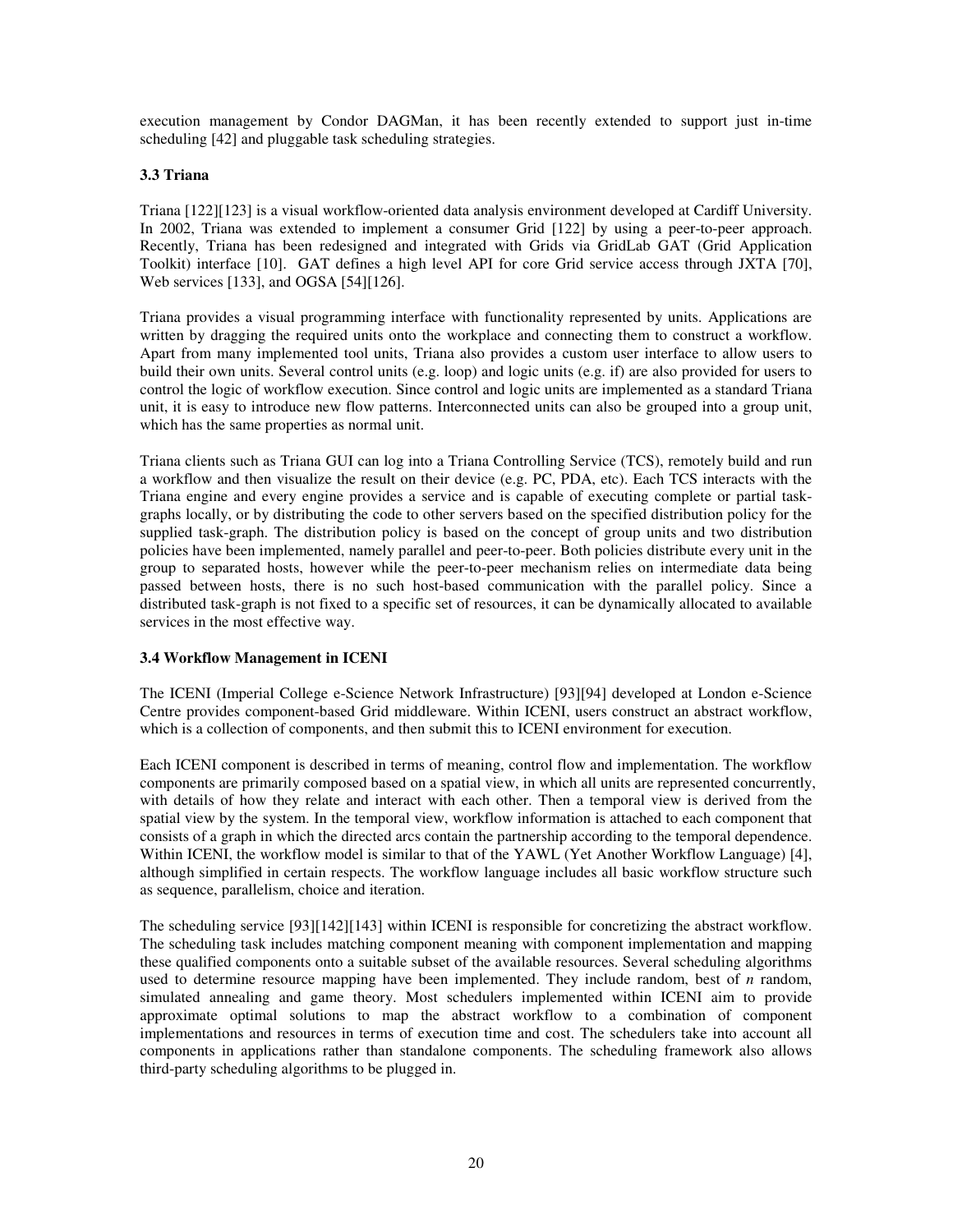ICENI has developed a performance repository system [91] which is able to monitor running applications and obtain and store performance data for the components within the applications. This data is stored within a repository with meta-data about the resource the component was executed on, the implementation of the component used, and the number of other components concurrently running on the same resource. This data can be used by schedulers for future runs of applications to estimate the execution times of each component within the workflow.

Two scheduling schemes [93] are considered within ICENI, namely lazy scheduling and advanced reservation. The metadata of the component implementation indicates which scheme the component can benefit from. Non-reservation component is scheduled to a resource just before it is required, while reservation component has been allocated to a resource and has made a reservation in advance. The schedulers can interrogate the performance repository to predict execution in order to produce accurate reservation. The reservation negotiation protocol is based on WS-Agreement [60].

## **3.5 Taverna in myGrid**

Taverna [100] is the workflow management system of the  $^{my}$ Grid [118] project, which aims to exploit Grid technology to develop high-level middleware for supporting personalized in silico experiments in biology. Taverna is a collaboration between several European universities, institutes and industries. The purpose of Taverna is used to assist scientists with the development and execution of bioinformatics workflows on the Grid. Taverna provides data models, enactor task extensions, and graphical user interfaces. FreeFluo [55] is also integrated into Taverna as a workflow enactment engine to transfer intermediate data and invoke services.

In Taverna, data models can be represented in either a graphical format or in an XML based language called Simple Conceptual Unified Flow Language (SCUFL). The data model consists of inputs, outputs, processors, data flow and control flow. In addition to specifying execution order, the control flow can also be trigged by state transitions during the execution of parent processors. Compared to other workflow languages, such as the Business Process Execution Language for Web Services (BPEL4WS) [14] , SCUFL allows implicit iteration over incoming data sets based on a specified strategy. At the execution level, the workflow enactor also provides a multithreading mechanism to speed up the iteration process. Users are allowed to set the *Thread* property to specify how many concurrent instances will send parallel requests to the iteration processor. It is especially suitable for services that are capable of handling significant simultaneous processing, for example, a service that is backed by a cluster. It also can reduce service waiting time since workflow engine can send the next input data at the same time as the service is working on the current input.

Taverna also provides a user-friendly multi-window environment for users to manipulate workflows, validate and select available resources, and then execute and monitor these workflows. The enactment status panel [121] of Taverna shows the current progress of a workflow invocation. It also allows the users to browse the intermediate and final results. Through the enactment panel, users can handle storage of those results on local or remote data stores in a variety of formats.

Fault tolerance  $[121]$  in the workflow management of  $\mathrm{^{my}Grid}$  is achieved by setting configuration for each processor in the workflow, for example, the number of retries, time delay and alternate processors. It also allows users to specify the critical level for faults on each processor. If the processor is set as *Critical*, after all retries and alternates have failed, entire workflow execution will be terminated, otherwise, the workflow will continue but children nodes of the failed processor will never be invoked.

myGrid follows service-oriented grid architecture and supports several different types of services within the workflow management system, including WSDL-based [138] single operation web services, soaplab bioservices [111] and local services such as programs coded as java classes. In addition, information services such as UDDI (the Universal Description, Discovery and Integration) [127] and ontology directory [139] are adopted for service discovery.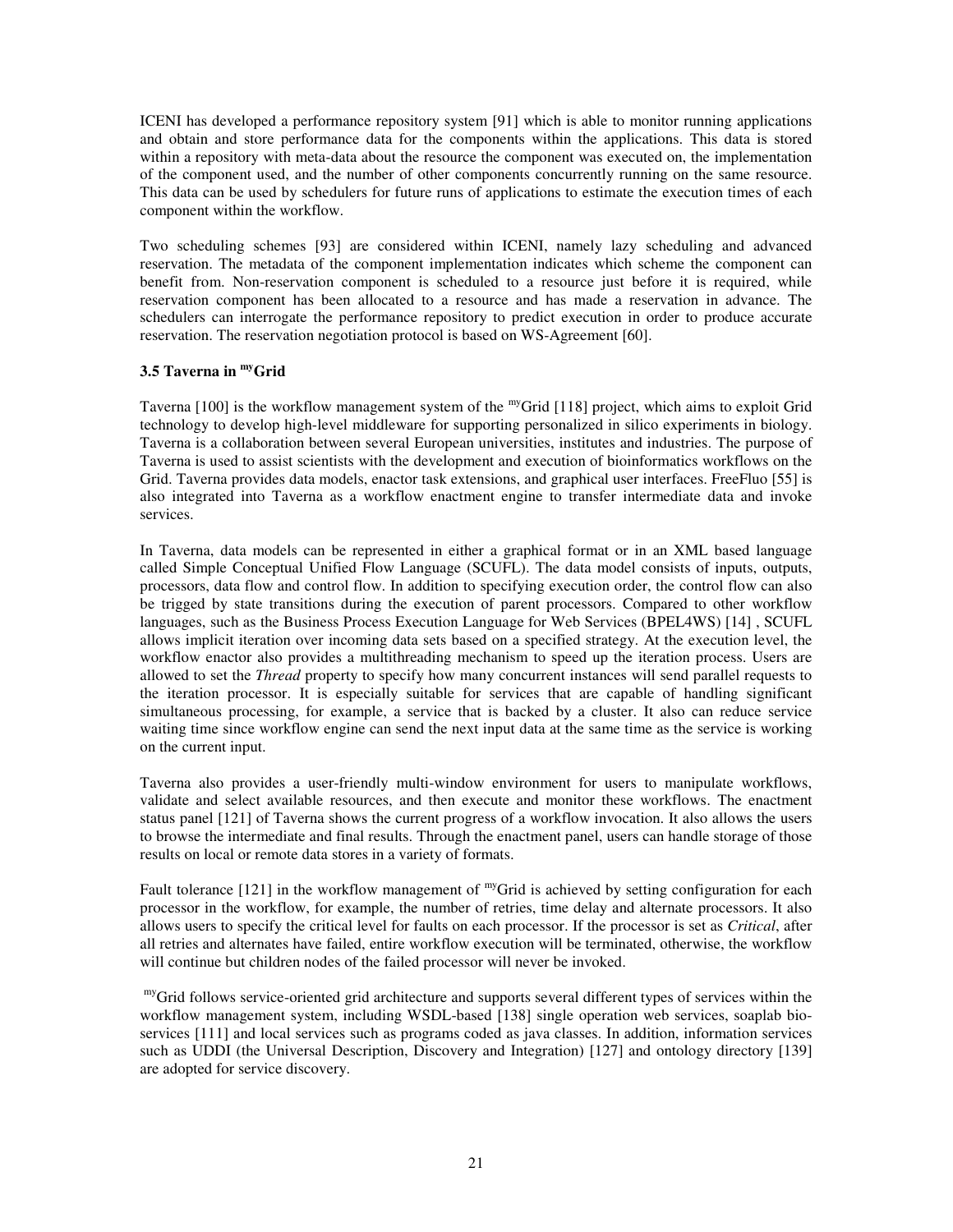#### **3.6 GridAnt**

The GridAnt [13][75] is an extensible client-side workflow management system developed by Argonne National Laboratory. It has been designed for Grid end-users as a convenient tool to express and control the execution sequence without having any expertise in sophisticated workflow systems. GridAnt focuses on distributed process management rather than the aggregation of services which is the concern of most other Grid-enabled workflow frameworks.

GridAnt consists of four major components, namely workflow engine, run-time environment, workflow vocabulary and workflow monitoring. The workflow engine is the central controller that handles task dependencies, failure recoveries, performance analysis, and process synchronization. GridAnt workflow engine extends Ant [15], an existing commodity tool for controlling build process in Java, by adding additional components to support workflow orchestration and composition. GridAnt also provides an environment for inter-task communication, so that individual GridAnt tasks can read and write intermediate data by using a globally accessible whiteboard-style communication model. Several important constructs such as constants, arithmetic expressions, global variables, array references, and literals are supported by the run-time environment. GridAnt extends Ant's vocabulary in the Grid domain with the addition of the tags such as grid-copy, grid-authenticate and grid-query. These new tags are used by users to predefine the Grid tasks and construct complex workflows at compile time. It uses a control construct provided by Ant container for expressing parallel and sequential tasks. Furthermore, users are allowed to monitor the progress of the execution by means of graphical visualization tool.

In addition to mapping complex client-side workflows, GridAnt can be used for testing the functionality of different Grid services. It has been developed to support version 2 and version 3 of the Globus toolkit [59] by using the Java CoG kit [74]. It has been applied for Position-Resolved Diffraction [13], which is a new experimental technique for the study of nanoscale structures as part of the Argonne National Laboratory's advanced analytical electron microscope.

## **3.7 Workflow management in GrADS**

The Grid Application Development Software (GrADS) project [18] aims to provide programming tools and execution environments for ordinary scientific users to develop, execute, and tune applications on the Grid. GrADS is a collaboration between several American Universities. GrADS supports application development either by assembling domain-specific components from a high-level toolkit or by creating a module by relatively low-level (e.g., MPI ) code [32].

GrADS provides application-level scheduling to map workflow application tasks to a set of resources. New Grid scheduling and rescheduling methods [32] are introduced in GrADS. These scheduling methods are guided by an objective function to minimize the overall job completion time (*makespan*) of the workflow application. The scheduler obtains resource information by using services such as MDS [109] and NWS [136] and locates necessary software on the scheduled node by query GrADS Information Service (GIS). The workflow scheduler ranks each qualified resource for each application component. A rank value is calculated by using "a weighted sum of the expected execution time on the resource and the expected cost of data movement for the component." After ranking, a performance matrix is constructed and used by the scheduling heuristics to obtain a mapping of components onto resources. Three heuristics have been applied in GrADS; those are Min-Min, Max-Min, and Sufferage heuristics [87].

GrADS has built up an architecture-independent model of the workflow component from individual component models. It employs analytical models that are constructed semi-automatically from empirical models (historical data/sample execution data), in order to estimate the performance of a workflow component on a single Grid node. It uses hardware performance counters to collect operation counts from several executions of the workflow components with different, small-size input problems, and then it performs a least-squares fit to the data to construct computational models. In addition, GrADS reuses distance data on small inputs to predict the faction of cache hits and misses on the given data and cache configuration by its memory-hierarchy performance models.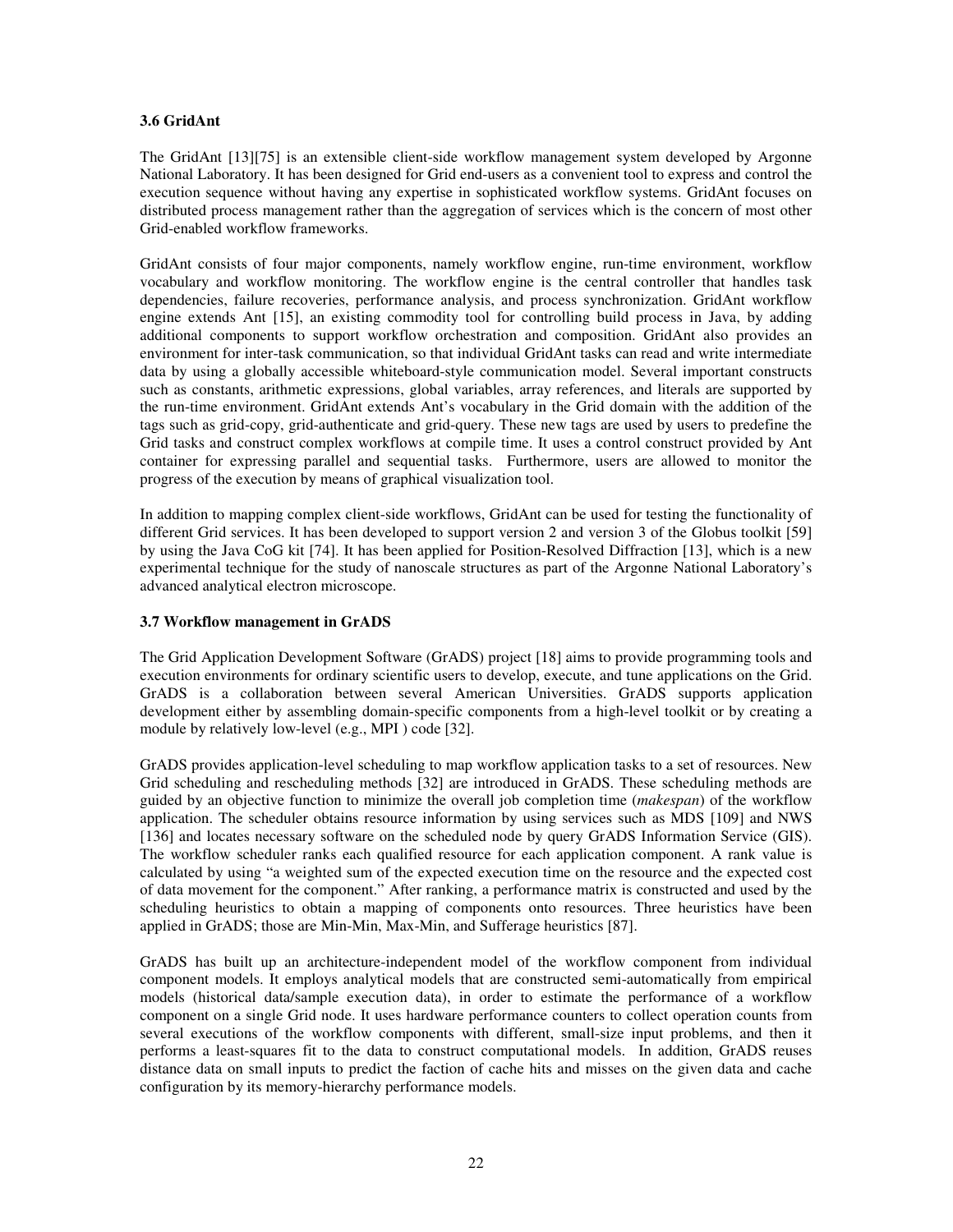GrADS utilizes Autopilot [107] to monitor performance of the agreement between the application demands and resource capabilities. Once the contract is violated, the rescheduler [32] of the GrADS takes corrective actions. It has been implemented using two rescheduling approaches for MPI applications, the stop/restart approach and process swapping. In the former approach, an executing application component is suspended and migrated to a new resource if better resources are found for improving the execution performance [129]. As a migration event can involve large data transfers, expensive startup costs and significant application code modifications, process swapping provides a lightweight, but less flexible, alternative approach. In process swapping more machines than will actually be used for the computation are launched for an MPI application component, and slower machines in the active set are swapped with faster machines in the inactive set periodically, according to the performance of machines.

## **3.8 GridFlow**

GridFlow [25] is a Grid workflow management system developed at the University of Warwick. This work is built on the top of an agent-based resource management system for Grid computing (ARMS) [24]. Rather than focusing on workflow specification and the communication protocol, GridFlow is more concerned about service-level scheduling and workflow management.

There are three layers of Grid resource management within the GridFlow system: the Grid resource, the local Grid and the global Grid. A Grid resource is simply just a particular grid resource; local Grid consists of multiple Grid resources that belong to one organization; and a global Grid consists of all local Grids. Global Grid also provides a portal for compose the workflow.

A workflow in GridFlow is represented as a flow of several different activities, each activity represented by a sub-workflow. Each sub-workflow is a flow of closely related tasks that is to be executed in a local grid. A portal has been developed by GridFlow as graphical user interface for users to compose workflow elements.

The workflow management within GridFlow is conducted by a hierarchical scheduling system including global Grid workflow manager and local Grid sub-workflow scheduling. Global grid workflow manager receives requests from the GridFlow portal with the workflow description in the format of XML, and then simulates workflow execution to find a near-optimal schedule. After the users accept the simulated result, GridFlow schedules the workflow onto different local Grids through ARMS. Within ARMS, each agent represents a local Grid at a global level of Grid resource management, and conducts local Grid subworkflow scheduling. In contrast to the global Grid workflow management, the local Grid schedulers handle conflicts since scheduled sub-workflows may belong to different workflows.

ARMS has integrated Titan [116], which utilizes performance data obtained from PACE [98], a toolset for resource performance and usage analysis, with iterative heuristic algorithms to minimize the makespan and idle time of a grid resource. PACE can exact control flow, and use an analytical model approach based on queuing theory, to predict application performance on a given set of resources such as time, scalability and system resource usage. Titan also provides Grid resource information.

#### **3.9 Workflow Management in Unicore Plus**

Unicore plus [128] provides seamless and secure access to distributed resources of the German high performance computing centers. Unicore plus is a follow-on project of Unicore (Uniform Interface to Computing Resources) [11], started in 1997 to improve uniform interfaces to distributed High Performance Computing and data resources using the mechanisms of the World Wide Web. Unicore plus provides a programming environment for users to design and execute job flow.

Within Unicore, one job or job group that can be executed on any Unicore site may contains other jobs and/or job groups. The original Unicore job model supports jobs that are constructed as a set of directed acyclic graphs with temporal dependencies. Since Unicore version 4, advanced flow controls have been added, which include conditional execution (e.g. if-then-else), repeated execution (e.g. do-*n*), conditional repeated execution (e.g. do-repeat), and conditional suspend action (e.g. hold-job). In addition, three types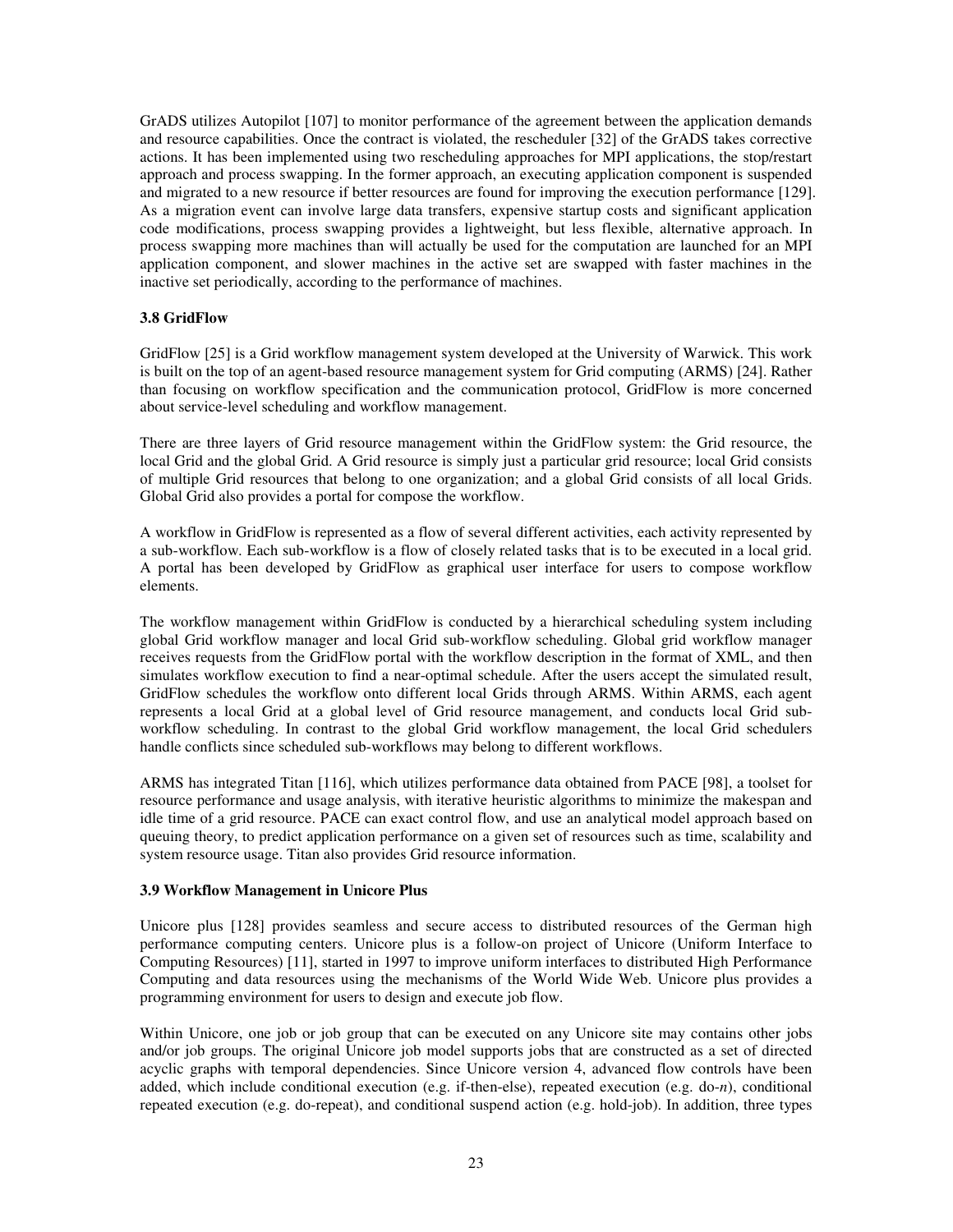of run-time conditions are implemented for supporting conditional checking; these are based on the return code of a previous executed task, existence or properties of a file and whether a given time and date have passed.

Unicore plus provides graphical tools that allow users to create a job flow and convert it into an Abstract Job Object (AJO) which is a serialized java object. The AJO is submitted from a user client to a Unicore server. The server translates the job specification into a number of batch jobs and dispatches them to the target resource. The server also makes sure that a successor is executed if its predecessors are finished and all necessary data is available at the executing site.

Unicore allows users to specify jobs and different parts of job group onto multiple resources. The output of individual jobs may be needed by its successors. Therefore, a temporary Unicore space is created for each job group for transferring data sets. Unicore also allows users to explicitly specify the transfer function as a task through GUI; it is also able to perform the necessary data movement function without user intervention.

# **3.10 Workflow Management in Gridbus**

The Gridbus Toolkit [23] developed by the University of Melbourne provides Grid technologies for service-oriented utility computing. Its architecture is driven by the requirements of Grid economy [22]. A Grid economy mechanism has been proposed as a technique for efficient management of distributed resources. It helps in efficient allocation of resources to different users and applications based on their QoS requirements in addition to regulation of the supply and demand for Grid resources.

The workflow management in Gridbus [144] provides a simple XML-based workflow language for users to define their tasks and dependencies. The workflow description language of Gridbus is aimed towards enabling the expression of parameter sweep tasks [8] and users' QoS requirements [146].

The workflow engine of Gridbus provides a hierarchical scheduling architecture to adapt to heterogeneous and dynamic Grid environments. Within the workflow execution engine, the schedules of the workflow tasks are driven by the events by using the tuple-space model [56]. An event-driven mechanism with subscription-notification approach makes the workflow execution loosely-coupled and flexible. The system also supports just in-time scheduling, allowing scheduling decision to be made at the time of task execution. The scheduler can also reschedule failed tasks to an alternative resource. In addition, Grid Market Directory (GMD) [145] is utilized by the workflow schedulers for run-time resource discovery.

In contrast to other workflow management systems, the Gridbus workflow system emphasizes on the use of market-based principles and algorithms for resource allocation and scheduling applications in global Grid environments. It has been targeted to support applications in both scientific and business domains such as natural language processing and molecular modeling for drug discovery.

#### **3.11 Askalon**

Askalon [49] is a Grid application development and computing environment developed by the University of Innsbruck, Austria. The main objective of Askalon is to simplify the development and optimization of mostly Grid workflow applications that can harness the power of Grid computing.

Askalon comes with two separate composition systems, AGWL (Abstract Grid Workflow Language) [47] and Teuta [48], that support the development of Grid workflow applications. AGWL is an XML-based language. It provides a rich set of constructs to express sequence, parallelism, choice, and iteration workflow structure. In addition, programmers can specify high-level constraints and properties defined over functional and non-functional parameters for tasks and their dependencies which can be useful for a runtime system to optimize the workflow execution. Teuta supports the graphical specification of Grid workflow applications based on the UML activity diagram which is a graphical interface to AGWL.

Askalon provides a new hybrid approach for scheduling workflow applications on the Grid through dynamic monitoring and steering combined with a static optimization. Static scheduling maps entire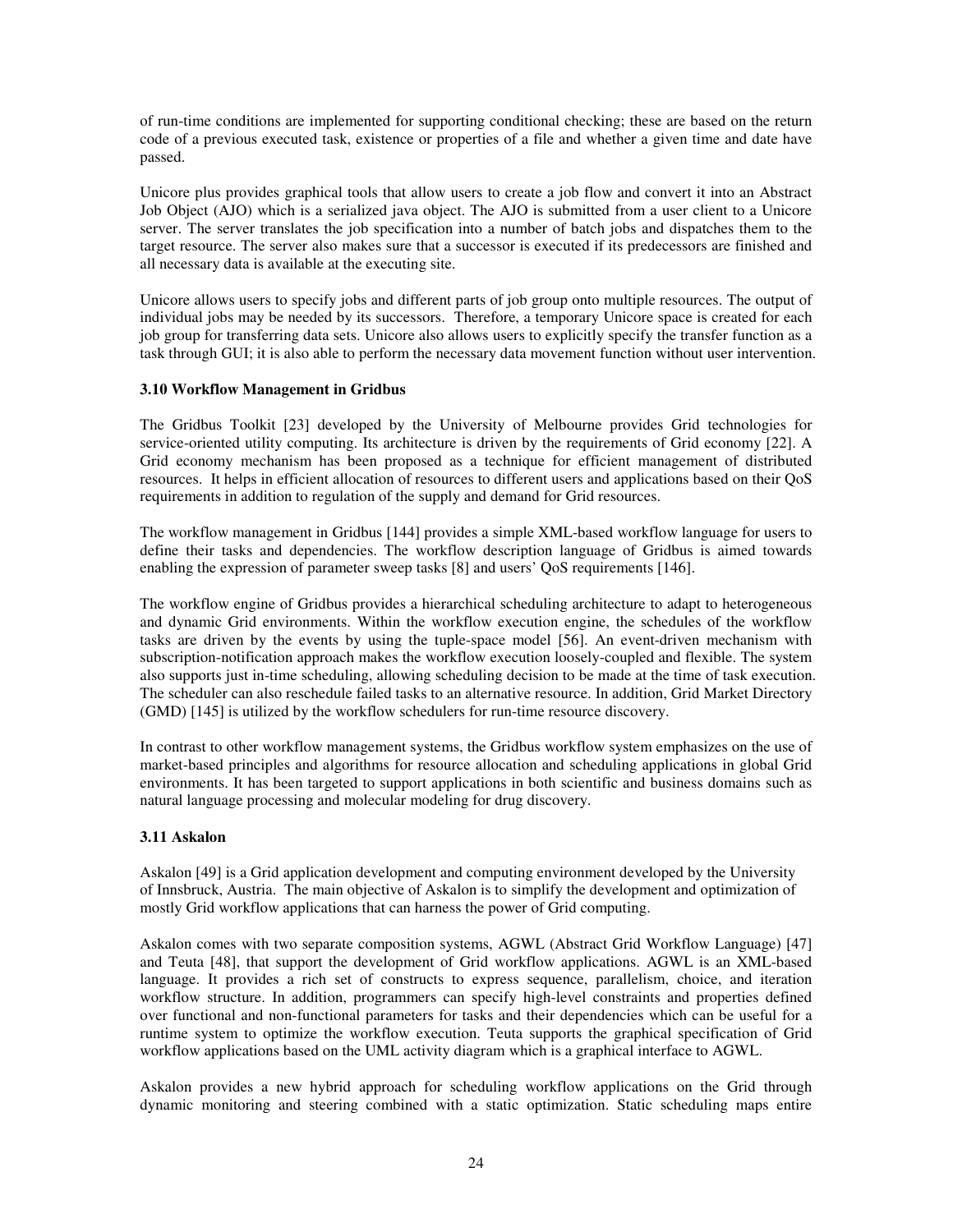workflows onto the Grid using genetic algorithms. A problem-independent objective function design allows to plug-in a variety of optimization metrics such as the execution time, efficiency, economical cost, or any user-defined QoS parameter. A dynamic scheduling algorithm takes into consideration the dynamic nature of the Grid resources such as machine crashes or external CPU and network load. Performance contracts are defined for every task and monitor whether tasks execute properly or whether they should be migrated. Askalon develops a fault tolerant execution engine that supports reliable workflow execution in the presence of resource failures through checkpointing and migration techniques.

In order to provide automatic workflow orchestration, Askalon Grid Resource Management (GridARM) provides a distributed GT4-based registry to map generic or domain specific tasks to their implementations. Askalon also includes automatic search for performance problems and faults in Grid infrastructures and applications. The monitoring and performance analysis component provides static information of Grid infrastructure and dynamic information of computational resources, networks, and applications. Dynamic information of workflow-based applications is provided for the entire workflow as well as for invoked applications called within tasks. The performance of workflow components is estimated based on a training phase which measures the actual execution time of tasks for different loads and problem sizes on a variety of Grid sites. The performance estimation of the workflow is conducted based on a combination of historical data obtained from a training phase and analytical modeling.

# **3.12 Karajan**

Karajan [76][77], developed by Argonne National Laboratory, aims to provide an integrated approach of exposing workflow to the Grid community. It is an extensible workflow framework and can be easily utilized by third parties to provide workflow solutions for a variety of users. It is derived from GridAnt and provides additional capabilities such as scalability, workflow structure and error handling.

Karajan is part of Java CoG Kit. Java CoG Kit is based on modular design and provides mechanisms for fast application development and easy integration of the variety of Grid middleware. It provides a number of programming abstractions for job executions and file transfers. The concept of *Grid providers* is introduced to facilitate different middleware to be used as part of an instantiation of Grid abstractions. As a result, it is easy to integrate Karajan to any middleware. To date, it has been integrated into various versions of Globus, Condor, runtime exec, ssh, and some data transfer techniques such as WebDAV [31] and scp. Karajan leverages lower-level programming abstractions in Java CoG Kit to access the Grid, and at the same time it provides programming interfaces for higher level applications such as workflow schedulers and application portlets to develop users' strategies.

In addition to sequence and parallelism, Karajan supports choices and loops of workflow structures. It also provides a user friendly XML-based workflow language. Elements used for the description of workflow tasks are user-definable. Thus, the user can define names and parameters along with annotations and descriptions for a new element. A number of standard operators including mathematical and Boolean operators are defined for integration within execution control statements. It also provides advanced data structures such as list, range, and map (or hash tables) for repetitive tasks (e.g. parameter studies) as part of the workflow.

A number of fault handling methods are supported in Karajan. *Error handling* allows users to integrate strategies for errors and exceptions into the workflow. Checkpointing enables users to store intermediate states of the workflow execution for later roll back when a problem occurs.

# **3.13 Kepler**

Kepler [12][85] is one of the popular workflow systems with advanced features for composing scientific applications. It is derived from Ptolemy II system [82] and currently under development across a number of scientific data management projects. In addition to a user-friendly graphical user-interface and an extendable open source platform, Kepler also inherits the actor-oriented feature from Ptolemy II. It models a workflow system as a composition of independent components (actors) that communicate through welldefined interfaces. An actor is an encapsulation of parameterized operations performed on input to produce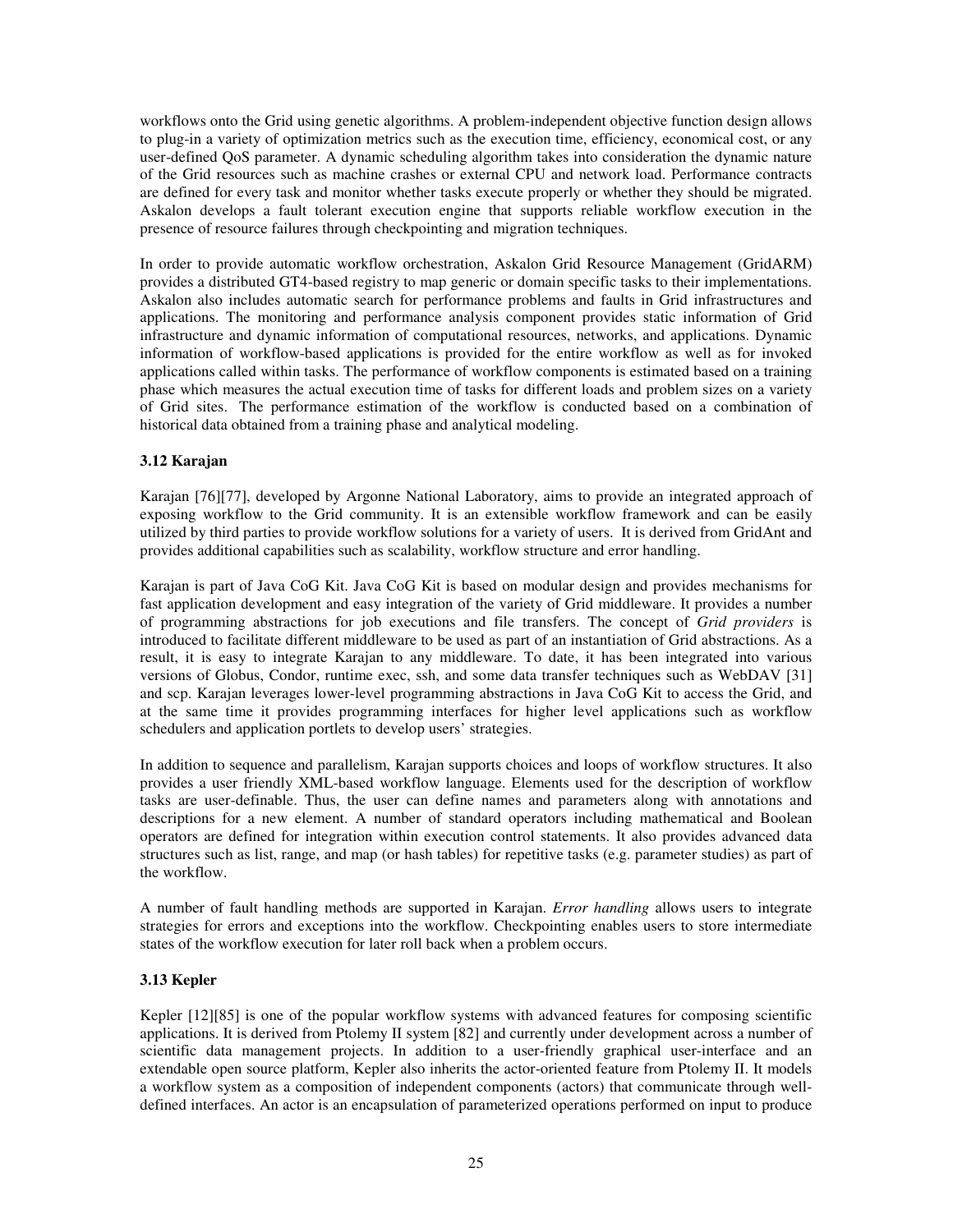output data. An execution model of a workflow, which can be defined in a *director* object, imposes an execution order and communication mechanisms on the usable actors of the workflow. This modular design approach allows different execution models or machineries to be implemented and easily plugged into workflows without changing any of the components of workflows.

Kepler has been extended to support seamless access to remote resources and services. A web service HARVESTER component can retrieve all service description files in a web page or service repository to create instantiations of web services actors in the user's local actor library. Each web services actor can be instantiated for any particular operation specified in its service description. A number of fault-tolerant methods have been developed to make workflows with web services more reliable. Instead of associating a service operation with a fixed URL, a list of services is allowed to provide the alternative invocation during service failure. It is also able to produce partial results even when the entire workflow fails. Advanced failure handling can also be supported through extensions of exception-catching actors. In addition, Kepler has defined a set of Grid actors for access authentication, file copy, job execution, job monitoring, execution reporting, storage access, data discovery, and service discovery.

## **4. SUMMARY AND DISCUSSION**

We have presented a taxonomy for Grid workflow management systems. The taxonomy focuses on workflow design, workflow scheduling, fault management and data movement. We also surveyed some workflow management systems for Grid computing and classify them into different categories using the taxonomy. This paper thus helps to understand key workflow management approaches and identify possible future enhancements.

Many Grid workflow-enabled systems have developed graph-based editing environments. They allow users to compose the workflow by dragging and dropping components on a composition panel. A workflow abstract specification or concrete specification is then generated by these visual tools and passed to the workflow enactment engine. These processes are transparent to users for better usability. Currently, only Pegasus supports automatic workflow composition. In order to support the automatic composition, catalogs with rich information about application components and services need to be addressed. Besides GriPhyN Chimera system and UDDI (Universal Description, Discovery and Integration) directory service for web services discovery, many efforts from semantic Web such as DAML+OIL ontology [67] can be used for providing accurate description and flexible discovery of application components and services.

Most of the Grid workflow projects discussed in this paper have their own graphical workflow modeling and language. Obviously, the lack of standardized syntax and semantic description for workflow modeling and language results in many replicated works. More effort is thus needed towards workflow modeling standardization. Even though there are some proposed workflow languages for web services such as BPEL4WS, they are still not sufficient due to lack of implementation, levels of abstraction and limited supported services [9].

Quality of Service (QoS) issues have not been addressed very well in most Grid workflow management systems due to their focus on the use of system centric policies in resource allocation. However, when workflow management systems are used in commercial or production environments, supporting QoS at both specification and execution level becomes increasingly critical. At the specification level, workflow languages need to allow users to express their QoS requirements. At the execution level, the workflow scheduling must be able to map the workflow onto Grid resources to meet users' QoS requirements. Therefore, the role of market-driven strategies will become increasingly important, currently being ignored in most Grid workflow management systems. Trust-based scheduling is another approach to improve QoS in open distributed systems such as Grid and peer-to-peer; however, it has not been addressed very well in the context of workflow management.

It is impossible to make an optimal scheduler without knowledge of estimated time of task execution. Several performance information services are utilized in Grid workflow projects to predict performance prediction. One example is PACE employed in GridFlow project. It uses analytical model to predict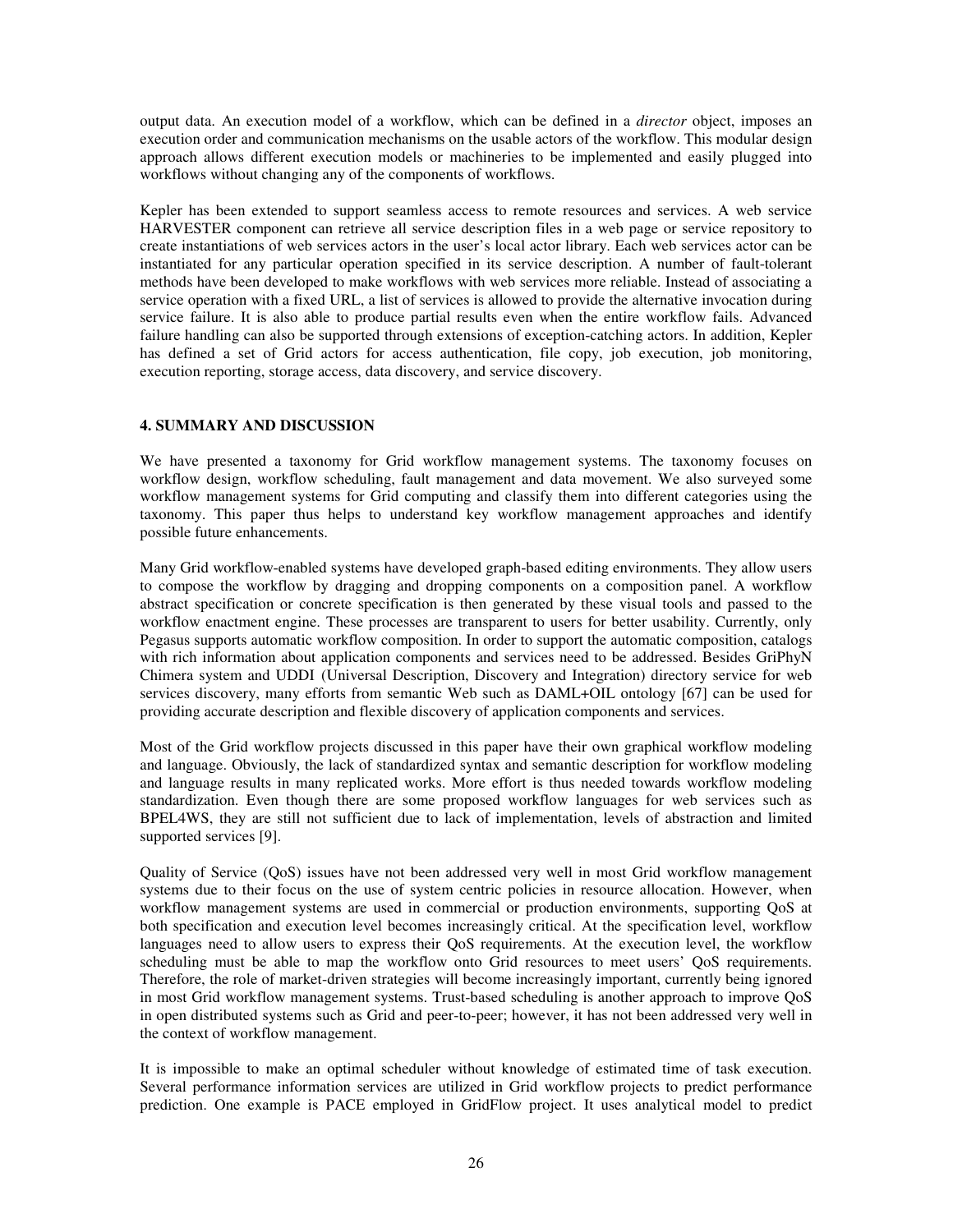application performance, but the current implementation is only adapted to MPI program. Prophesy used by Pegasus uses historical performance database to gain insight into the relationship between applications and resources in order to predict the performance of the applications on a given set of resources. Similarly, ICENI developed a performance repository system which is able to collect performance data for application components. GrADS have developed two analytical models for their GrADS programs.

Given the dynamic nature of Grid environments, fault tolerance should be fully supported by Grid workflow management systems. However, most fault handling techniques have not been developed or implemented in many Grid workflow systems, especially at the workflow execution level. It is hard for a workflow management system to survive in real Grid environments without robust fault handling techniques.

#### **ACKNOWLEDGEMENTS**

We would like to acknowledge all developers of the workflow management systems described in the paper. We thank Chee Shin Yeo, Hussein Gibbins, Anthony Sulistio, Srikumar Venugopal, Tianchi Ma, Sushant Goel, Krishna Nadiminti, and Baden Hughes (Melbourne University, Australia), Rob Gray (Monash University, Australia), Wolfram Schiffmann (FernUniversitaet in Hagen, Germany), Ivona Brandic (University of Vienna, Austria), Soonwook Hwang (National Institute of Informatics, Japan), Ewa Deelman (University of Southern California, USA), Chris Mattmann (NASA Jet Propulsion Laboratory, USA), Henan Zhao (University of Manchester, UK), Bertram Ludaescher (University of California, Davis), Thomas Fahringer (University of Innsbruck, Austria), Gregor von Laszewski (Argonne National Laboratory, USA), Ken Kennedy, Anirban Mandal, and Chuck Koelbel (Rice University, USA) for their comments on this paper. We thank anonymous reviewers for their constructive comments. This work is partially supported through the Australian Research Council (ARC) Discovery Project grant and Storage Technology Corporation sponsorship of Grid Fellowship.

#### **REFERENCES**

- [1] W.M.P. van der Aalst, K. M. van Hee, and G. J. Houben. Modelling and Analysing Workflow using a Petri-net based approach. In 2<sup>nd</sup> Workshop on Computer-supported Cooperative Work, Petri nets related formalisms, 1994; 31-50. http://citeseer.ist.psu.edu/vanderaalst94modelling.html [December 2004]
- [2] W.M.P. van der Aalst, A.H.M. ter Hofstede, B. Kiepuszewski, and A. P. Barros. Workflow Patterns. Technical Report, Eindhoven University of Technology, 2000.
- [3] W.M.P. van der Aalst, A.H.M ter Hofstede, B. Kiepuszewski, and A. P. Barros. Advanced Workflow Patterns. In *CoopIS 2000*, Lecture Notes in Computer Science (LNCS) 1901, Springer-Verlag, Heidelberg, Germany, 2000; 18-29.
- [4] W.M.P. van der Aalst and A.H.M. ter Hofstede. YAWL: Yet Another Workflow Language. Technical Report, Queensland University of Technology, Brisbane, 2002.
- [5] W.M.P. van der Aalst and K.M. van Hee, *Workflow Management: models, methods, and Systems*. MIT Press, Cambridge, Mass., USA, 2002.
- [6] W.M.P. van der Aalst, A.H.M. ter Hofstede, B. Kiepuszewski and A.P. Barros, Workflow Patterns. URL http://tmitwww.tm.tue.nl/research/patterns/ [December 2004].
- [7] J. H. Abawajy. Fault-Tolerant Scheduling Policy for Grid Computing Systems. In *18th International Parallel and Distributed Processing Symposium (IPDPS'04)*, Santa Fe, New Mexico, IEEE Computer Society (CS) Press, Los Alamitos, CA, USA, April 26-30, 2004; 238-244.
- [8] D. Abramson, J. Giddy, and L. Kotler. High Performance Parametric Modeling with Nimrod/G: Killer Application for the Global Grid? In *14th International Parallel and Distributed Processing Symposium (IPDPS 2000)*, Cancun, Mexico, IEEE CS Press, Los Alamitos, CA, USA, May 1-5, 2000.
- [9] M. Addis, J. Ferris, M. Greenwood, P. Li, D. Marvin, T. Oinn, and A, Wipat. Experiences with e-Science Workflow Specification and Enactment in Bioinformatics, In *UK e-Science All Hands Meeting 2003*, IOP Publishing Ltd, Bristol, UK, 2003; 459-467.
- [10] G. Allen, K. Davis, K. N. Dolkas, N. D. Doulamis, T. Goodale, T. Kielmann, A. Merzky, J. Nabrzyski, J. Pukacki, T. Radke, M. Russell, E. Seidel, J. Shalf, and I. Taylor. Enabling Applications on the Grid – A GridLab Overview. *International Journal of High Performance Computing Applications (JHPCA)*, Special Issue on Grid Computing: Infrastructure and Applications, SAGE Publications Inc., London, UK, August 2003.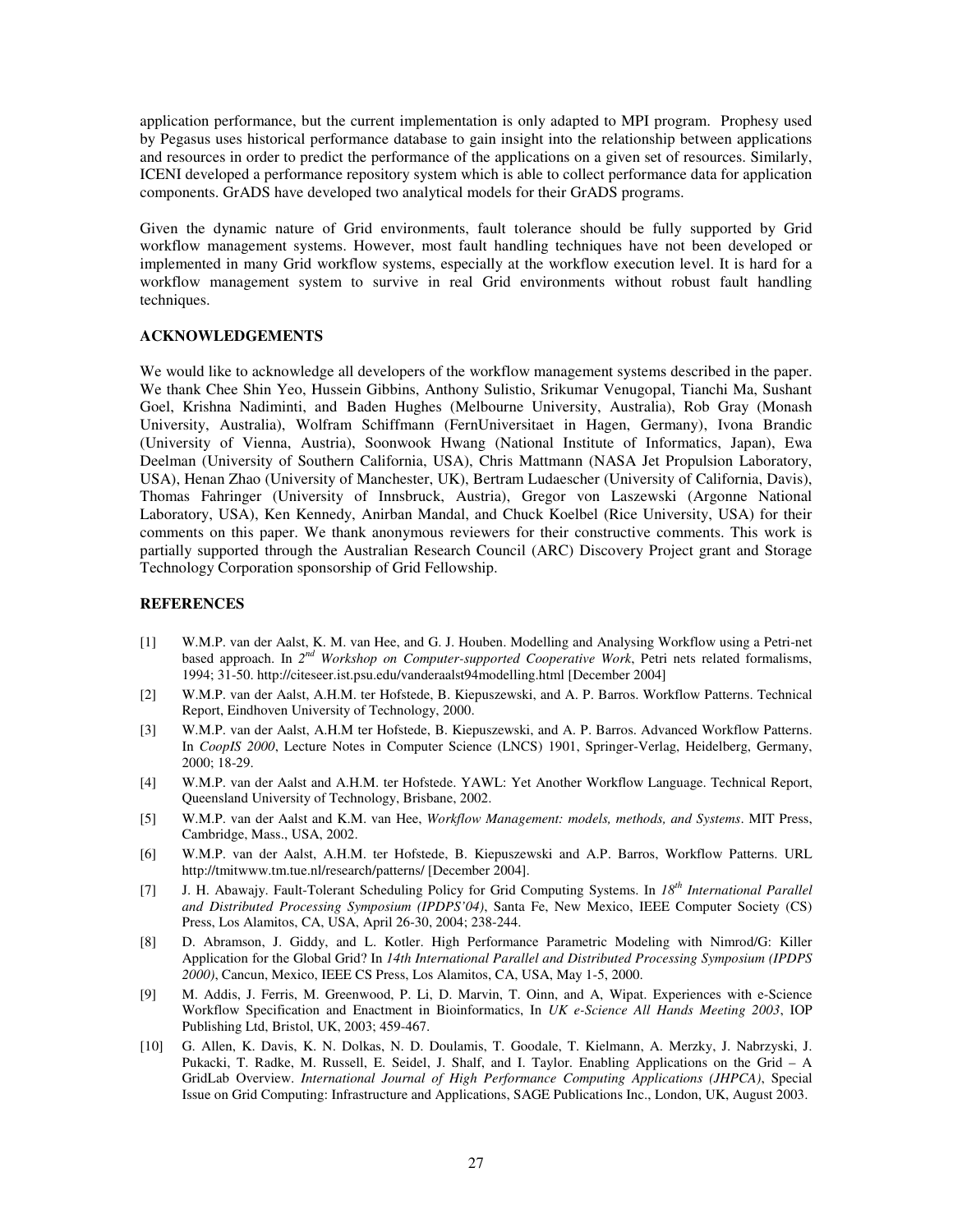- [11] J. Almond and D. Snelling. Unicore: Secure and Uniform Access to Distributed Resources via the World Wide Web. White Paper, October 1998, http://www.fz-juelich.de/zam/RD/coop/unicore/whitepaper.ps [December 2004].
- [12] I. Altintas, A. Birnbaum, K. Baldridge, W. Sudholt, M. Miller, C. Amoreira, Y. Potier, and B. Ludaescher. A Framework for the Design and Reuse of Grid Workflows, *International Workshop on Scientific Applications on Grid Computing (SAG'04)*, LNCS 3458, Springer, 2005.
- [13] K. Amin and G. von Laszewski. GridAnt: A Grid Workflow System. Manual, February 2003, http://wwwunix.globus.org/cog/projects/gridant/gridant-manual.pdf [December 2004].
- [14] T. Andrews, F. Curbera, H. Dholakia, Y. Goland, J. Klein, J. Klein, F. Leymann, K. Liu, D. Roller, D. Smith, S. Thatte, I. Trickovic, S. Weerawarana. Business Process Execution Language for Web Services Version 1.1, 05 May 2003, http://www-128.ibm.com/developerworks/library/ws-bpel/ [Feb 2005]
- [15] The Apache Ant Project. http://ant.apache.org/ [December 2004].
- [16] D. A. Bacigalupo, S. A. Jarvis, L. He, and G. R. Nudd. An Investigation into the application of different performance techniques to e-Commerce applications. In *Workshop on Performance Modelling, Evaluation and Optimization of Parallel and Distributed Systems*, 18<sup>th</sup> IEEE International Parallel and Distributed Processing Symposium (IPDPS), Santa Fe, New Mexico, IEEE CS Press, Los Alamitos, CA, USA, April 26-30, 2004.
- [17] R. Bastos, D. Dubugras, and A. Ruiz. Extending UML Activity Diagram for Workflow Modeling in Production Systems. In 35th *Annual Hawaii International Conference on System Sciences (HICSS'0*2), Big Island, Hawaii, IEEE CS Press, Los Alamitos, CA, USA, January 07 -10, 2002.
- [18] F. Berman, A. Chien, K. Cooper, J. Dongarra, I. Foster, D. Gannon, L. Johnsson, K. Kennedy, C. Kesselman, J. Mellor-Crummey, D. Reed, L. Torczon, and R. Wolski. The GrADS Project: Software Support for High-Level Grid Application Development. *International Journal of High Performance Computing Applications(JHPCA)*, 15(4):327-344, SAGE Publications Inc., London, UK, Winter 2001.
- [19] I. Brandic, S. Benkner, G. Engelbrecht, and R. Schmidt, *Towards Quality of Service Support for Grid Workflows*, First European Grid Conference (EGC 2005), Amsterdam, The Netherlands, Feb 2005.
- [20] T.D.Braun, H. J. Siegel, N. Beck, L. Bölöni, M. Maheswaran, A. I. Reuther, J. P. Robertson, M. D. Theys, and B. Yao. A Taxonomy for Describing Matching and Scheduling Heuristics for Mixed-Machine Heterogeneous Computing Systems. In *17th Symposium on Reliable Distributed Systems*. West Lafayette, IN. IEEE CS Press, Los Alamitos, CA, October 1998: 330-335.
- [21] R. Buyya, D, Abramson, and J. Giddy. Nimrod/G: An Architecture of a Resource Management and Scheduling System in a Global Computational Grid, *HPC Asia 2000*, Beijing, China, IEEE CS Press, Los Alamitos, CA, USA, May 14-17, 2000; 283-289.
- [22] R. Buyya, D. Abramson, and J. Giddy. A Case for Economy Grid Architecture for Service-Oriented Grid Computing. In *10th IEEE International Heterogeneous Computing Workshop (HCW 2001)*, San Francisco, California, USA , IEEE CS Press, Los Alamitos, CA, USA, April 2001.
- [23] R. Buyya and S. Venugopal. The Gridbus Toolkit for Service Oriented Grid and Utility Computing: An Overview and Status Report. In 1<sup>st</sup> IEEE International Workshop on Grid Economics and Business Models, GECON 2004, Seoul, Korea, IEEE CS Press, Los Alamitos, CA, USA, April 23, 2004; 19-36.
- [24] J. Cao, S. A. Jarvis, S. Saini, D. J. Kerbyson and G. R. Nudd. ARMS: An Agent-based Resource Management System for Grid Computing. *Scientific Programming*. Special Issue on Grid Computing, 10(2):135-148, IOS Press, Amsterdam, Netherlands, 2002.
- [25] J. Cao, S. A. Jarvis, S. Saini, G. R. Nudd. GridFlow:Workflow Management for Grid Computing. In *3rd International Symposium on Cluster Computing and the Grid (CCGrid)*, Tokyo, Japan, IEEE CS Press, Los Alamitos, May 12-15, 2003.
- [26] J. Cardoso. Stochastic Workflow Reduction Algorithm. Technical Report, LSDIS Lab, Department of Computer Science University of Georgia, 2002.
- [27] J. Cardoso, and A. Sheth. Semantic E-Workflow Composition. *Journal of Intelligent Information Systems*, 21(3):191-225, Kluwer Academic Publishers, Netherlands, 2003.
- [28] J. Cardoso, J. Miller, A. Sheth and J. Arnold. Modeling Quality of Service for Workflows and Web Service Processes. *Web Semantics Journal: Science, Services and Agents on the World Wide Web*, 1(3):281-308, Elsevier Inc, MA, USA, 2004.
- [29] T. L. Casavant and J. G. Kuhl. A Taxonomy of Scheduling in General-purpose Distributed Computing Systems, *IEEE Transactins on Software Engineering*, 14(2):141-154, IEEE CS Press, Los Alamitos, Feb. 1988.
- [30] A. Chervenak, E. Deelman, I. Foster, L. Guy, W. Hoschek, A. Lamnitchi, C. Kesselman, P. Kunst, M. Ripeanu, B. Schwartzkopf, H. Stockinger, K. Stockinger, and B. Tierney. Giggle : A Framework for Constructing Scalable Replica Location Services. In *Supercomputing (SC2002)*, Baltimore, USA: IEEE Computer Society, Washington, DC, USA, November 16-22, 2002.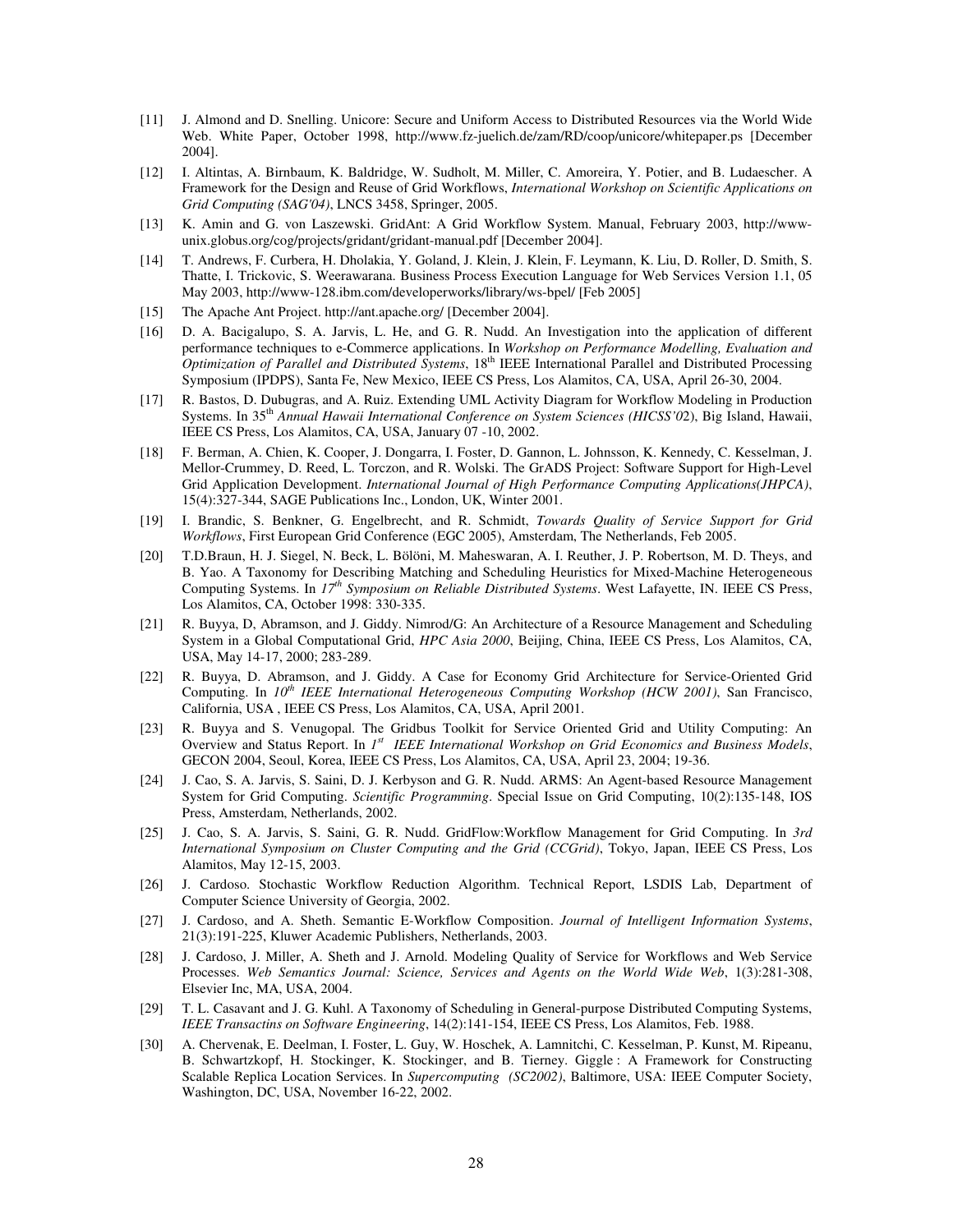- [31] G. Clemm, J.F. Reschke, E. Sedlar, J. Whitehead. Web Distributed Authoring and Versioning (WebDAV) Access Control Protocol, *the Internet Society*, May 2004.
- [32] K. Cooper, A. Dasgupata, K. Kennedy, C. Koelbel, A. Mandal, G. Marin, M. Mazina, J. Mellor-Crummey, F. Berman, H. Casanova, A. Chien, H. Dail, X. Liu, A. Olugbile, O. Sievert, H. Xia, L. Johnsson, B. Liu, M. Patel, D. Reed, W. Deng, C. Mendes, Z. Shi, A. YarKhan, J. Dongarra. New Grid Scheduling and Rescheduling Methods in the GrADS Project. *NSF Next Generation Software Workshop*, International Parallel and Distributed Processing Symposium, Santa Fe, IEEE CS Press, Los Alamitos, CA, USA, April 2004.
- [33] D. Crichton, J. S. Hughes and S. Kelly. A Science Data System Architecture for Information Retrieval. In *Clustering and Information Retrieval*, Kluwer Academic Publishers, December 2003.
- [34] K. Czajkowski, S. Fitzgerald, I. Foster, and C. Kesselman. Grid Information Services for Distributed Resource Sharing. In *10th IEEE International Symposium on High Performance Distributed Computing*, San Francisco, CA, USA: IEEE CS Press, Los Alamitos, CA, USA, 7-9 August 2001.
- [35] D. Hollinsworth. The Workflow Reference Model, Workflow Management Coalition, TC00-1003, 1994.
- [36] DAGMan Application. http://www.cs.wisc.edu/condor/manual/v6.4/2\_11DAGman\_Applicaitons.html [December 2004]
- [37] H. J. Dail. A Modular Framework for Adaptive Scheduling in Grid Application Development Environments. Master's Thesis, UCSD Technical Report CS2002-0698, University of California at San Diego, March 2002.
- [38] H. Dail, H. Casanova, and F. Berman. A Decoupled Scheduling Approach for the GrADS Program Development Environment. *Journal of Parallel Distributed Computing*, 63(5):505-524, Elsevier Inc., MA, USA, 2003.
- [39] E. Deelman, C. Kesselman, and G. Mehta. Transformation Catalog Design for GriPhyN. Technical Report GriPhN-2001-17, 2001.
- [40] E. Deelman, J. Blythe, Y. Gil, and C. Kesselman. Workflow Management in GriPhyN. *The Grid Resource Management*, Kluwer, Netherlands, 2003.
- [41] E. Deelman, J. Blythe, Y. Gil, C. Kesselman, G. Mehta, K. Vahi. Mapping Abstract Complex Workflows onto Grid Environments. *Journal of Grid Computing*, 1:25-39, Kluwer Academic Publishers, Netherlands, 2003.
- [42] E. Deelman, J. Blythe, Y. Gil, C. Kesselman, G. Mehta, S. Patil, M. H. Su, K. Vahi, M. Livny. Pegasus: Mapping Scientific Workflow onto the Grid. *Across Grids Conference 2004,* Nicosia, Cyprus, 2004.
- [43] P. A. Dinda. Online Prediction of the Running Time of Tasks. *Cluster Computing*, 5(3):225-236, Kluwer Academic Publishers, Netherlands, 2002.
- [44] dom4j. http://www.dom4j.org [December 2004]
- [45] M. Dumas and A. H.M. ter Hofstede. UML Activity Diagrams as a Workflow Specification Language. In *UML'2001 Conference*, Toronto, Ontario, Canada, Lecture Notes in Computer Science (LNCS), Springer-Verlag, Heidelberg, Germany, October 1-5, 2001.
- [46] R. Eshuis and R. Wieringa. Comparing Petri Net and Activity Diagram Variants for Workflow Modelling A Quest for Reactive Petri Nets. *Advances in Petri Nets: Petri Net Technology for Communication Based Systems*; Lecture Notes in Computer Science (LNCS), 2472:321-351, Springer- Verlag, Heidelberg, Germany, 2003.
- [47] T. Fahringer, S. Pllana, and A. Villazon. AGWL: Abstract Grid Workflow Language, In *International Conference on Computational Science, Programming Paradigms for Grids and Meta-computing Systems*. Krakow, Poland, Springer-Verlag, Heidelberg, Germany, June 2004.
- [48] T. Fahringer, S. Pllana, and J. Testori. Teuta: Tool Support for Performance Modeling of Distributed and Parallel Applications, *International Conference on Computational Science, Tools for Program Development and Analysis in Computational Science*, Krakow, Poland, Springer-Verlag, Heidelberg, Germany, June 2004.
- [49] T. Fahringer, A. Jugravu, S. Pllana, R. Prodan, C. S. Jr, and H. L. Truong. ASKALON: a tool set for cluster and Grid computing. *Concurrency and Computation: Practice and Experience*, 17:143-169, Wiley InterScience, 2005.
- [50] D. Fernández-Baca. Allocating Modules to Processors in a Distributed System. *IEEE Transactions on Software Engineering*, 15(11): 1427-1436, November 1989.
- [51] I. Foster and C. Kesselman (editors). *The Grid: Blueprint for a Future Computing Infrastructure*, Morgan Kaufmann Publishers, USA, 1999.
- [52] I. Foster, C. Kesselman, S. Tuecke. The Anatomy of the Grid: Enabling Scalable Virtual Organizations. *International Journal of Supercomputing Applications*, 15 (3), 2001.
- [53] I. Foster, J. Vöckler, M. Wilde, Y. Zhao. Chimera: A Virtural Data System for Representing, Querying, and Automating Data Derivation. In *14th International Conference on Scientific and Statistical Database Management (SSDBM)*, Edinburgh, Scotland, UK: IEEE CS Press, Los Alamitos, CA, USA, July 24-26, 2002.
- [54] I. Foster, C. Kesselman, J. M. Nick, and S. Tuecke. The Physiology of the Grid, Technical Report, Globus Project, http://www.globus.org/research/papers/ogsa.pdf [December 2004]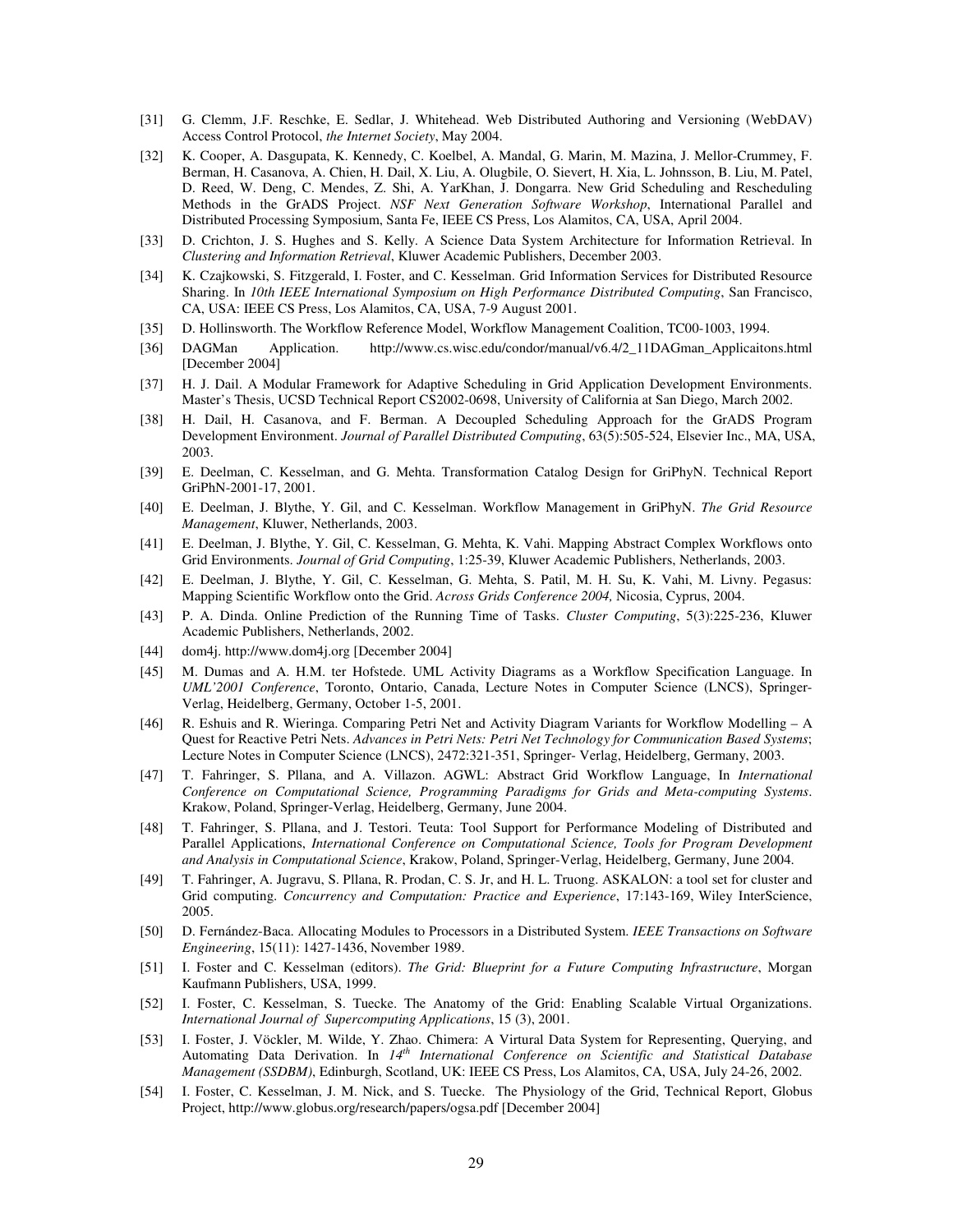- [55] Freefluo Overview. http://freefluo.sourceforge.net/ [December 2004].
- [56] D. Gelernter. Generative Communication in Linda, *ACM Computing Surveys*, 7(1):80-112, 1985.
- [57] A. Galstyan, K. Czajkowski, and K. Lerman. Resource Allocation in the Grid Using Reinforcement Learning, In *3 rd International Joint Conference on Autonomous Agents and Multiagent Systems (AAMAS'03)*, New York City, New York, USA, IEEE CS Press, Los Alamitos, CA, USA, July 19-23, 2004.
- [58] A. Geppert, M. Kradolfer, and D. Tombros. Market-based Workflow Management. *International Journal of Cooperative Information Systems,* World Scientific Publishing Co., NJ, USA, 1998.
- [59] Globus Project. http://www.globus.org [December 2004].
- [60] Grid Resource Allocation Agreement Protocol. https://forge.gridforum.org/projects/graap-wg [December 2004].
- [61] GriPhyN. http://www.griphyn.org [December 2004].
- [62] Z. Guan, F. Hernandez, P. Bangalore, J. Gray, A. Skjellum, V. Velusamy, Y. Liu. Grid-Flow: A Grid-Enabled Scientific Workflow System with a Petri Net-based Interface. Technical Report, http:// http://www.cis.uab.edu/gray/Pubs/grid-flow.pdf [December 2004].
- [63] V. Hamscher, U. Schwiegelshohn, A. Streit, and R. Yahyapour. Evaluation of Job-Scheduling Strategies for Grid Computing. In *1<sup>st</sup> IEEE/ACM International Workshop on Grid Computing (Grid 2000)*, Berlin, Lecture Notes in Computer Science (LNCS), Springer-Verlag, Heidelberg, Germany, 2000; 191-202.
- [64] F. Hernández, P. Bangalore, J. Gray, and K. Reilly. A Graphical Modeling Environment for the Generation of Workflows for the Globus Toolkit. In *Workshop on Component Models and Systems for Grid Applications*, 18th Annual ACM International Conference on Supercomputing (ICS 2004), Saint-Malo, France, ACM Press, New York, NY, USA, June 2004.
- [65] A. Hoheisel. User Tools and Languages for Graph-based Grid Workflows. *Grid Workflow Workshop*, GGF10, Berlin, Germany, March 9, 2004.
- [66] S. Hwang and C. Kesselman. Grid Workflow: A Flexible Failure Handling Framework for the Grid. In *12th IEEE International Symposium on High Performance Distributed Computing (HPDC'03)*, Seattle, Washington, USA., IEEE CS Press, Los Alamitos, CA, USA, June 22 - 24, 2003.
- [67] I. Horrocks. DAML+OIL: A Reason-able Web Ontology Language. In *International Conference on Extending Database Technology* (*EDBT 2002)*, Lecture Notes in Computer Science (LNCS), 1091:11-28, Springer-Verlag, Heidelberg, Germany, March 24-28, 2002; 2-13.
- [68] S. Jang, X. Wu, V. Taylor, G. Mehta, K. Vahi, E. Deelman. Using Performance Prediction to Allocate Grid Resources. Technical Report 2004-25, GriPhyN Project, USA.
- [69] JDOM. http://www.jdom.org [December 2004]
- [70] JXTA Project. http://www.jxta.org [Feb 2005]
- [71] P. Kacsuk, G. Dózsa, J. Kovács, R. Lovas, N. Podhorszki, Z. Balaton, G. Gombás. P-GRADE: a Grid Programming Environment. *Journal of Grid Computing*, 1(2):171-197, Kluwer Academic Publisher, Netherlands, 2003.
- [72] B. Kao and H. Garcia-Molina. Deadline Assignment in a Distributed Soft Real-Time System. *IEEE Transactions on Parallel and Distributed Systems*, 8(12):1268-1274, IEEE CS Press, Los Alamitos, CA, USA 1997.
- [73] K. Krauter, R. Buyya, and M. Maheswaran. A Taxonomy and Survey of Grid Resource Management Systems for Distributed Computing. *Software: Practice and Experience*, 32(2):135-164, John Wiley & Sons, Inc, NJ, USA, February 2002.
- [74] G. von Laszewski, I. Foster, J. Gawor, and P. Lane. A Java Commodity Grid Kit, *Concurrency and Computation: Practice and Experience*, 13(8-9): 643-662, John Wiley & Sons, Ltd, Chichester, UK, 2001.
- [75] G. von Laszewski, K. Amin, M. Hategan, N. J. Zaluzec, S. Hampton, and A. Rossi. GridAnt: A Client-Controllable Grid Workflow System. In *37th Annual Hawaii International Conference on System Sciences (HICSS'04)*, Big Island, Hawaii: IEEE CS Press, Los Alamitos, CA, USA, January 5-8, 2004.
- [76] G. Von Laszewski. Java CoG Kit Workflow Concepts for Scientific Experiments. Technical Report, Argonne National Laboratory, Argonne, IL, USA, 2005.
- [77] G. von Laszewski, M. Hategan. Java CoG Kit Karajan/GridAnt Workflow Guide. Technical Report, Argonne National Laboratory, Argonne, IL, USA, 2005.
- [78] A. Lerina, C. Aniello, G. Pierpaolo, and V. M. Luisa. FlowManager: A Workflow Management System Based on Petri Nets. In *26th Annual International Computer Software and Applications Conference*, Oxford, England, IEEE CS Press, Los Alamitos, CA, USA, August 2002;1054-1059.
- [79] F. Leymann. Web Services Flow Language (WSFL 1.0), May 2001, http://www-306.ibm.com/software/solutions/webservices/pdf/WSFL.pdf [December 2004]
- [80] D. C. Li and N. Ishii. Scheduling Task Graphs onto Heterogeneous Multiprocessors. *TENCON'94*, IEEE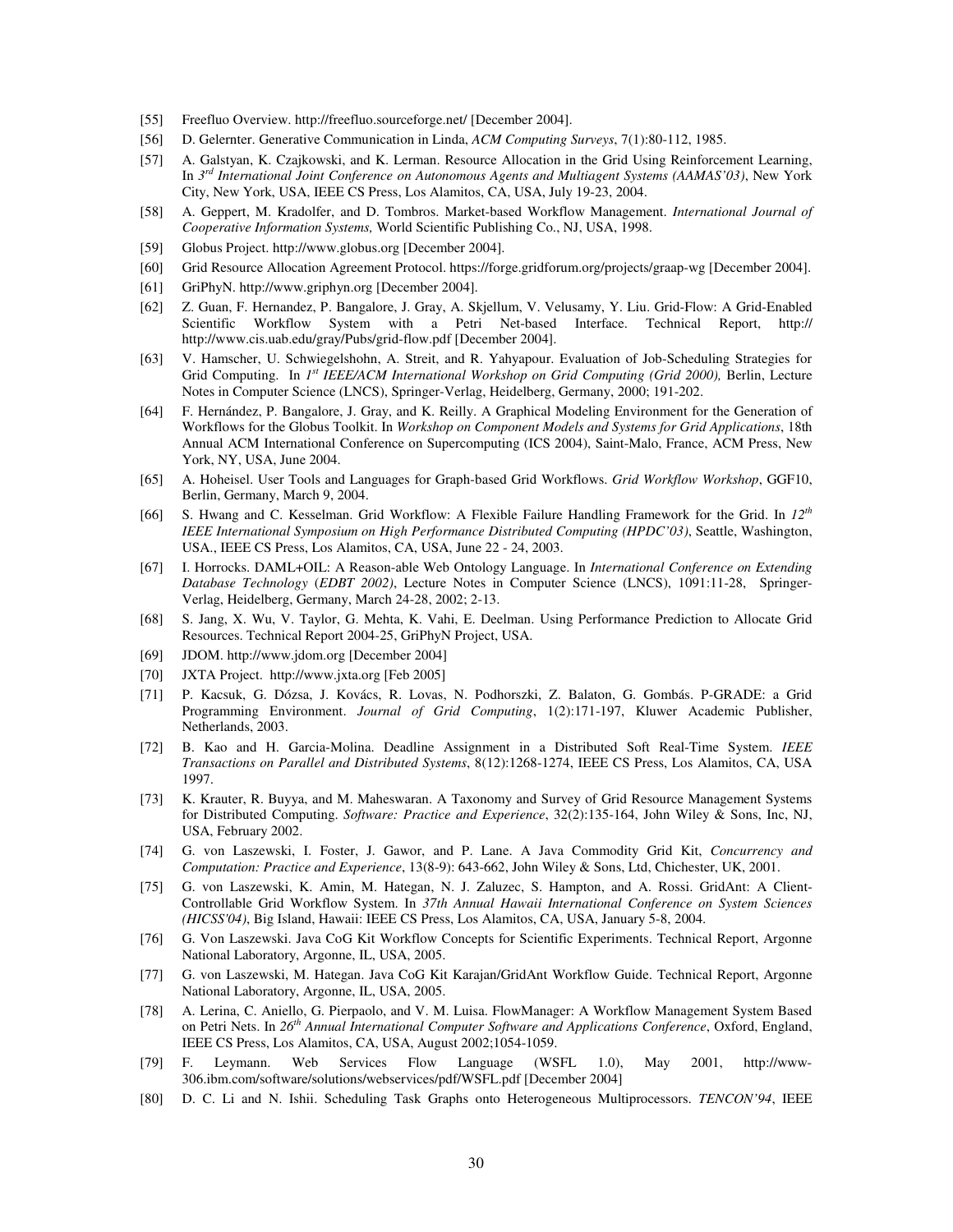Region 10's Ninth Annual International Conference, Theme: Frontiers of Computer Technology, IEEE CS Press, Los Alamitos, CA, USA, 1994.

- [81] M. Litzkow, M. Livny, and M. Mutka. Condor A Hunter of Idle Workstations. In *8th International Conference of Distributed Computing Systems (ICDCS)*, IEEE CS Press, Los Alamitos, CA, USA, June 1988; 104-111.
- [82] X. Liu, J. Liu, J. Eker, and E. A. Lee. Heterogeneous Modeling and Design of Control Systems, *Software-Enabled Control: Information Technology for Dynamical Systems*, Tariq Samad and Gary Balas ( eds. ), Wiley-IEEE Press, April 2003.
- [83] R. Lovas, G. Dózsa, P. Kacsuk, N. Podhorszki, D. Drótos. Workflow Support for Complex Grid Applications: Integrated and Portal Solutions. In 2<sup>nd</sup> European Across Grids Conference, Nicosia, Cyprus, 2004.
- [84] B. Ludäscher, I. Altintas, and A. Gupta. Compiling Abstract Scientific Workflows into Web Service Workflows. In 15<sup>th</sup> International Conference on Scientific and Statistical Database Management, Cambridge, Massachusetts, USA., IEEE CS Press, Los Alamitos, CA, USA., July 09-11, 2003;241-244
- [85] B. Ludäscher, I. Altintas, C. Berkley, D. Higgins, E. Jaeger, M. Jones, E. A. Lee, J. Tao, and Y. Zhao. Scientific Workflow Management and the KEPLER System. *Concurrency and Computation: Practice & Experience*, Special Issue on Scientific Workflows, to appear, 2005
- [86] A. Luther, R. Buyya, R. Ranjan, and S. Venugopal. Peer-to-Peer Grid Computing and a .NET-based Alchemi Framework, *High Performance Computing: Paradigm and Infrastructure*, Laurence Yang and Minyi Guo (editors), ISBN: 0-471-65471-X, Wiley Press, New Jersey, USA, June 2005.
- [87] M. Maheswaran, S. Ali, H. J. Siegel, D. Hensgen, and R. Freund. Dynamic Matching and Scheduling of a Class of Independent Tasks onto Heterogeneous Computing Systems. In *8th Heterogeneous Computing Workshop (HCW'99*), Juan, Puerto Rico, IEEE Computer Society, Los Alamitos, April 12, 1999.
- [88] A. Mani and A. Nagarajan. Understanding Quality of Service for Web Services. http://www-106.ibm.com/developerworks/library/ws-quality.html [December 2004]
- [89] D.C. Marinescu. A Grid Workflow Management Architecture. GGF White Paper, 2002.
- [90] G. Mateescu. Quality of Service on the Grid via Metascheduling with Resource Co-scheduling and Coreservation. *International Journal of High Performance Computing Applications*, 17(3):209-218, SAGE Publications Inc, London, UK, August 2003.
- [91] A. Mayer, S. McGough, N. Furmento, W. Lee, S. Newhouse, and J. Darlington. ICENI Dataflow and Workflow: Composition and Scheduling in Space and Time. In *UK e-Science All Hands Meeting*, Nottingham, UK, IOP Publishing Ltd, Bristol, UK, September 2003; 627-634.
- [92] A. Mayer, S. McGough, N. Furmento, W. Lee, M. Gulamali, S. Newhouse, and J. Darlington. Workflow Expression: Comparison of Spatial and Temporal Approaches. In *Workflow in Grid Systems Workshop*, GGF-10, Berlin, March 9, 2004.
- [93] S. McGough, L. Young, A. Afzal, S. Newhouse, and J. Darlington. Workflow Enactment in ICENI. In *UK e-Science All Hands Meeting*, Nottingham, UK, IOP Publishing Ltd, Bristol, UK, Sep. 2004; 894-900.
- [94] S. McGough, L. Young, A. Afzal, S. Newhouse, and J. Darlington. Performance Architecture within ICENI. In *UK e-Science All Hands Meeting*, Nottingham, UK, IOP Publishing Ltd, Bristol, UK, Sep. 2004; 906-911.
- [95] Message Passing Interface Forum, http://www.mpi-forum.org/ [Feb 2005]
- [96] R. A. Moreno. Job Scheduling and Resource Management Techniques in Dynamic Grid Environment. In *1 st European Across Grids Conference*, Spain, Lecture Notes in Computer Science (LNCS), Springer-Verlag, Heidelberg, Germany, February 2003.
- [97] T. Murata, Temporal Uncertainty and Fuzzy-Timing High-Level Petri Nets. In *Application and Theory of Petri Nets*, Lecture Notes in Computer Science (LNCS), 1091:11-28, Springer-Verlag, Heidelberg, Germany, 1996.
- [98] G. R. Nudd, D. J. Kerbyson, E. Papaefstathiou, S.C. Perry, J.S. Harper, and D. V. Wilcox. PACE- A Toolset for the performance Prediction of Parallel and Distributed Systems. *International Journal of High Performance Computing Applications (JHPCA)*, Special Issues on Performance Modelling- Part I, 14(3): 228-251, SAGE Publications Inc., London, UK, 2000.
- [99] Object Management Group. Unified Modeling Language (UML), http://www.uml.org/ [Feb 2005]
- [100] T. Oinn, M. Addis, J. Ferris, D. Marvin, M. Senger, M. Greenwood, T. Carver and K. Glover, M.R. Pocock, A. Wipat, and P. Li. Taverna: a tool for the composition and enactment of bioinformatics workflows. *Bioinformatics*, 20(17):3045-3054, Oxford University Press, London, UK, 2004.
- [101] T. Oinn, M. Addis, J. Ferris, D. Marvin, M. Greenwood, T. Carver, A. Wipat, and P. Li. Taverna, Lessons in Creating a Workflow Environment for the Life Sciences. *GGF10*, Berlin, Germany, 2004.
- [102] OMG. Unified Modeling Language Version 1.3., July 1999.
- [103] C. Patel, K. Supekar, and Y. Lee. A QoS Oriented Framework for Adaptive Management of Web Service based Workflows. *Lecture Notes in Computer Science*, 2736:826-835, Springer-Verlag, Heidelberg, Germany, 2003.
- [104] C.A. Petri. Kommunikation mit Automaten. PhD Thesis, Institut für instrumentelle Mathematik, Bonn, 1962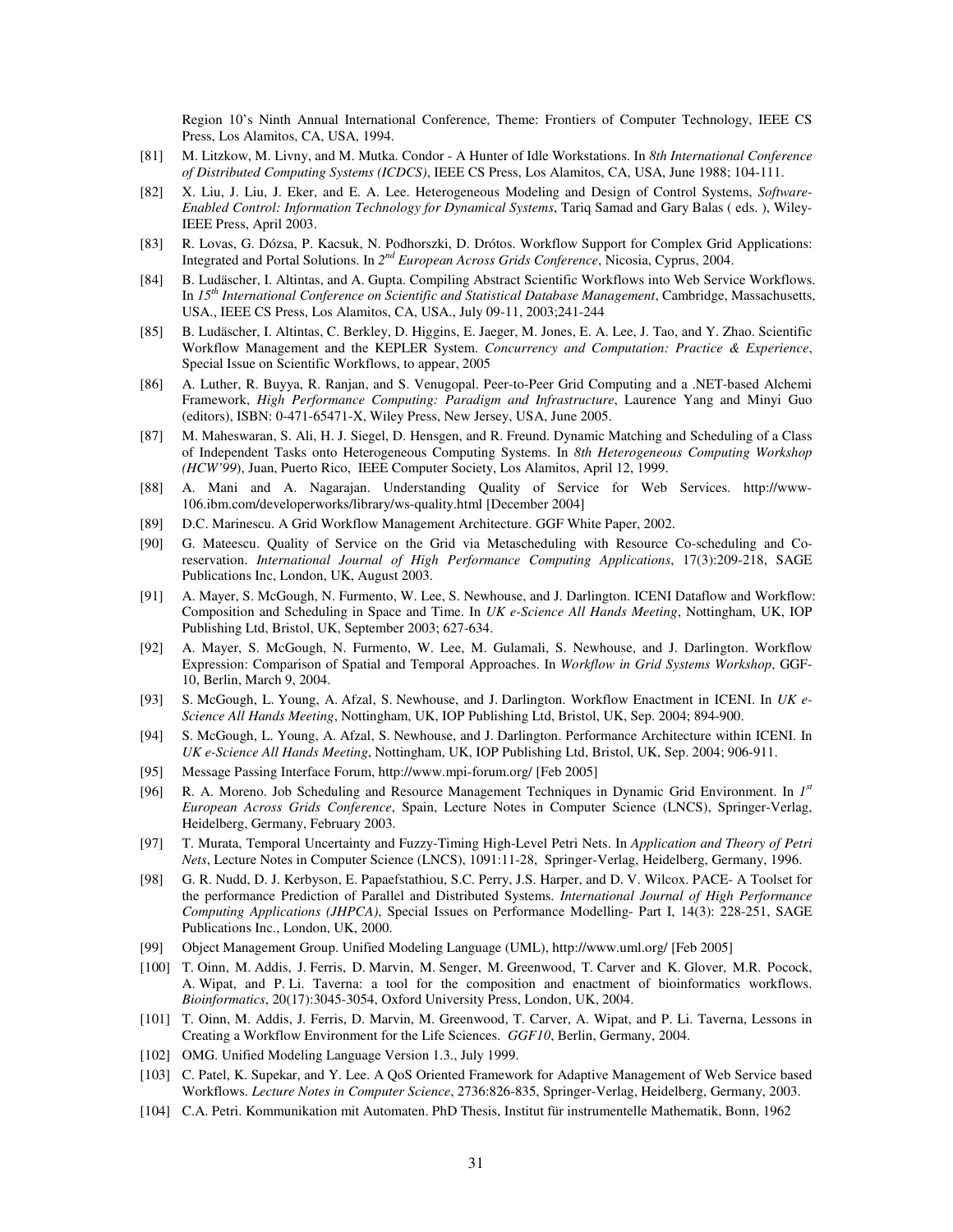- [105] S. Pllana, T. Fahringer, J. Testori, S. Benkner, and I. Brandic, Towards an UML Based Graphical Representation of Grid Workflow Applications. In 2<sup>nd</sup> European AcrossGrids Conference (AxGrids 2004), Nicosia, Cyprus, LNCS, Springer-Verlag, Heidelberg, Germany, January 28-30, 2004.
- [106] R. Prodan and T. Fahringer. Dynamic Scheduling of Scientific Workflow Applications on the Grid: A Case Study. In *20th Annual ACM Symposium on Applied Computing (SAC 2005),* New Mexico USA, ACM Press, New York, NY, USA, March 2005.
- [107] R. L. Ribler, H. Simitci, and D. A. Reed. The Autopilot Performance-directed Adaptive Control System. *Future Generation Computer Systems*, 18(1): 175-187, Elsevier Inc, MA, USA, 2001.
- [108] H. G. Rotithor, Taxonomy of Dynamic Task Scheduling Schemes in Distributed Computing Systems, *IEE Proceedings of Computers and Digital Techniques*, 141(1):1-10, London, UK, January 1994.
- [109] S. Fitzgerald, I. Foster, C. Kesselman, G. Von Laszewski, W. Smith and S. Tuecke. A Directory Service for Configuring High-Performance Distributed Computations. In *6th IEEE Symposium on High-Performance Distributed Computing*, Portland, OR, IEEE CS Press, Los Alamitos, August 1997; 365-375.
- [110] R. Sakellariou and H. Zhao. A Low-Cost Rescheduling Policy for Efficient Mapping of Workflows on Grid Systems. *Scientific Programming*, 12(4):253-262, IOS Press, Netherlands, December 2004.
- [111] M. Senger, P. Rice, and T. Oinn. Soaplab-a Unified Sesame Door to Analysis Tools. In *UK e-Science All Hands Meeting*, September 2003; 509-513.
- [112] A. Slominski, D. Gannon, and G. Fox. Introduction to Workflows and Use of Workflows in Grids and Grid Portals. *GGF 9*, Chicago, USA, 7 Oct, 2004.
- [113] W. Smith, I. Foster, and V. Taylor. Predicting Application Run Times Using Historical Information. In *Workshop on Job Scheduling Strategies for Parallel Processing*, 12th International Parallel Processing Symposium & 9th Symposium on Parallel and Distributed Processing (IPPS/SPDP '98), IEEE CS Press, Los Alamitos, CA, USA., 1998.
- [114] S. S. Song and K. Hwang. Security Binding for Trusted Job Outsourcing in Open Computational Grids. *IEEE Transactions on Parallel and Distributed Systems (TPDS)*, submitted May 2004, revised Dec. 2004.
- [115] S. S. Song, Y. K. Kwok, and K. Hwang. Trusted Job Scheduling in Open computational Grids: Security-Driven heuristics and A Fast Genetic Algorithm. In *19th IEEE International Parallel & Distributed Processing Symposium (IPDPS-2005)*, Denver, CO, USA., IEEE Computer Society Press, Los Alamitos, CA, USA., April 4-8, 2005.
- [116] D.P. Spooner, J. Cao, J. D. Turner, H. N. Lin Chio Keung, S. A. Jarvis, and G.R. Nudd. Localized Workload Management Using Performance Prediction and QoS Contracts. In *18th Annual UK Performance Engineering Workshop*, Glasgow, UK, 2002; 69-80.
- [117] D.P. Spooner, J. Cao, S. A. Jarvis, L. He, and G. R. Nudd. Performance-aware Workflow Management for Grid Computing. *The Computer Journal*, Oxford University Press, London, UK, 2004.
- [118] R. D. Stevens, A. J. Robinson, and C. A. Goble. myGrid:Personalized Bioinformatics on the Information Grid. *Bioinformatics*, 19(Suppl. 1):i302-i304, Oxford University Press, London, UK, 2003.
- [119] A. Sulistio and R. Buyya. A Grid Simulation Infrastructure Supporting Advance Reservation, In *16th International Conference on Parallel and Distributed Computing and Systems (PDCS 2004)*, MIT Cambridge, Boston, USA, ACTA Press, CA, USA, November 9-11, 2004.
- [120] T. Tannenbaum, D. Wright, K. Miller, and M. Livny. Condor A Distributed Job Scheduler. *Beowulf Cluster Computing with Linux*, The MIT Press, MA, USA, 2002.
- [121] Taverna User Manual. http://taverna.sourceforge.net/manual/docs.word.html [December 2004].
- [122] I. Taylor, R. Philp, M.Shields and O.Rana, and B. Schutz. The Consumer Grid. *Global Grid Forum (2002)*. Toronto, Ontario, Canada, February 17-20, 2002.
- [123] I. Taylor, M. Shields, and I. Wang. Resource Management of Triana P2P Services. *Grid Resource Management*, Kluwer, Netherlands, June 2003.
- [124] D. Thain, T. Tannenbaum, and M. Livny. Condor and the Grid. *Grid Computing: Making the Global Infrastructure a Reality*, John Wiley & Sons, NJ, USA, 2003.
- [125] S. Thatte. XLANG-Web Services for Business Process Design, Microsoft Corporation, 2001, http://www.gotdotnet.com/team/xml\_wsspecs/xlang-c/default.htm [Feb 2005]
- [126] S. Tuecke, K. Czajkowski, I. Foster, J. Frey, S. Graham, C. Kesselman, T. Maguire, T. Sandholm, P. Vanderbilt, and D. Snelling. Open Grid Services Infrastructure (OGSI) Version 1.0. Global Grid Forum Draft Recommendation, June 27, 2003.
- [127] UDDI Technical White Paper, September 2000, http://www.uddi.org [December 2004].
- [128] Unicore Forum. Unicore Plus Final Report: Uniform Interface to Computing Resource. 2003, http://www.unicore.org/documents/UNICOREPlus-Final-Report.pdf [December 2004].